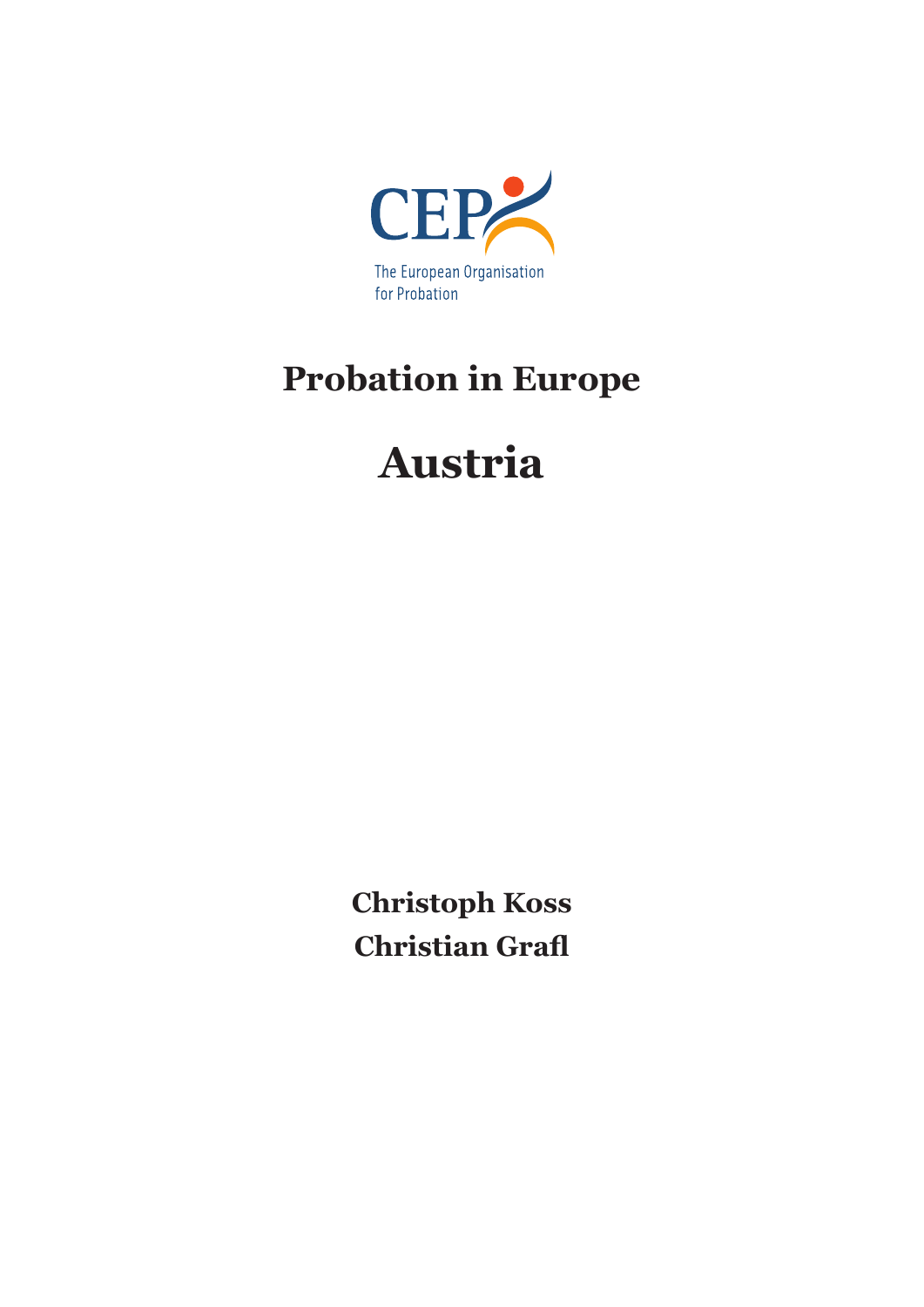

## **Probation in Europe**

Austria

#### **Christoph Koss**

## **Christian Grafl**

Geschäftsführer Sozialarbeit NeuSTART Vienna Austria + 43 15459560419 christoph.koss@neustart.at

Professor of Criminology and Criminalistics University of Vienna Austrian Center for Law Enforcement Sciences Austria + 43 1427734608 christian.grafl@univie.ac.at

December 2013

Edited by: **Anton van Kalmthout Ioan Durnescu**

ISBN/EAN: 978-90-820804-0-7

This publication was funded by the Ministry of Justice and Safety of the Netherlands and the Dutch foundation *Stichting Nationale Reclasseringsactie*

Published by:

CEP, Confederation of European Probation P.O. Box 8215 3503 RE Utrecht The Netherlands www.cep-probation.org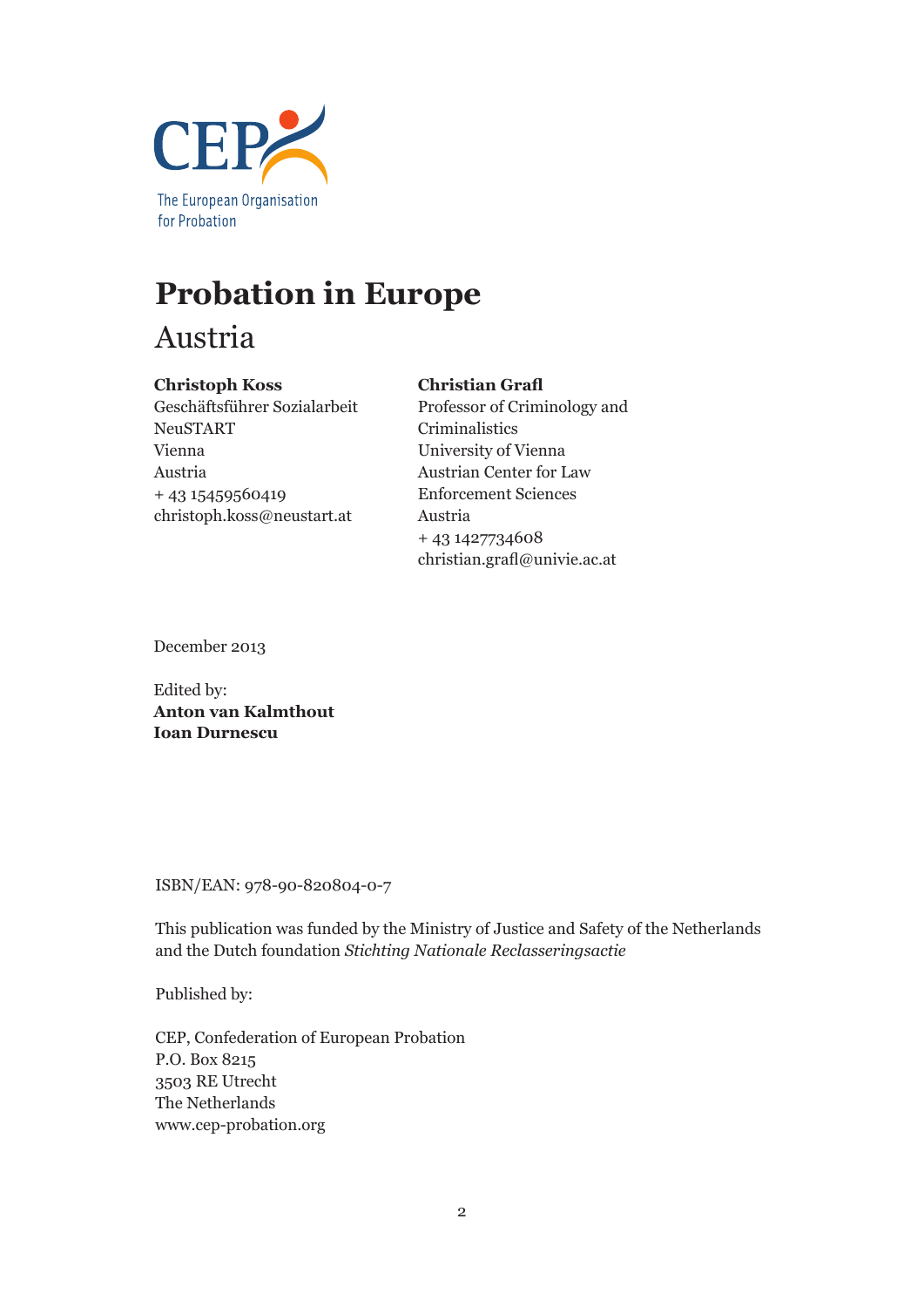## **Table of contents**

| 1. Introduction                                                             | $\overline{4}$ |
|-----------------------------------------------------------------------------|----------------|
| 2. Historical Development of the Probation System                           | 7              |
| 3. Legislative Basis and Mission Statements of the Probation Service System | 9              |
| 4. The Organisation of Probation Services                                   | 13             |
| 5. Different Stages of the Criminal Justice Process                         | 18             |
| 6. Probation Methodology                                                    | 31             |
| 7. Finances, Accounting, Registration Systems and Evaluation Procedures     | 37             |
| 8. Societal Support and Clients' Views                                      | 40             |
| 9. Probation Clients Rights                                                 | 41             |
| 10. Important Publications                                                  | 42             |
| 11. Main Addresses, Phone & Fax Numbers, E-mail Addresses, Home Pages       | 47             |
| Annex 1                                                                     | 48             |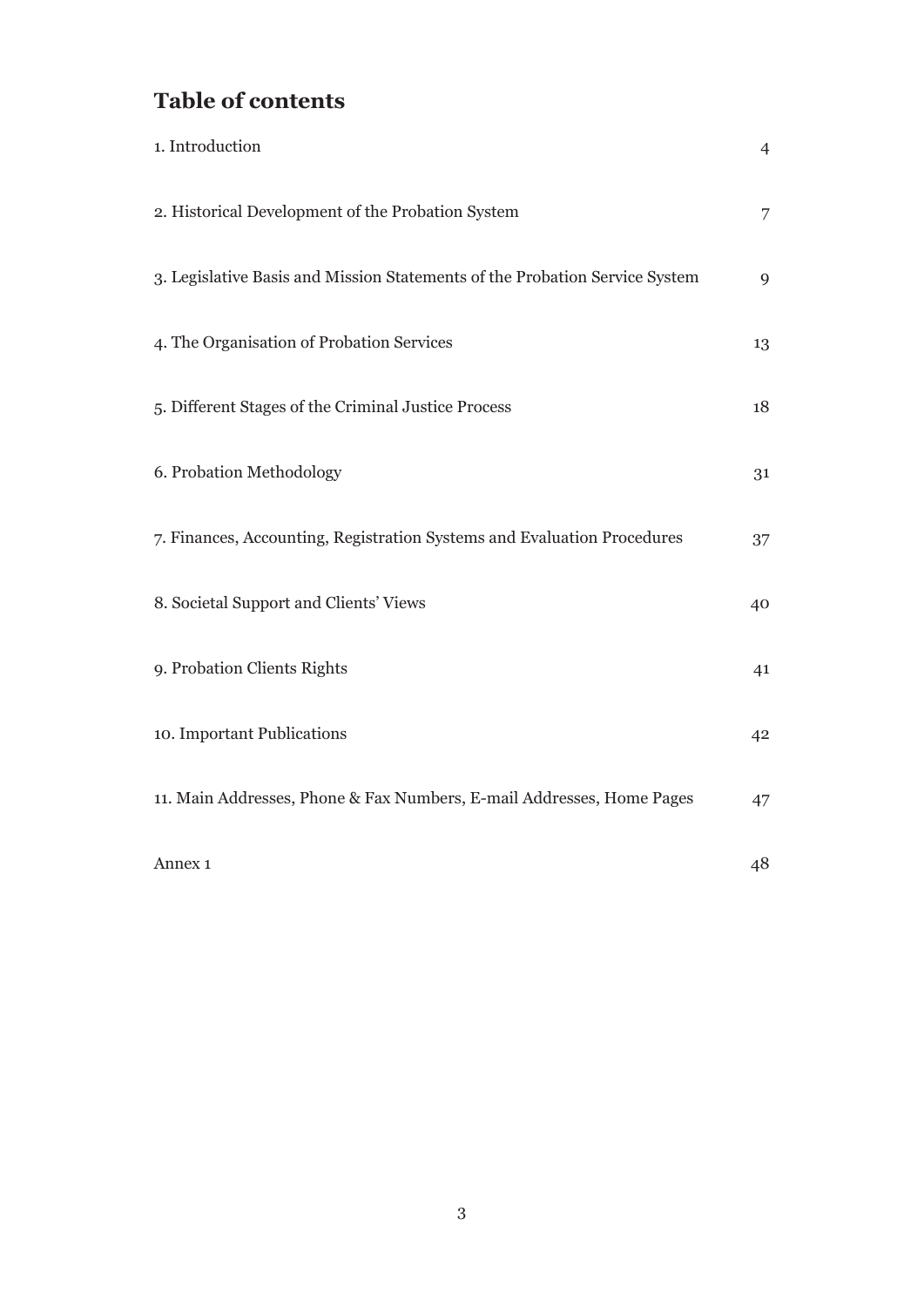## **1. Introduction**

#### **1.1 Probation organisation(s)**

The organisation and system of the probation service in Austria is quite unique compared to other European countries.

In Austria NEU**START** - a private non-profit organisation -,is offering various services of social work for victims and offenders all over the country. Probation service in the narrow sense of a supervision order in case of custody sentences is delivered either by professional social workers or volunteers trained and guided by professionals.

All the other services NEU**START** offers within the field of social work in the context of criminal proceedings you will find listed below.

So Austria has one national private non-profit organisation for probation, victimoffender mediation (VOM), unpaid work as a diversion measure, unpaid work as an alternative to custody for fine defaulters and electronic monitoring.

For many years discussions had been going on whether the organisation of probation service should be under private or state administration. Political parties as well as policy makers within NEU**START** kept changing their points of view. In 1969, for instance, the implementation through private associations was written down in the Probation Service Act - NEU**START** was entrusted with this mandate. Although this was planned as a temporary provision until the establishment of a public service, the advantages of a private probation service became apparent soon: Mention the relative independence of social work practice, the opportunity to develop new services and have them tested as pilot projects, the flexibility of quick response to changes in criminal law or society and not at last, as system of social security for the employees raising less costs compared to public servants.

Formerly, in 1968, the Constitutional Court (*Verfassungsgerichtshof*) was called upon to rule whether probation falls under the jurisdiction of the federal government or of the provinces. According to the Court's decision, probation falls under the jurisdiction of the federal government. Therefore the Ministry of Justice is responsible for probation service and not the administration of the provinces of Austria. After years of having two associations organising and conducting probation (NEU**START** formerly known as "Verein für Bewährungshilfe und Soziale Arbeit /Association for Probation and Social Work" in 8 provinces and only in the 9th province Styria, the Association "Rettet das Kind/Save the child") work, in 1999 the Ministry decided to contract with NEU**START** as exclusive partner.

When Austria was going to join the European Union, the Ministry of Justice and the Austrian parliament decided to entrust the organisation of probation services to a private organisation - NEU**START**.

In 1994 the so called "General Contract" between the Ministry of Justice and NEU**START** has been established. This agreement states that the Federal Ministry of Justice is the purchaser and NEU**START** is the provider of services and clearly defines responsibilities, functions, rights, duties and competences of the partners. This contract for example names the catalogue of services NEU**START** is obliged to deliver and paid for by the Ministry, describes the controlling and reporting system, the duration of the contract and how to deal with certain future risks and scenarios.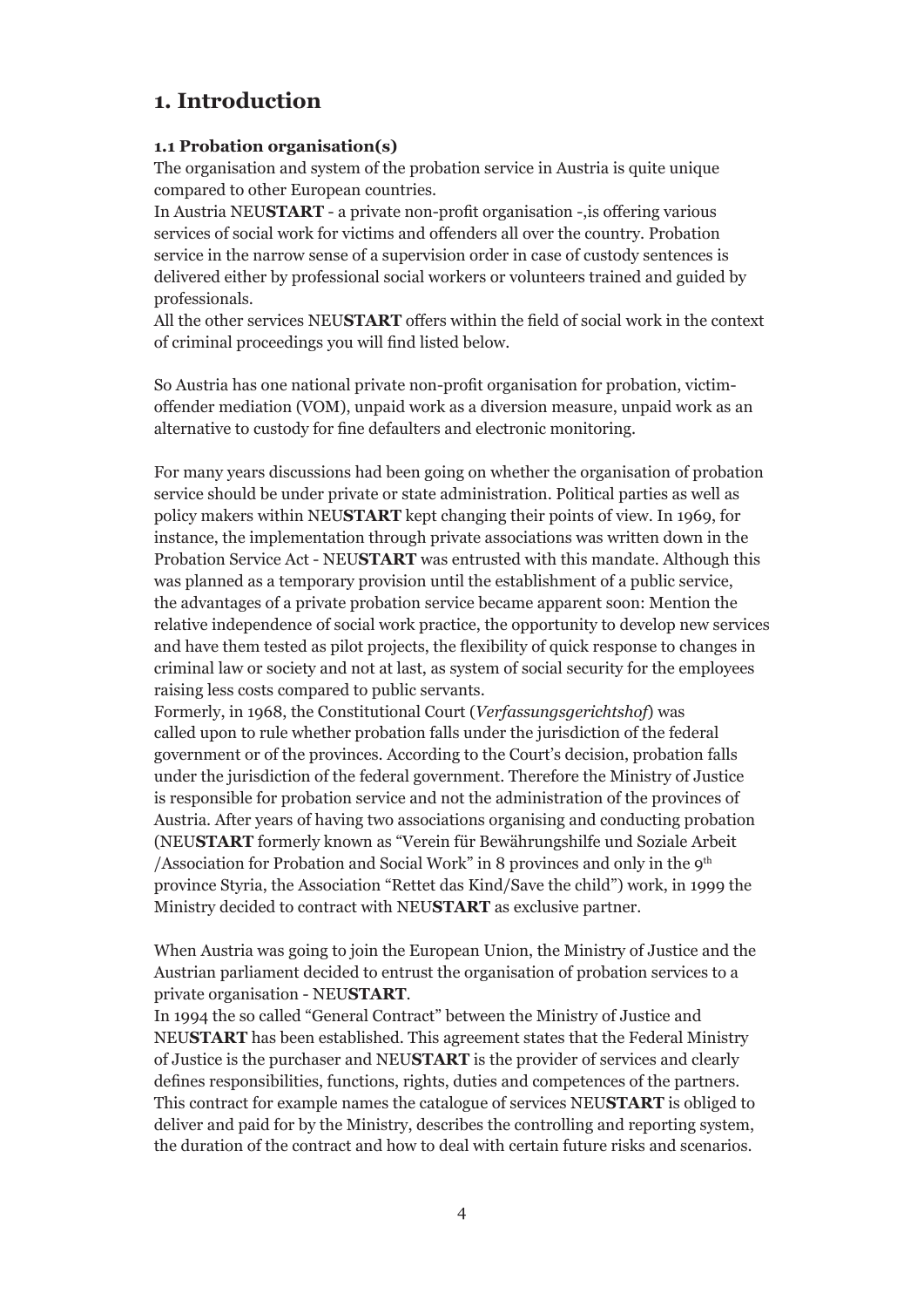The fact that probation services are offered by only one organisation throughout Austria provides many advantages, such as coherent and high professional standards or considerable influence in questions of crime policy.

The Juvenile Court Act of 1961 spoke of volunteer probation officers only. But it soon became clear that in many cases professional social workers with adequate training are necessary. Nevertheless still today volunteers are supervising a part – about one third - of the probation cases. For NEU**START**, the voluntary element is an important link to social and working contexts and backgrounds which are usually not that common to social workers.

You will find professional social workers engaged within all our services, while volunteers can be assigned for selected cases of probation service only.

#### **1.2 Probation activities in a nutshell**

In Austria, the court or the public prosecution imposes probation orders on offenders. Probation services are either provided as a community based option when custody is suspended (*bedingte Verurteilung*) or on conditional release (*bedingte Entlassung*). Additionally, the Public prosecutor may offer probation service as a diversion measure during the pre-trial phase. In this case the offender's consent is needed. In most cases probation service is offered as individual supervision; specific standards in support programmes are compulsory for certain delinquents (defrauders, stalkers, drug addicts, sexual offenders, etc.). However, group-work with offenders is possible, too: For example violent offenders - as appropriate -, may participate in anti-violence training.

Every probation activity starts with a first assessment interview on the offender's risks and needs. On this basis the following interventions are planned in the form of working concepts with transparent and evaluable goals and stages of work, which are continuously reviewed (*Rules 72 – 75, 81 - 83*).

Depending on risks, needs and responsivity of the offender the frequency of personal contacts is agreed with the offender. If possible the concepts and interventions should be defined consensually between client and probation officer. Especially in cases of high risk offenders the officer seeks consent, if not possible the officer is the one to decide (control aspects).

This principle corresponds closely to the chapter "Assessment" (*Rules 66 to 68*) of the Recommendations of Probation Rules.

Following the international developments as well as controversial discussions on these topics, probation service strengthened the focus on risks of reoffending and public security within the last 10 years: NEU**START** wants to find a fair balance between support and control. The legal act which defines probation service describes the dual mandate of probation service: Avoid reoffending by control and support on the basis of a positive relationship with the offender (*Rule 1, Basic Principle, rule 55*). In order not to stigmatise the offender it must be granted that a first assessment record is regularly evaluated (as stated in the *Rule 69*): NEU**START** has put up the standard that the survey of risks and needs has to be reviewed at least every six months.

Supplementary to the probation activities throughout Austria, NEU**START** offers the following services of social work in the context of penal matters: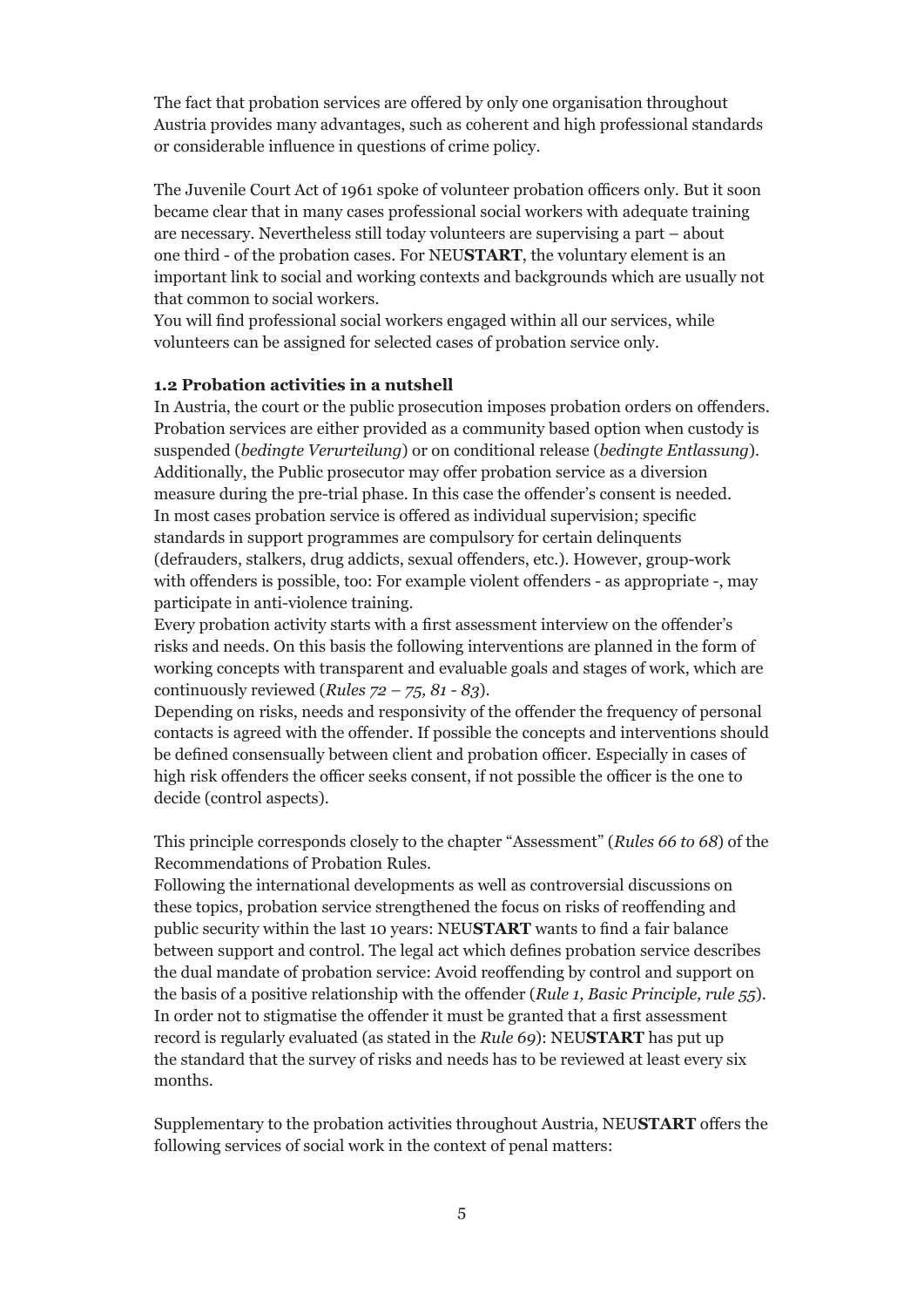- Aftercare (*Haftentlassenenhilfe*) offered to persons released from prison unsupervised at full term (post-release aftercare) on a voluntary basis (since 1975) (according to *Rule 62*);
- Assisted housing (*Wohnbetreuung*) for clients of the probation service and the post-release aftercare service in two of the nine federal provinces (since 1975);
- Victim-offender mediation (VOM) in penal matters (*Tatausgleich* or short TA) for compensation between offender and victim (Act on Diversion Measures; for juveniles since 1985, for adults since 1992 in a pilot project and legal base followed 1999); (*Rule 97*)
- Acting as an intermediary for community service/unpaid work (*Gemeinnützige Arbeit*) under the Diversion Act (since 2000) (*Rules 47-52*);
- Community service/unpaid work as an alternative to prison terms for people who fail to pay fines (since 2008 after a model project 2006 und 2007);
- Trial support for victims (*Prozessbegleitung*) throughout Austria (between 2005 and 2008, and again since 2010);( *Rules 93-95*)
- Electronic monitored home curfew (*elektronisch überwachter Hausarrest*) which was established by law all over Austria in 2010 after two model projects 2006 and 2008 (*Rules 57, 58*);
- Work training (*Werkstätten*) for clients of the probation service and the postrelease aftercare service in two of the nine federal provinces;
- Social work in schools in two provinces of Austria;
- Youth support in one province; this service comprises pre-sentence-reports (*Rules 42-44*)
- Prevention programmes for young drug consumers and binge drinking juveniles who were brought to hospital. (*Rule 98*)
- Additionally we are conducting a conferencing project until end of 2013.

Rule 51 states that "Probation agencies shall develop community service schemes that encompass a range of tasks suitable to the different skills and diverse needs of offenders". NEU**START** has not developed own opportunities for unpaid work, the social workers solely cooperate with, contact, contract, and broker suitable external (non profit-) institutions where offenders shall deliver their unpaid work. (Rules  $47 -$ 52 are considered within our duties to organise and supervise unpaid work – both as a diversion measure and instead of substitutional custody in case fines are not paid.

All data – clients, intervention, assignment - are recorded electronically., Our software also processes and presents data for statistical and qualitative surveys. (Data collection according to the *Rules 88-90*).

Talking of reporting we should distinguish two kinds of reports:

- NEU**START** cooperates with other partners on the basis of written contracts – as for example mentioned the "General Contract" with the Ministry of Justice. Our duties are defined in all these contracts, one of these duties is a periodical performance record to the contracting partner: The partner pays, NEU**START** delivers and reports. All these data are directly gathered from this electronic records. The fact that our reports contain "live" data requires a high quality of data. NEU**START** has developed a controlling system which examines the data for plausibility before creating records.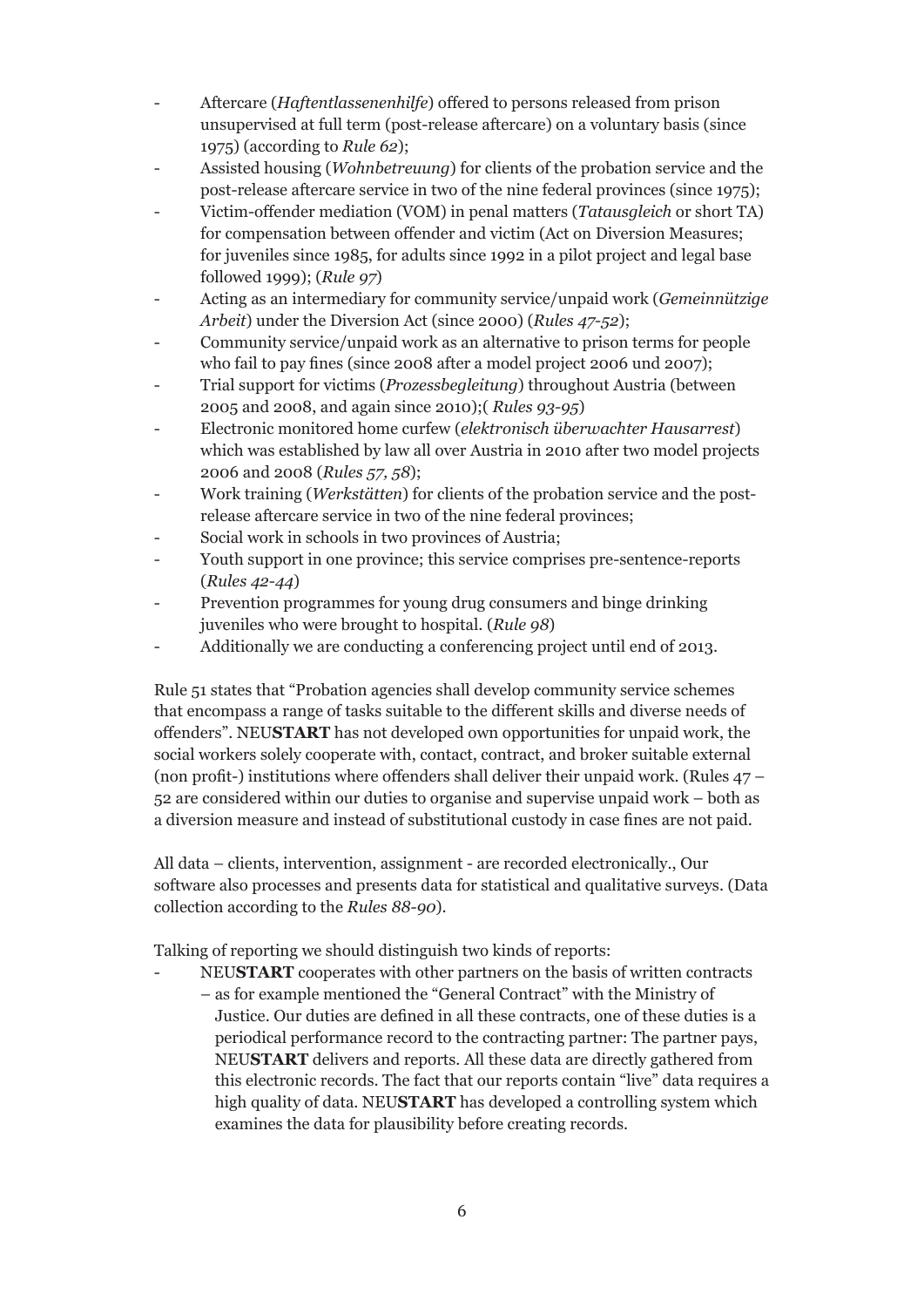- Reports in the sense of the *Rules 88-92* are regularly provided for the assigning authorities – mostly courts or prosecution. The different services require different reports, but in principle our services provide a routine of reports within fixed periods in every case NEU**START** is working on. So for example progress reports of probation service are written at different stages, in any case of a new charges, whenever there are significant changes, report on the fulfilling of conditions, and last not least reports containing the apply to the deciding authority to alter or end the supervision, according to *Rule 82*.

All professional and volunteer workers in 9 agencies in Austria do social work. The agencies are managed by Agency Heads; the Heads of Departments report to these and, in turn, are in charge of supervising the professional workers. The volunteer probation officers are organised in teams headed by professional and specially trained probation officers.

## **2. Historical Development of the Probation Service System**

#### **2.1. History from the Origins to 2007**

*The 1950s "fatherless society – revolt –pioneers' hour"*

The societal and criminal policy framework conditions are still shaped by the hardships of the post-war era. In this "fatherless" society of the 1950s, juvenile crime increases sharply. Total institutions such as prison, workhouse, insane asylum and juvenile detention homes are the means of choice to deal with deviant behaviour. The "revolt" of four hundred juveniles in a closed institution established for youngsters with problematic behaviour in Kaiser-Ebersdorf provides the impetus to begin considering ambulatory measures such as probation services. All of these impulses lead to the first team meeting on 4 October 1957 aimed at founding the "*Arbeitsgemeinschaft Bewährungshilfe*" ("The Task Force for Probation Services") under the direction of Dr. Schindler<sup>1</sup>.

#### *The 1960s "Social state – helping instead of punishing"*

In these years of recovery and a booming economy, full employment and a labour shortage prevail. The new Minister of Justice, Dr. Christian Broda, implements the Juvenile Court Act (1961), which legally anchors probation services for juveniles for the first time. As of 1963, the association goes under the name of "Verein für Bewährungshilfe und Soziale Arbeit" (VBSA) ["Association for Probation Services and Social Work"] and appoints Elisabeth Schilder as the managing director. With the guiding principle of "helping instead of punishing", the efforts of the Probation Service towards compensatory social work though ambulatory offers of help in the form of individual-case support are brought to the point. In the centre stands the "helping relationship" as a means for successful "social therapy".

The 1960s reach their peak and conclusion with the unanimous resolution of the Probation Services Act in the National Assembly on 27 March 1969.

<sup>1</sup> Dr. Sepp Schindler (1922 – 2012), psychologist, psychoanalyst, was one of the founders of the Austrian probation service.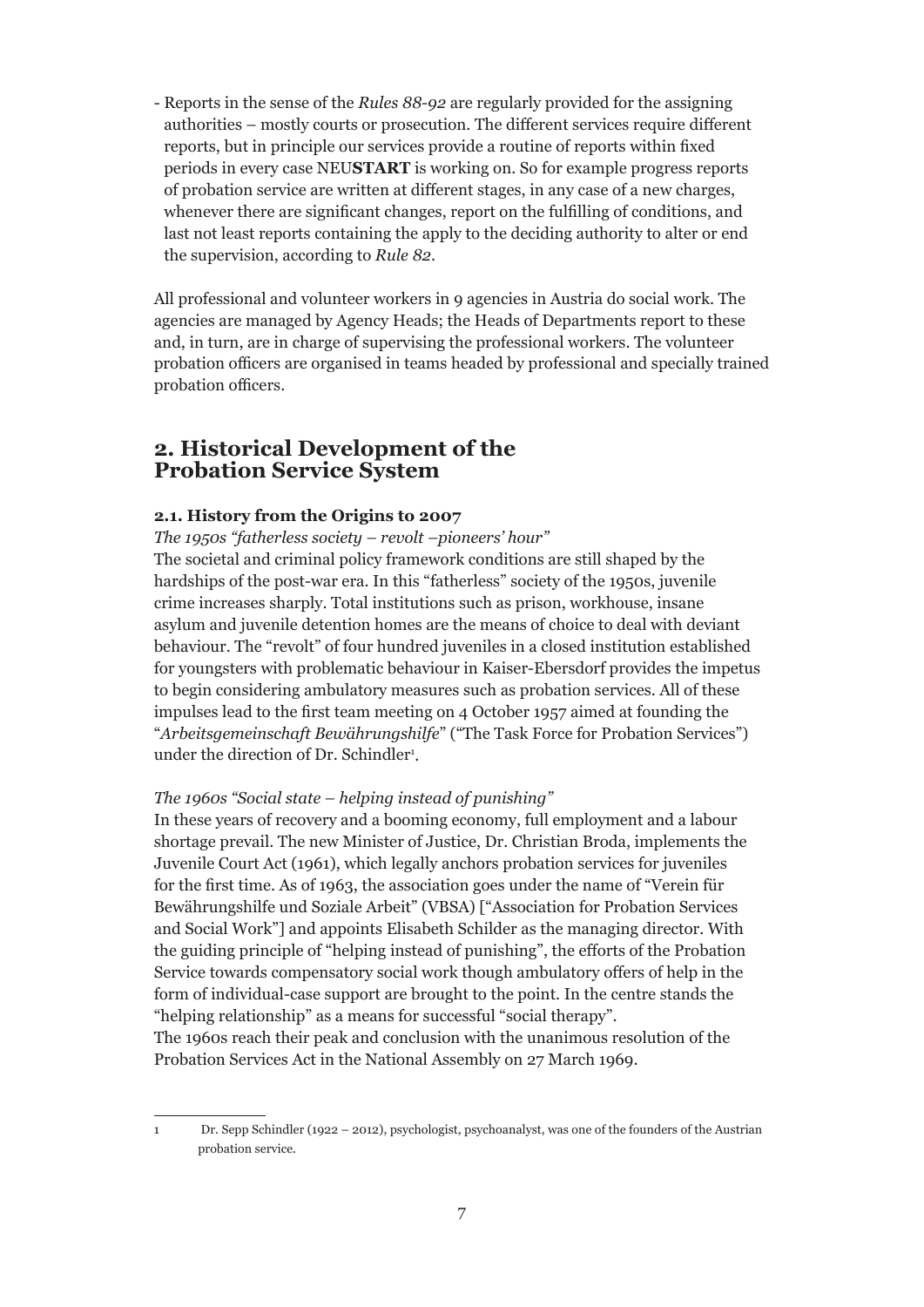*The 1970s "Oil shock – drug problems – therapy instead of punishment"* With the "oil shock" in the mid-1970s, the economic boom suffers a setback, unemployment begins to rise and the "guest worker problem<sup>2</sup>" is publicly discussed. Likewise addressed as a social problem is the spread of drugs in parts of the youth culture. The Association for Probation Services and Social Work establishes the first drug counselling facility in Vienna, the so called "Club Change", and calls for the decriminalisation of the possession of small amounts of narcotics under the motto: "Therapy instead of punishment". In the legislative sector, extensive changes come about through the major Criminal Code Reform in 1975. Amongst other topics, the Probation Service is extended to adults.

As a complementary measure, the first "*Zentralstelle für Haftentlassenhilfe*" ("Central Office for Aftercare") is founded in Vienna in 1978 as a voluntary offer for former prisoners.

#### *The 1980s "End of the boom – alternatives to homes and court proceedings – help for victims"*

Times are getting economically tougher. The second generation of "guest workers" is growing up, and some of them have become offenders. The Probation Services Act Amendment in 1981 creates the basis for the privatisation of the Probation Service. In 1980, the Narcotics Act Amendment follows the principle of "treatment instead of punishment" and confers new tasks upon the Probation Service. Work projects and housing projects are created; debtors' advisory facilities are initiated; emergency shelters for juveniles and adults supersede socio-pedagogical homes; the first supervised flats are set up. And, above all, the model test "ATA - mediation in penal matters" for juveniles starts in 1985. For the first time, victims of offenders receive support through social work. With the Juvenile Court Act in 1988, the statutory basis for out-of-court offence mediation (ATA) is created for juveniles. The Juvenile Court Act in 1987 lays the groundwork for out-of-court offence mediation for adults and 1999 the Act on Diversion Measures (*Diversionsgesetz*) follows and extends the possibilities of voluntary support.

*The 1990s "Opening of the borders – victim protection – community services"* The Iron Curtain has fallen and Austria joins the European Union in 1995 after a national referendum. The relation to the Federal Ministry of Justice is restructured and placed on new foundations. In a general agreement concluded on 1 July 1994, clear client/contractor structures are created between the Probation Service and the Ministry. The offender service in Austria is, in contrast to many other European countries, now privatised. The Protection against Violence Act is prepared and goes into effect in 1997 – victim protection and victim assistance are thereby given a greater importance at NEU**START**, and are tested afterwards in projects. With the passage of the Diversion Measures Act in 2000, a criminal policy breakthrough is achieved. In addition to conflict resolution, community services (unpaid work) by now are anchored in the Criminal Code.

<sup>2</sup> First wave of immigrants in the beginning of the 1970ies.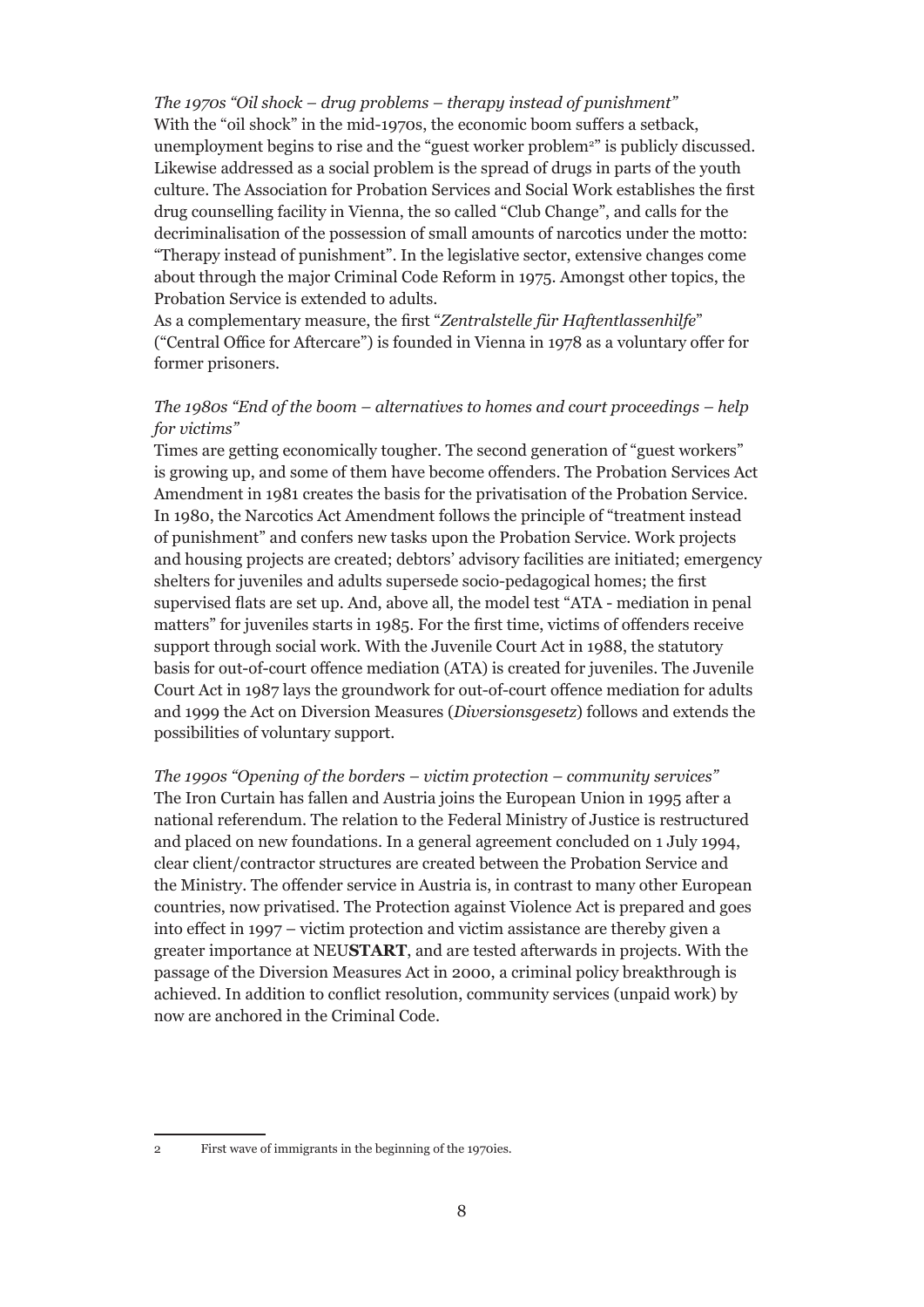#### *The 2000s "Eastward expansion of the EU also creates new fears – prison release package offers new integration chances"*

EU eastward expansion stokes fears and asylum and alien laws are toughened. Re-socialisation measures take place under complicated conditions. With an organisational reform, the Probation Service is renamed NEU**START**. Victimorientation also becomes a fixed component of the self-understanding of NEU**START**. Furthermore, NEU**START** is awarded the contract to operate the probation service in the German Land of Baden-Württemberg. In a model project, the first, positive experiences with electronic monitoring for those eligible for conditional release are made. Similarly, the brokering of unpaid work as a substitute for the custodial sanctions when fines are not paid is put to test and, due to the positive results, is legally anchored and offered all over Austria.

#### **2.2 Recent History from 2007 to 2011**

*"Internationalisation, electronic monitoring and cost-cutting pressure"* Start of the operation of probation services, court assistance and victim-offender mediation as of 1 January 2007 by the NEU**START** gemeinnützige GmbH in Baden-Württemberg (10-year contract with the Justice Ministry of Baden-Württemberg). Aftercare, as a new form of support for released convicts, is introduced in Austria. The Federal Ministry of Justice surprisingly ceases the financing of trial support for victims and victim support. NEU**START** celebrates its 50th anniversary in November 2008. An "electronic monitoring" project for conditionally-released offenders is started in 2008. School social work and other prevention offers are provided nationwide. The research report on the legal biographies study substantiates positive effects of the main services of NEU**START**. Results of the internally conducted "Social Probation" project are presented in 2009. A support stages model (frequency of contact is steered by risks and needs of the offender) for the probation service is introduced in 2010. The constantly strained funding situation requests a complete reorganisation of the association. Thereby, the main focus is placed on reducing overhead and locations, as well as optimising the services.

As of September 2010, NEU**START** receives the contract to conduct electronically monitored home curfew throughout Austria. In October, the Federal Ministry of Justice again awards NEU**START** the contract for the Austria-wide implementation of trial support for victims. Since 2011 NEU**START** conducts a group-conferencing model project which shall be evaluated until the end of 2013.

#### **3. Legislative Basis and Mission Statements of the Probation Service System**

#### **3.1 Legislative Basis**

The organisation and provision of probation services in Austria is governed by the Federal Probation Services Act (*Bewährungshilfegesetz*, hereinafter referred to as PSA – Rule 8). In addition to sections on probation services, the PSA also contains the following socially constructive measures:

The provision of housing for clients who do not have appropriate accommodation, a fact which would jeopardise the success of probation measures (Section 13 PSA);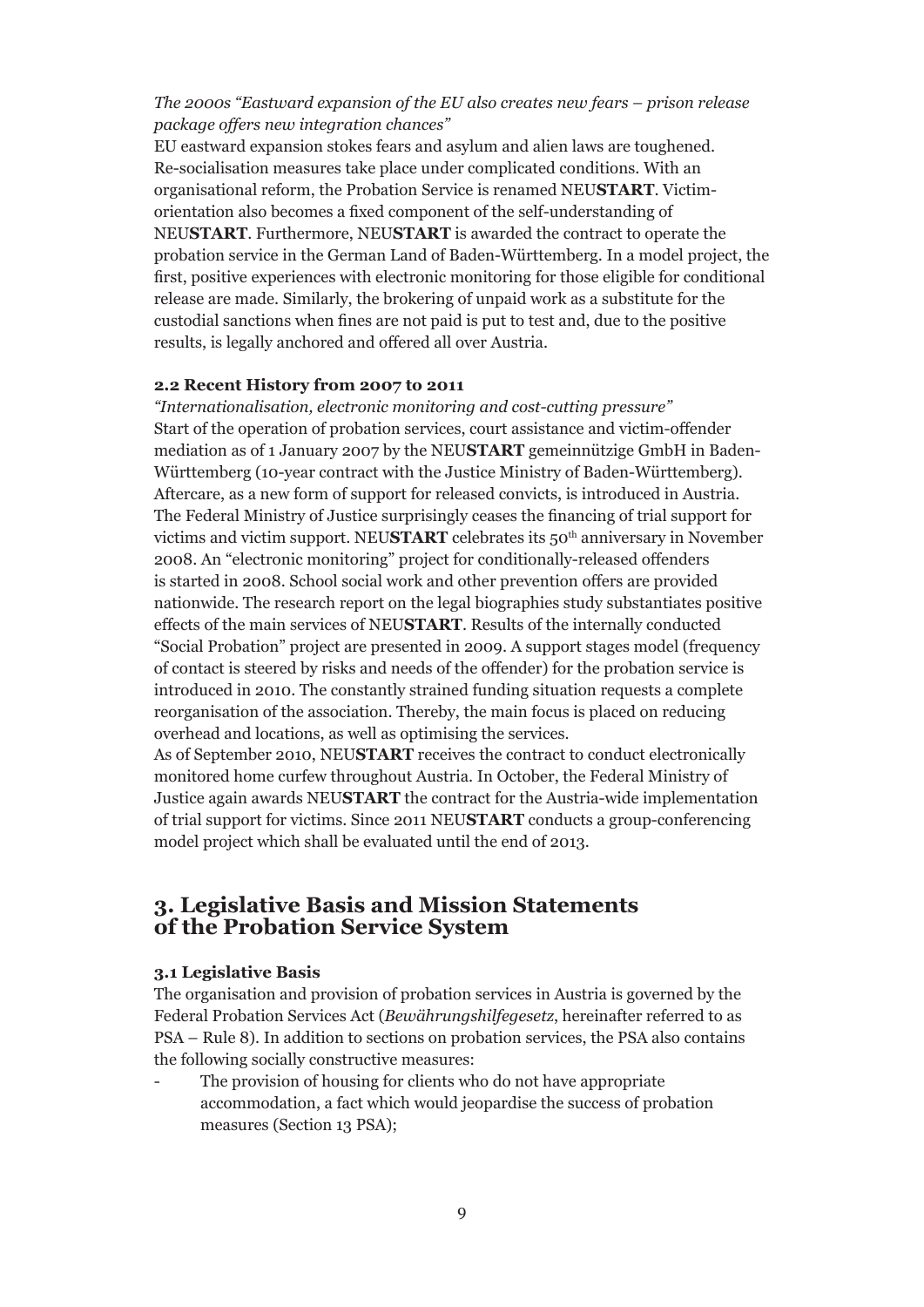- Involvement of social workers in the diversion measures, i.e., victim-offender mediation (VOM) in penal matters and community service, as well as in education and training courses (Sections 29 to 29b PSA);
- Community service as an alternative to prison terms for people who fail to pay fines (Section 29b PSA);
- Social work as part of electronic monitoring within the prison system (Section 29c PSA) and
- Aftercare (Section 29d PSA).

On the basis of Section 24 PSA, a General Contract was entered into, whereby the Republic of Austria delegated these social-work duties to the association NEU**START**.

Probation as a measure of special prevention may, as a matter of principle, be ordered for adults and juveniles (14 to 18 years of age) in the following context, whenever punishable acts are concerned:

- When a prison sentence or preventive measure linked with imprisonment is suspended or when the convict is conditionally released from imprisonment (Section 50 Par. 1 of the Austrian Criminal Code (*Strafgesetzbuch*, hereinafter referred to as CC);
- If a juvenile has been found guilty of a criminal act under reservation of a penalty or if the service of a prison term for a punishable act committed before the perpetrator had turned 21 is postponed until the perpetrator has completed vocational education (Section 50 Par. 1a CC);
- When a diversion measure has been ordered on probation (Section 203 of the Code of Criminal Procedure (*Strafprozessordnung*, hereinafter referred to as CCP);
- When preliminary probation services are provided during criminal proceedings (Section 179 CCP);
- When a criminal report has been filed, but further proceedings or charges are dropped or suspended temporarily (Section 35 *Suchtmittelgesetz* /Act on Addictive Substances); and as a voluntary probation service, which is possible after an unconditional release from prison or after the end of a probation period in which probation services were provided (Section 27a PSA).

The aims of an probation officer are described in Section 52 Par. 1 CC (Rule1): Probation has the legislative mandate to actively "strive to help the offender towards a way of life and attitude which will prevent him/her in the future from committing criminal acts which are subject to sanctions" (Section 52 Par. 1 CC,..)

Diversion measures e.g., probation (Section 203 CCP), victim-offender mediation (VOM; Section 204 CCP), community service (Sections 201 and 202 CCP) and education or training courses (Section 203 CCP) are primarily proposed by the public prosecution and, in a few cases, by the judge, if the facts of the case are sufficiently clear; the punishable offence is dealt by a single judge and not a panel of professional and lay judges or a jury (usually when the maximum penalty does not exceed 5 years of imprisonment); no serious fault is assumed; the act did not result in loss of life (section 7 par. 2.2 JGG Juvenile Court Act); a penalty instead of a diversion measure does not seem indicated with a view to special or general prevention. Diversion measures require the consent of the suspect. Charges are dropped with final effect if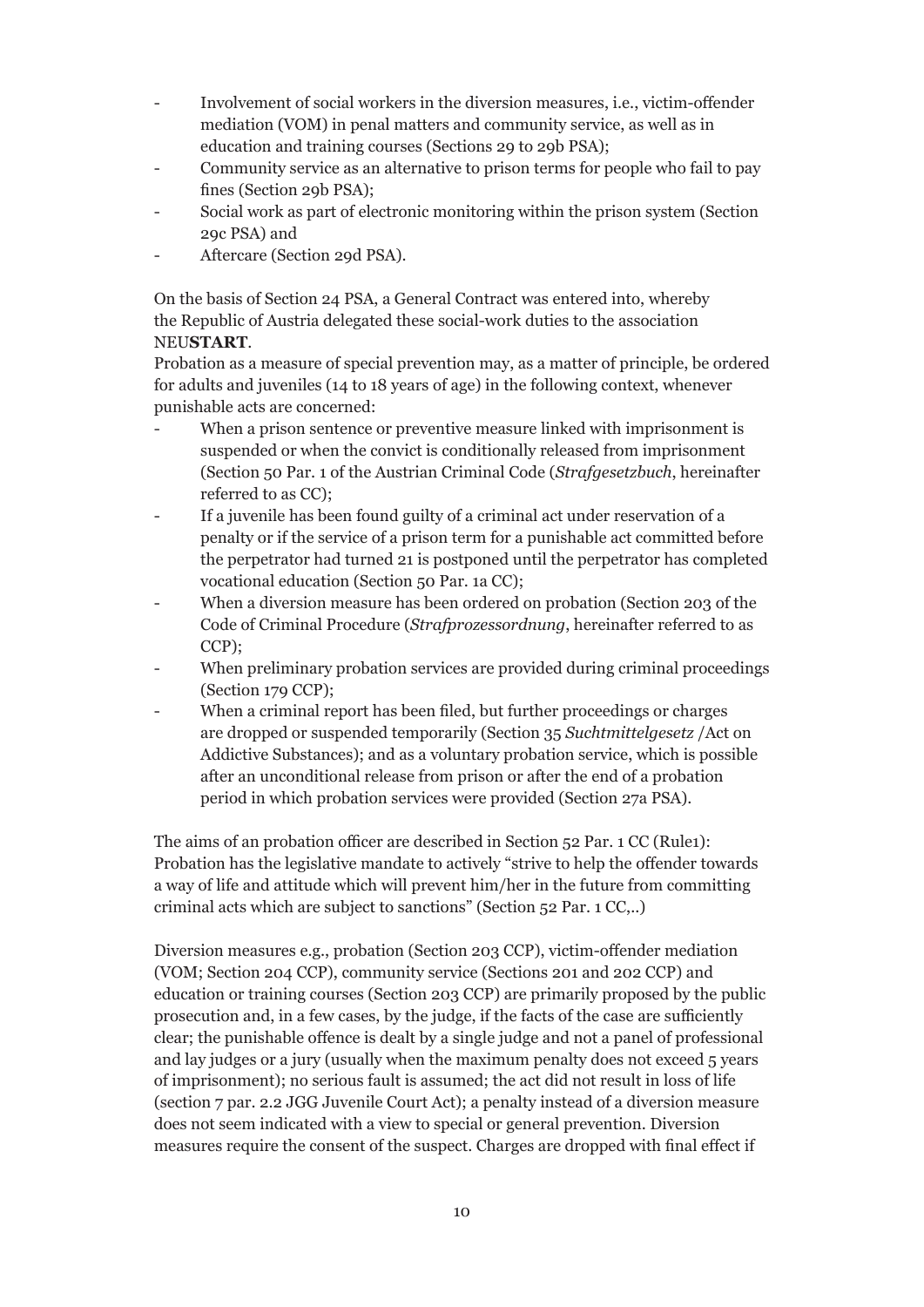the diversion measure was successful.

Performing community service is envisaged as an alternative to ordering a custodial sanction, which would be implemented due to the failure to pay a fine (Sections 3 and 3a Penal Procedure Code [*Strafvollzugsgesetz*]). Four hours of community service correspond to one day of custodial sanction.

Custodial sentences with an expected penalty period of maximal 12 months can be implemented in the form of an electronically-monitored house arrest (Sections 156b to d of the Penal Procedure Code). Essential preconditions for this form of penalty are a high degree of social integration, as well as the consent of the cohabitants.

Pursuant to Section 66 CCP, victims who could have been exposed to violence, a dangerous threat or an impairment of their sexual integrity are entitled to psychosocial and legal trial support (*Prozessbegleitung*). Also entitled are relatives of a person who was killed. NEU**START** is one of the organisations in charge of trial support for victims.

#### **3.2 Mission and Mission Statement**

A criminal policy committed to human rights sees the constitutional state as the guarantor for the protection of civil rights and liberties. Measures involving deprivation or restriction of liberty are, however, also to be applied according to the principle of commensurability and social responsibility for the integration of lawbreakers in society.

The custodial sentence should only be used as a last resort, as an "ultima ratio", for the purpose avoiding future offences. A broad application of social-constructive measures such as probation service, compensation, victim-offender mediation and community service is to be given preference. These sanctions, which demand active services from the offender, but thereby allow individual leeway, benefit society more than a solely punitive sanction policy, as they also establish elements of restorative justice.

The statutes in Paragraph Two "Purpose of the Association" point out the direction for NEU**START** and stand at the top of its goal pyramid:

"The goal of the association is to win society, political decision-makers and state administration over to measures to avoid delinquency, to alternatives to punishments, to offender support, as well as to measures to support victims of punishable offences. It sees its mission in influencing the public in this sense to participate in measures to protect endangered persons and groups of persons (including the scientific investigation of their situation and the methods of social work), as well as promoting and operating institutions that serve comprehensive, judiciary social work and the avoidance of social conflicts in general, and judicially punishable acts in particular".

Further goals and measures are described in the association's mission statement: "Not merely what is feasible is essential for the mission statement of NEU**START**. The utopia of a prison-less society admittedly offers no immediately viable set of guidelines, but constantly reminds us that official punitive measures, especially imprisonment, particularly need to be justified, and their expediency and commensurability are to be brought into question".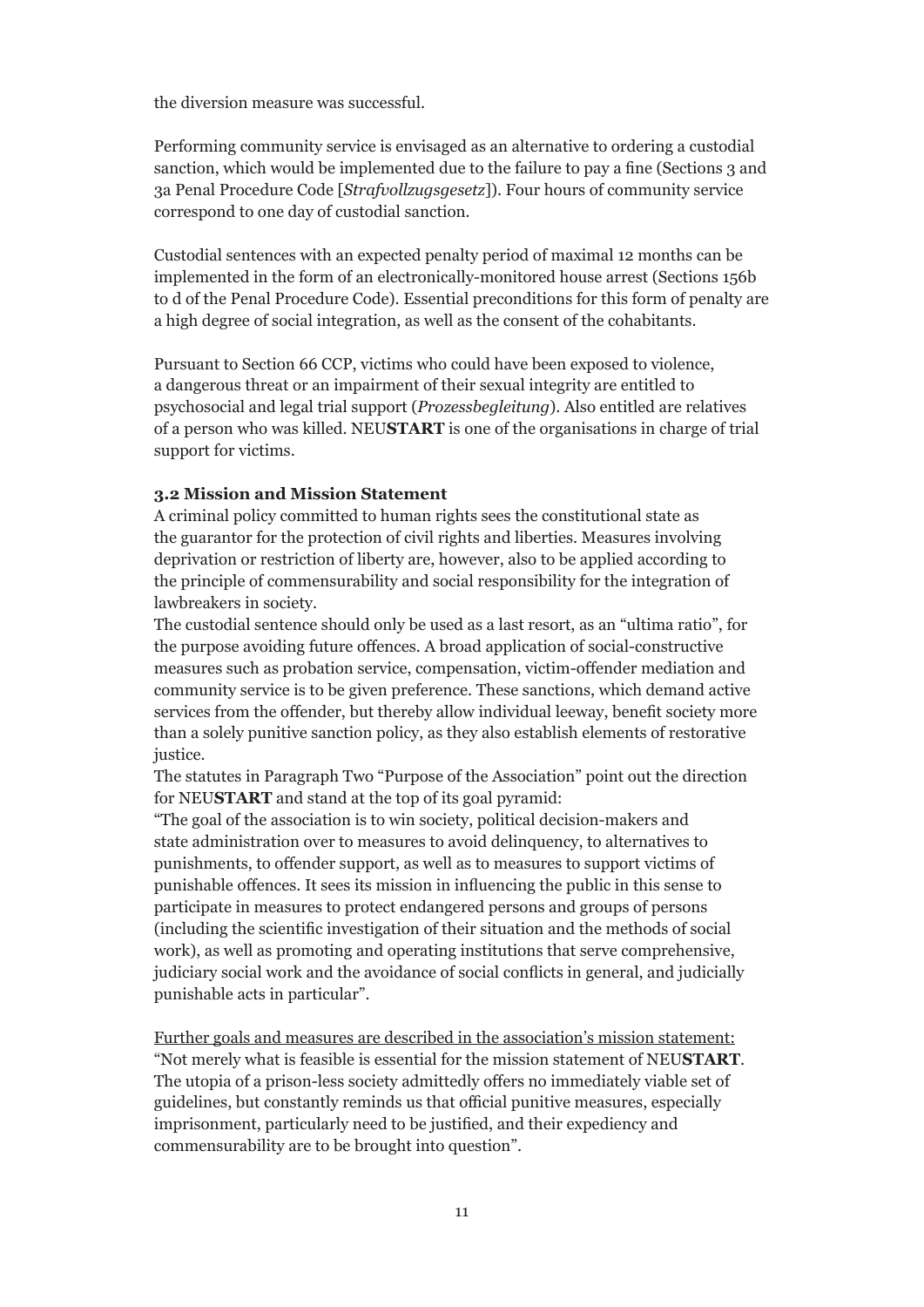"NEU**START** stands up for a humane, tolerant, democratic and solidly united society in which cultural differences are respected, socially disadvantaged persons are actively supported and safeguarded from social marginalisation, equal opportunities – particularly also for women and men – are promoted, socially deviant behaviour is responded to in an appropriate and rational manner, constructive conflict resolutions with civil and political means are given preference over repressive measures, a fair compensation and the reconciliation between the offenders and the victims is sought and achieved with a minimum of force". (*Rule 2 – 5)*

"The goal of NEU**START** is not to socially marginalise delinquent people, but to integrate them into society. NEU**START** thereby helps to prevent (recidivistic) criminality (prevention), making an essential contribution to public safety, as well as to the protection of potential victims".

"Offender support and victim support are not opposites, but rather stand in a relationship of necessary supplementation to each other".

For compacted outward communication, the following positions are available: Vision:

We are an organisation that offers supports and solutions to society to manage conflicts and to thereby protect it from criminality and its consequences. Mission:

It is our mission to provide support and help to our clients, in a respectful, professional manner through the offered services, in finding individual goals and solutions for constructive crisis management, also in conflict situations.

We take the specific/different needs of our clients, especially those of the victims and perpetrators of criminal offences, seriously:

To come to terms with the past

To cope with the present

To secure the future.

Position:

**Life without criminality. We help.**

#### **3.3 Crime prevention**

Crime prevention is provided by NEU**START** in the form of the following services (*Rule 98*):

- social work in schools
- pre-sentence reports and support for juvenile delinquents
- drug prevention project for binge drinkers and drug users when they pop up for the first time

- online service offers anonymous counselling to anyone in context with delinquency – helps to find ways out of risky situations

#### **3.4 Victim protection**

Under Austrian law there is no obligation for probation officers to see victims and offer them help. However, in probation services it is important to confront perpetrators with the acts they have committed and to make the impact on and consequences for the victims clear. Stalking offences are special cases. There is an internal guideline for probation officers to get in touch with the victims. Victims are offered support against the stalker who is seeking contact with the victim with all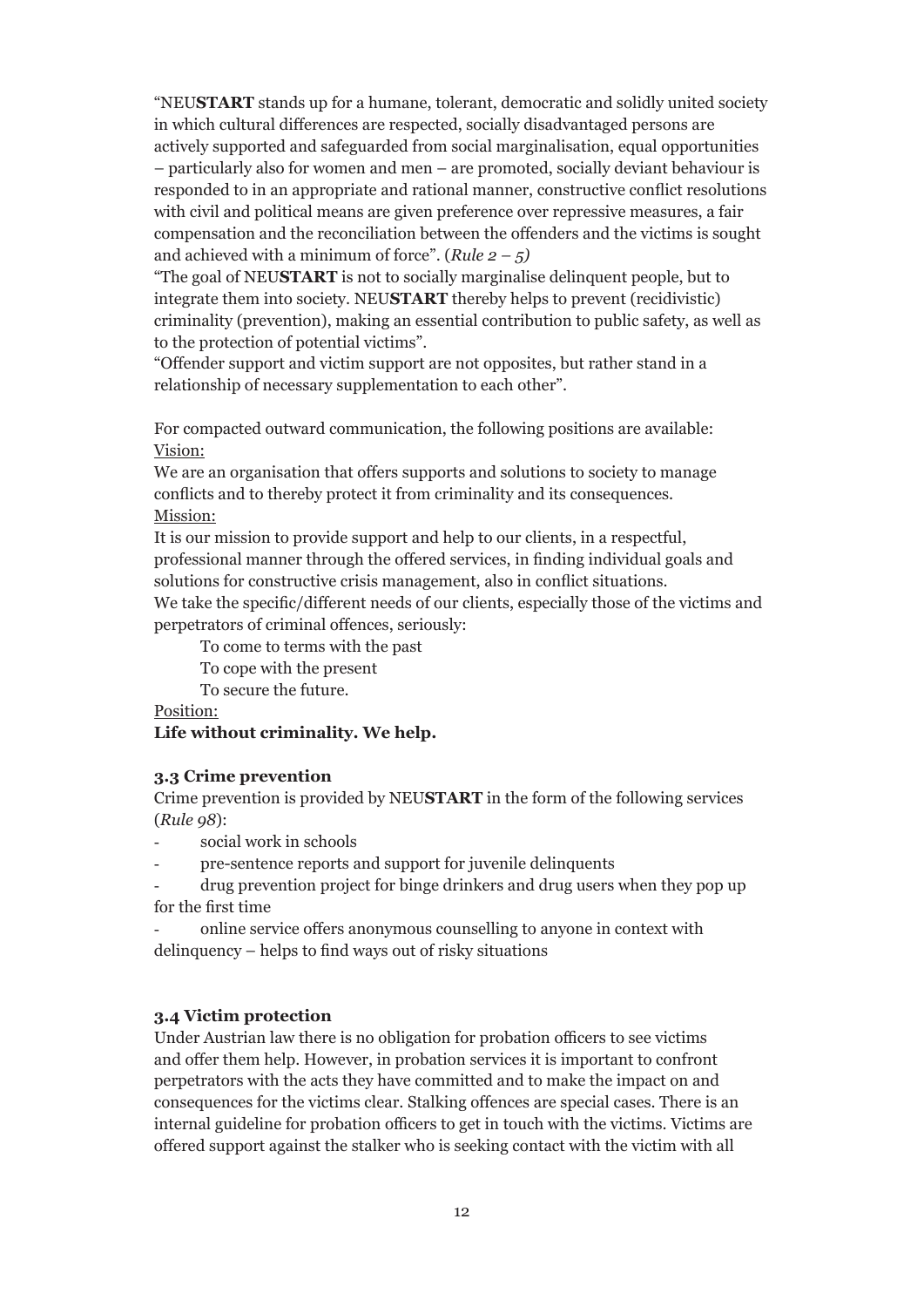means. If the stalker tries to make contact, the victim can turn to the probation officer immediately. The stalker has to sign a written note of caution according to which he/ she has to expect to be reported to police and charged if he/she tries to make contact with the victim. The goal is to enable the victim to be undisturbed and live free from anxiety, and to make the perpetrator stop.

In 1999 NEU**START** launched its crime victim support programme. The reason for this was that Austria had no qualified services for social work offered to victims with the exception of women and children suffering from domestic violence. NEU**START** crime victim support offers assistance in the form of visits from social workers to victims of mainly serious violent crimes. Children who had been victims of domestic violence were referred to the specialized institutions also women if they wished so. 2005 psychosocial and legal trial support became an additional service offered to the victims of violent crimes. Social workers and lawyers accompany victims to court so that the victim feels stronger and safer in the proceedings and asserts his/her rights. This support programme is highly successful; it is funded under a contract with the Federal Ministry of Justice. In Austria, numerous other associations offer trial support. In 2007 the Ministry of Justice decided that the work with victims and offenders should not be carried out in one organisation. As a consequence NEU**START** had to close down its victim support as well as the psychosocial and legal trial support by the end of the year. In succession the organisation "*Weisser Ring*" took over the services for victims and is now placed as the important organisation for victim support in Austria.

In 2010 NEU**START** again signed a contract for trial support for victims and currently is working in this field together with more than 40 organisations. All things considered, it can be said victims have been the central issue of crime policy discussions in the past few years. This engagement with the victim led to numerous victim rights, mainly aiming at respectful treatment during proceedings, comprehensive rights to information, compensation and professional support.

#### **3.5. Volunteers involvement**

Volunteer work is only done in the area of probation. It requires standards like recruitment, training, and selection of eligible cases, supervision by professional staff and a limitation of the caseload from between one to five cases. With some exceptions (sexual offenders and clients with multi problems are excluded) voluntary staff does the same probation work as professionals (Rule34).

## **4. The Organisation of Probation Services**

#### **4.1 Main characteristics**

In 1994, the association NEU**START** was mandated to provide probation services nationwide under a General Contract with the Republic of Austria represented by the Federal Ministry of Justice. In accordance with its organisational form as a non-profit association, its supreme body is the General Assembly (*Generalversammlung*), which elects the Supervisory Board (*Aufsichtsrat*) for a term of three years. By majority resolution, the Supervisory Board appoints one or more Chief Executive Officer/s (currently two), or CEO/s (*Geschäftsführer*) for a period of five years. The CEO(s) appoint(s) the top level executives for five years. NEUSTART has its own internal audit unit department directly reporting to the CEO(s) (*according to Rule 15)*. The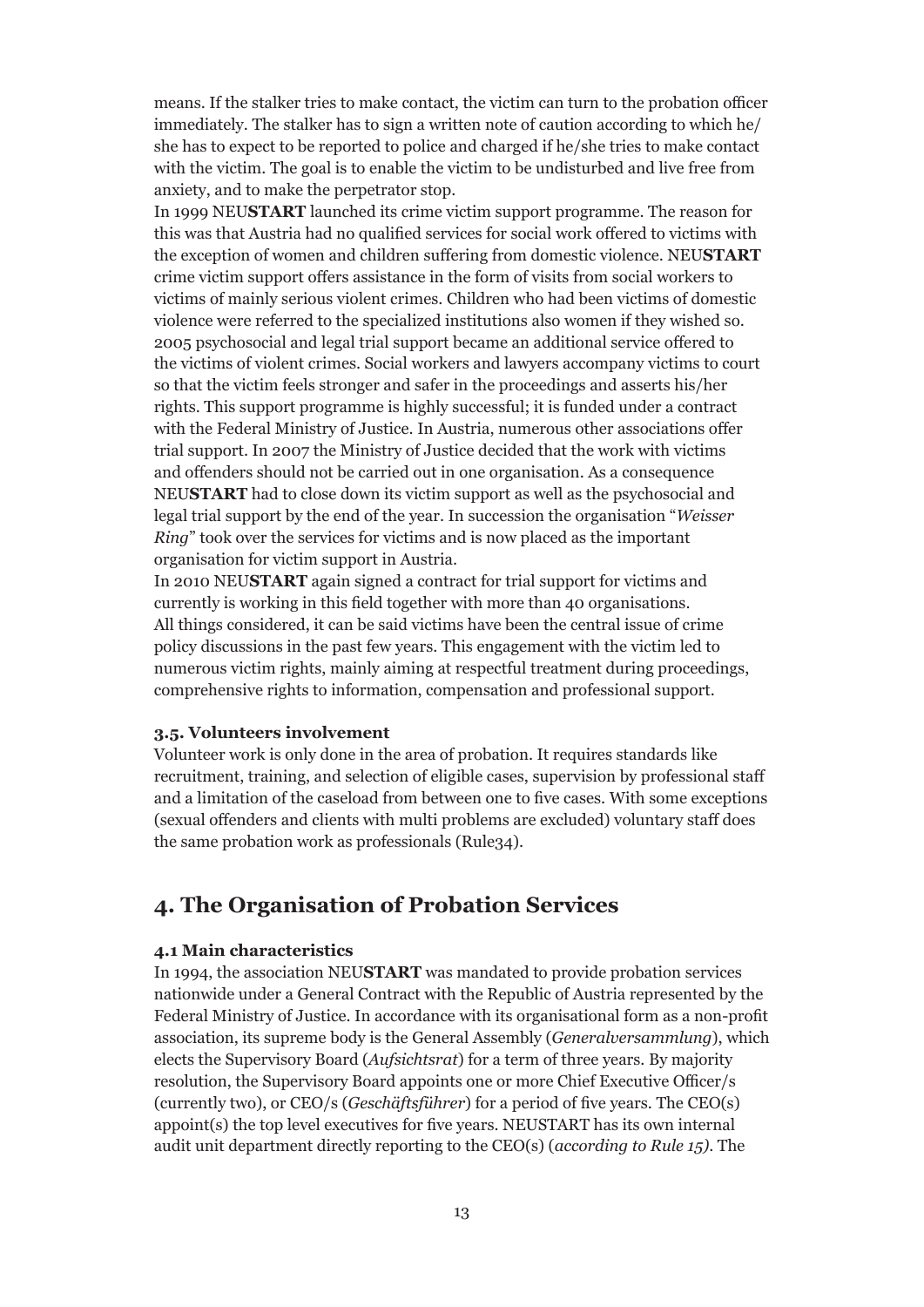staff of the audit department is hired with the consent of the Federal Ministry of Justice. Moreover, NEU**START** has a 100% subsidiary called NEU**START** gGmbH, which is active in the German Land of Baden-Württemberg. In 2007 NEU**START** gGmbH was entrusted with providing probation services, trial support and mediation in penal matters for adults within all parts of Baden-Württemberg.

#### **4.2 Internal organisation**

The structural and procedural organisation of NEU**START** conforms to the principles of a matrix organisation and is based on regional responsibilities and the business process model underlying these. On the one hand, the focus is on having one officer in charge whose central task it is to keep the outcome of processes and the related operational principles geared to the needs of the service recipients and to optimise them; on the other hand, processes also have to be designed in such a way that the quality of services rendered is as required and the same throughout Austria.

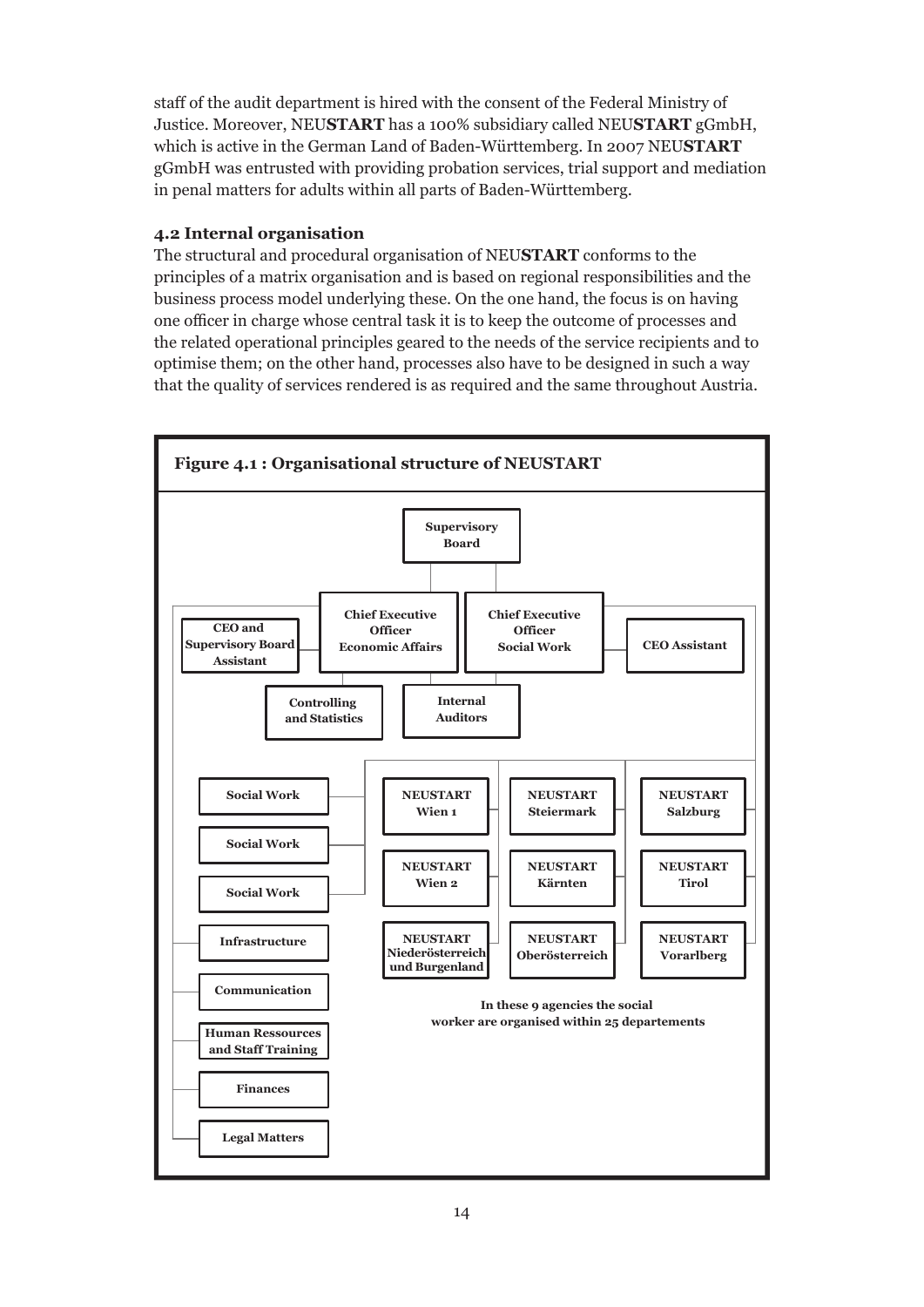#### **4.2.1 Probation staff**

In addition to 9 directors of regional agencies who are in charge of the operational side, i.e. the practical provision of services in the regions, there are central services in charge of internal support processes nationwide, e.g. legal issues, marketing, personnel development, finances or the service "social work" for defining, ensuring uniquely high quality of deliverance and developing new social work services; these central services bear overall process responsibility. Decentralised agencies are structured into 2 to 4 Departments. Depending on the size of the region the agencies serve, agencies may run additional locations to make sure that services are within optimum reach of clients. The departments are managed by Department Heads who are in charge of supervision of 12-20 social workers assigned to each department. The administrative workers report directly to the Agency Director.

| Staffing<br>levels                    | Probation<br>work total | Management | Social work | Volunteers       | Supporting<br>staff |
|---------------------------------------|-------------------------|------------|-------------|------------------|---------------------|
| <b>NEUSTART</b><br>- total            | 429.241                 | 55.368     | 293.483     | 950<br>(persons) | 80.39               |
| Percentage<br>of female<br>workers    | 63.21%                  | 42.47%     | 54.42%      | 59.58%           | 94.26%              |
| Percentage<br>of part-time<br>workers | 36.79%                  | 53.42%     | 51.02%      | 100.00%          | 85.25%              |
| Average age                           | 44.68                   | 46.56      | 43.77       | 44.19            | 48.21               |
| Length of<br>service                  | 13.34                   | 16.34      | 13.76       | 7.17             | 15                  |

#### **Table 1:** *Staffing levels on 31 December 2010* **(1 stands for one full-time equivalent, except for volunteers)**

429 full-time jobs are staffed with 557 persons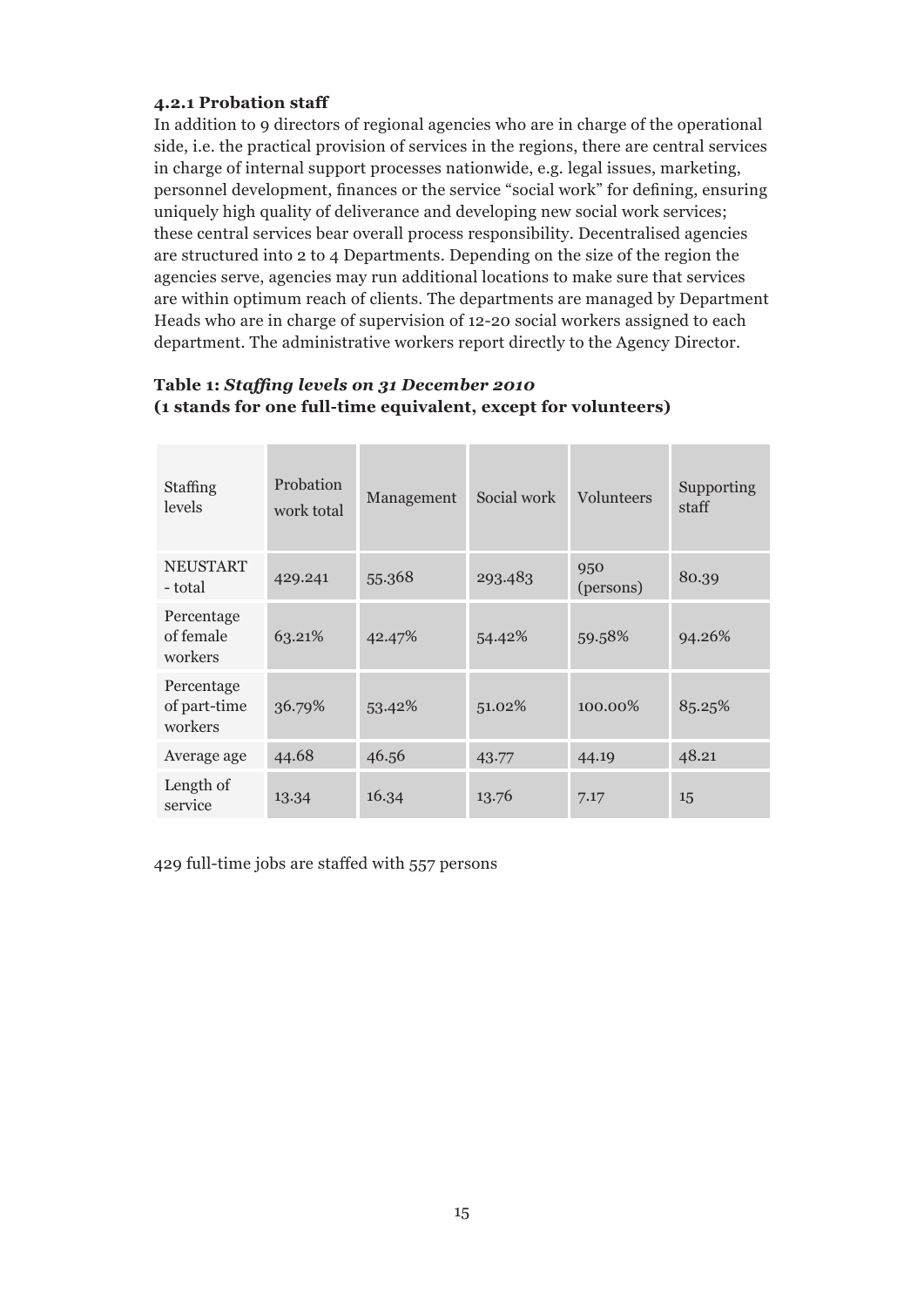#### **Table 2:** *The assignment of specialised personnel (social workers) on 31 December 2010 in the following areas:*

| <b>Probation Services</b>                                         | 179.5 | Work training                               | 1.6  |
|-------------------------------------------------------------------|-------|---------------------------------------------|------|
| <b>Community Service (Diversion</b><br>and alternative to prison) | 19.84 | Trial Support for victims                   | 0.77 |
| Victim-offender mediation                                         | 42.9  | <b>Assisted Housing</b>                     | 6.33 |
| Aftercare                                                         | 25.6  | Drug Prevention (province)<br>of Carinthia) | 1.26 |
| Youth support (province of<br>Vorarlberg)                         | 1.95  | Social Work in Schools                      | 1.26 |
| "Saftladen" (Restaurant in<br>Salzburg)                           | 3.5   |                                             |      |
| <b>Electronic Monitoring</b>                                      | 4.97  | 950 volunteers in the<br>probation services |      |

#### **4.2.2 Education, training requirements and opportunities**

The skills and qualifications required from professional social workers in charge of counselling and support in the individual service areas are evidenced by a diploma from a senior technical college (*Fachhochschule*) for social work. For all other positions, qualifications required depend on the central tasks and may be from a wide range of educational institutions.

NEU**START** has developed a standardised recruiting procedure using harmonised tools (e.g. questionnaire), which regards skills as well as attitudes. *Rules 21 as well as 22 do very well correspond with the procedures which are standard within NEUSTART.*

The whole personnel development system tries to be consistent and match with the specific aims and needs of the organisation. This begins with strategic recruiting and reaches via harmonised hr development measures to programs for older employees. (*Rules 25-27, 32-34)*

All specialised personnel in the agencies are organized in departments that have regular meetings. Reflection on cases is done in groups (for 5-10 participants) that exist in all the agencies offering a framework for an intense weekly exchange on conducting cases and case management. Up-to-date job profiles exist for all functions in the organisation, describing objectives, responsibilities and detailed tasks. Organisational regulations comprise rules and guidelines, which differ by degree of binding force and include a detailed description of services and processes. An online quality management manual in available for all employees.

*(Rules 29-31)* The Heads of central services (social work, personnel etc.) are in charge of updating and describing services. Quality workshops, which employees of all hierarchical levels participate in, serve the purpose of regular evaluation of processes and work aids so as to determine potential needs for change and development. Newly hired employees are carefully introduced to their jobs. On a nationwide level new employees are obliged to participate in a basic training minimum three weeks.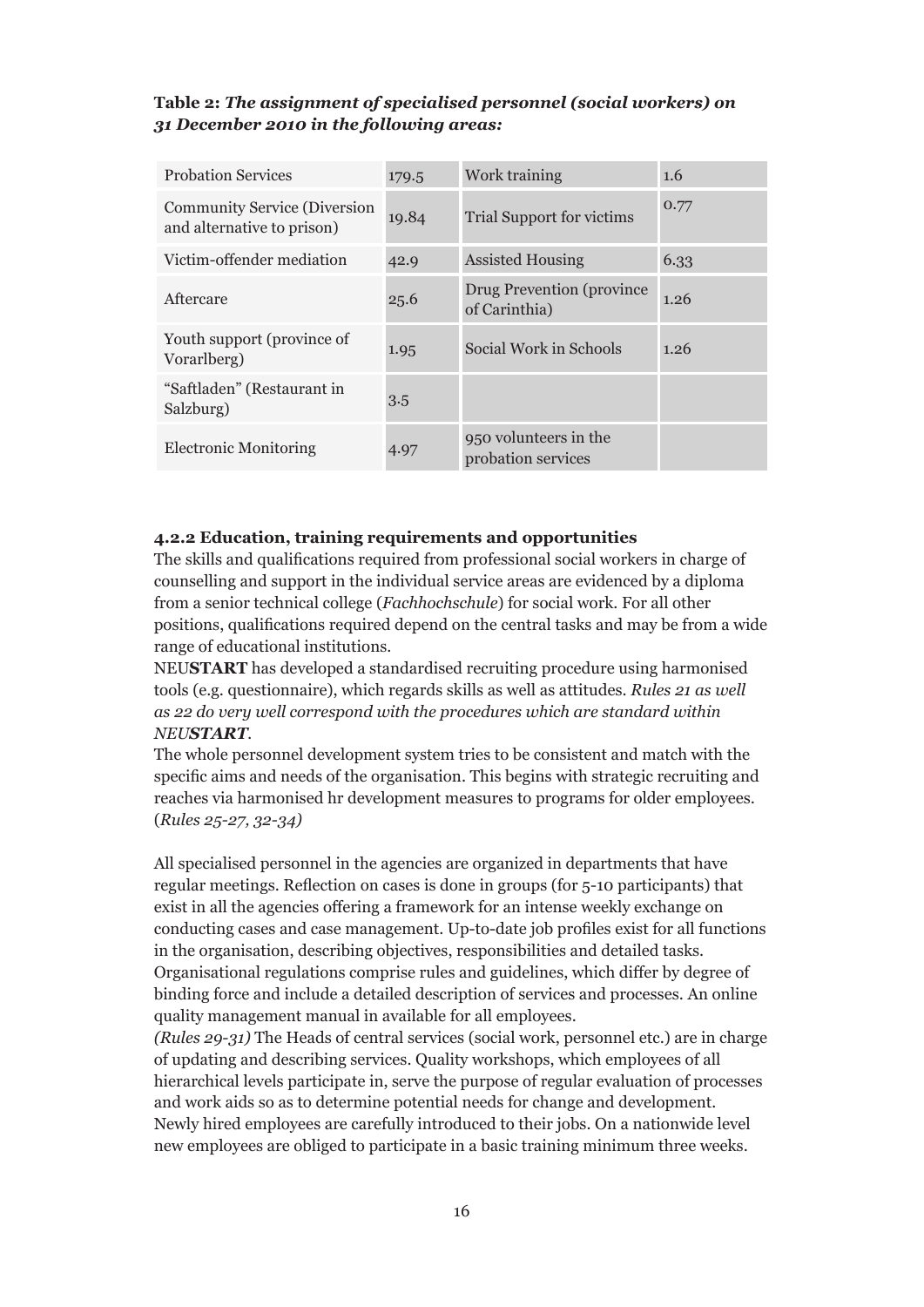Additionally, job mentors in the same location give practical guidance for one to two years, the new job experiences are reflected with external coaches. The central service "Personnel and Personnel Development" prepares the introductory seminars and draws up an extensive annual continuing-education programme. This programme is put together by strategic and methodical aspects, the needs for training and education identified as well by supervisors and employees and new developments. (according to *Rules 71, 23 – 26*) The average number of days social workers spend at continuingeducation events is five working days per year. Development needs of employees are agreed upon in the annual appraisal interviews seniors have with their staff, results of these interviews are systematically analysed and where necessary integrated into the yearly catalogue of education and training offers.

*Rule 27*: The catalogue of seminars contains methodological seminars for supervision of offenders with specific offences (sexual offences, violence, theft,

#### **4.2.3 Other organisations involved in probation work**

Probation work is only provided by NEU**START** in Austria. Our Agencies co-operate closely with other social/welfare institutions in the regions and have entered into co-operation agreements with the Public Employment Service (*Arbeitsmarktservice* or AMS), the social welfare offices, agencies for the homeless, work projects, therapy institutions and others. (in correspondence *with Rule 37*)

#### **4.3 Probation and offenders abroad**

NEU**START** does not offer support for offenders of Austrian nationality in other countries because there is no mandate and payment from the Ministry of Justice to carry out such a work. Therefore this has to be done by the foreign ministry via embassies and consulates.

Offenders of foreign nationality having committed a crime in Austria may receive a probation order from the court and thus they become clients of NEU**START**. The same applies if the prosecutor refers a case for victim offender mediation or community service.

Foreigners, especially if they are serving a prison sentence, quite often have to return to their home countries as a measure of the Aliens Police Act (*Fremdenpolizeigesetz*, FPG).

Regarding the Council Framework Decision 2008/909 on the application of the principle of mutual recognition to judgements in criminal matters imposing custodial sentences or measures involving deprivation of liberty for the purpose of their enforcement in the European Union the Austrian parliament passed the law on January 1st 2012.

However, the Council Framework Decision 2008/947 on the application of mutual recognition to judgments, probation decisions and alternative sanctions has not been passed the law by the Austrian parliament until April 2013.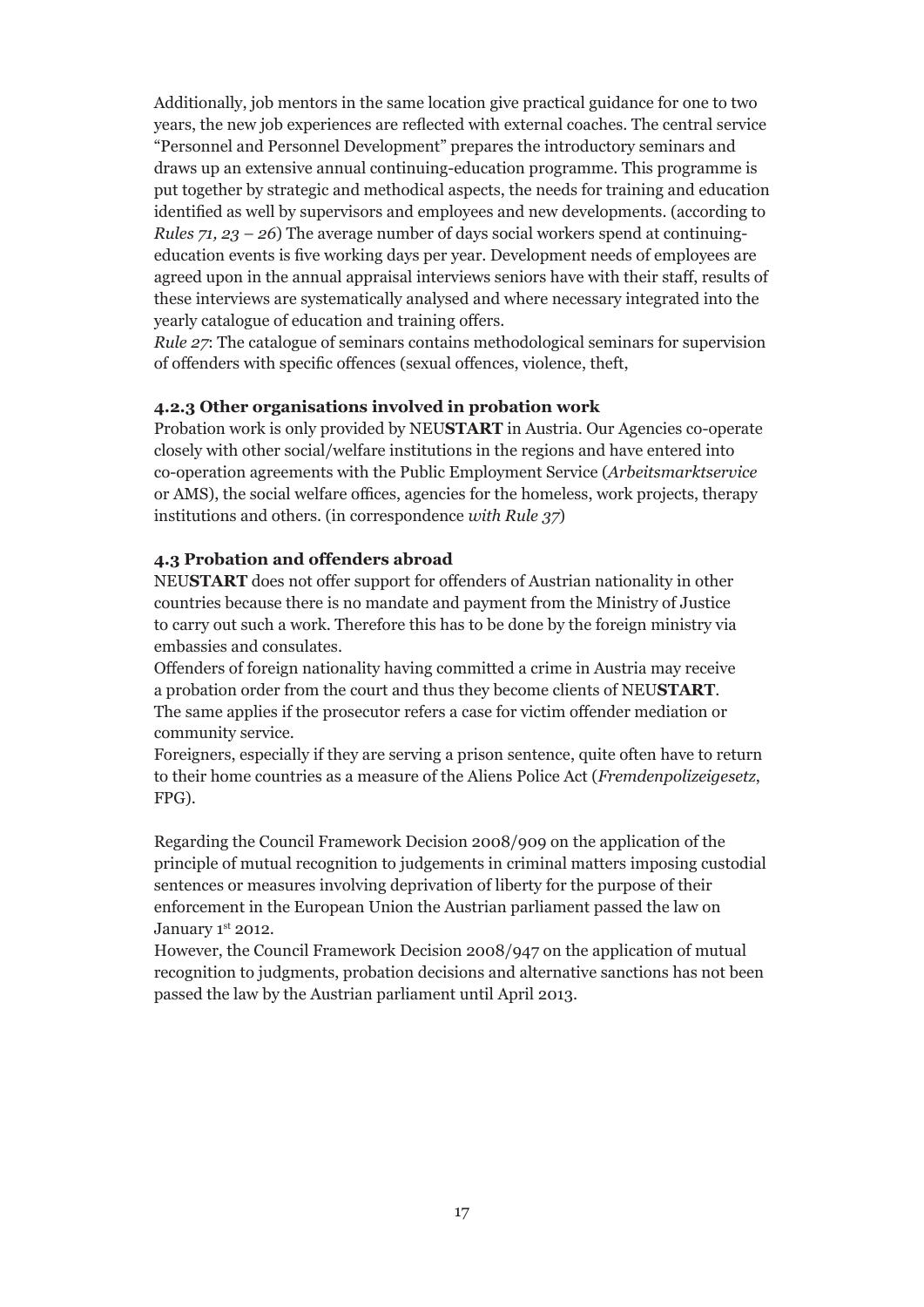## **5. Different Stages of the Criminal Justice Process**

Generally we can say that most of the Rules of the Recommendations come into life within the Austrian Probations Services as stated in the Recommendations. We could discuss about the enforcements of the following Rules:

- Rule 9: The partnership between the Ministry of Justice and the private nonprofit-organisation NEU**START** gives quite broad autonomy to NEU**START** within the frame of the contract. So the responsibility does stay within the state authorities, although daily realisation is organised by NEU**START**.
- Rules 9, 34: Although the emphasis of the recommendations is not laid on volunteer probation officers, the Austrian system of supervision is a wellbalanced mix of professional and volunteer probation officers. The idea minimising the risk of reoffending by rehabilitation instead of segregation should not only be realised by professional social workers but also by ordinary citizens who look at questions of delinquency and rehabilitation from another angle.
- Rules 14, 99-101: Although within NEU**START** we have established a complaint procedure for offenders, there is no legal provision for a complaint procedure.
- Rules 63-65: Until the end of 2012 the framework decision 2008/947/JI has not been adapted.

#### **5.1 Pre-trial/remand stage**

This chapter describes probation activities, mediation in penal matters and intermediary activities for community service in the pre-trial stage. These are social-work interventions that make it possible to waive criminal proceedings or the enforcement of a sanction. All social work services are subject to job profiles and relevant minimum and maximum standards defined for social work in the respective fields.

In Austria, pre-trial reports can be prepared for juvenile suspects. This is not compulsory, in one region of Austria (Vorarlberg) NEU**START** prepares these reports. (*Rules 42-44). Pre-trial reports are not ordered systematically, NEUSTART can be assigned to prepare an pre-trial-report whether supervision would be suitable for and accepted by the suspect in case of conviction3 .* § 15 of the Probation Act states that courts can assign probation officers to give an assessment whether probation is appropriate in this case.

<sup>3 §15</sup> BWHG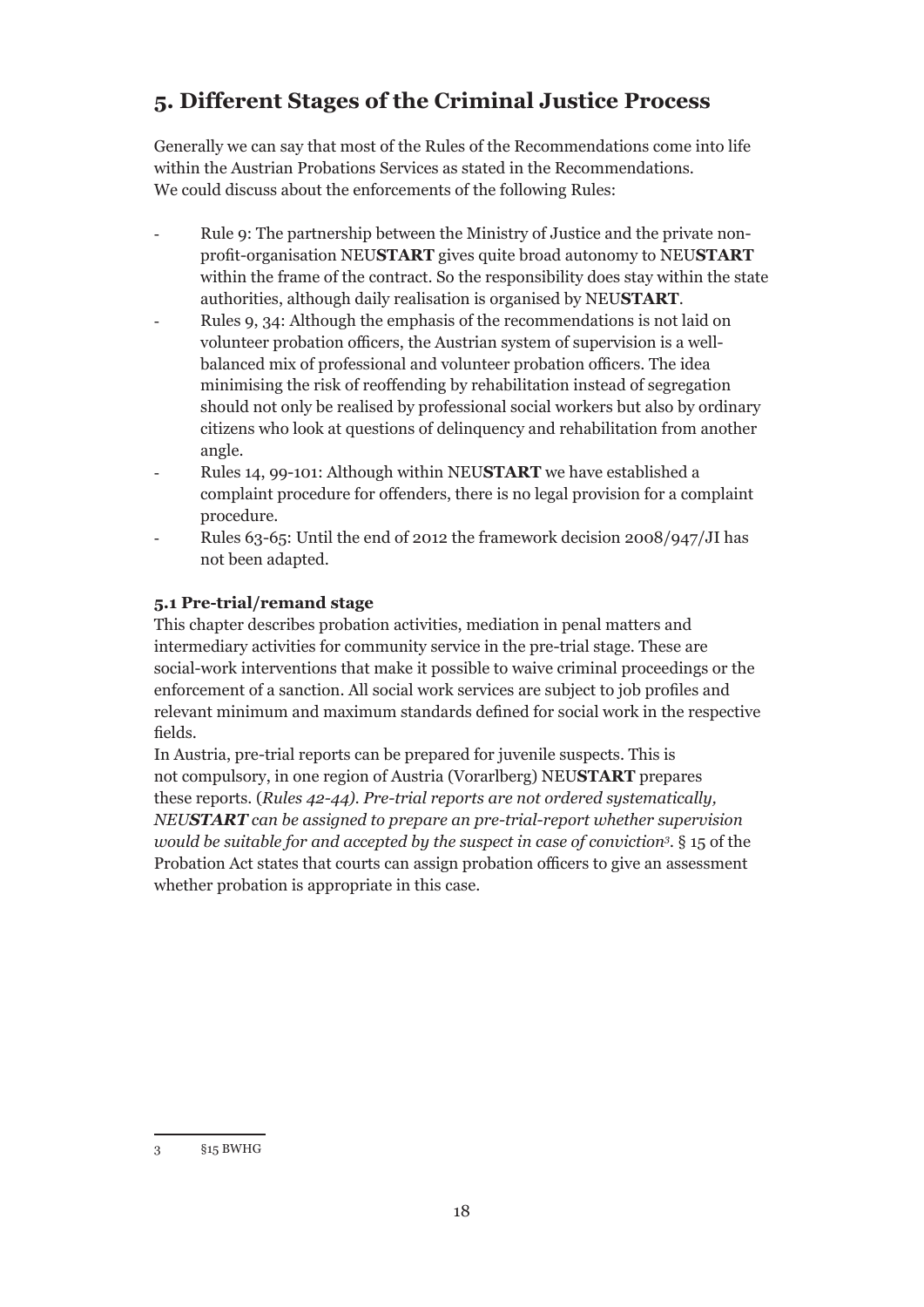| Table 2. Sanctioning system and probation involvement in the pre-trial/ |  |
|-------------------------------------------------------------------------|--|
| trial stage                                                             |  |

| Sanctions/Measures/<br>Penalties/Conditions                       | Provision in<br>legislation | Probation<br>service<br>involvement | Main characteristics of the<br>probation activity                                                                                                                                   |
|-------------------------------------------------------------------|-----------------------------|-------------------------------------|-------------------------------------------------------------------------------------------------------------------------------------------------------------------------------------|
| Unconditional<br>waiver by the public<br>prosecutor               | X                           |                                     |                                                                                                                                                                                     |
| Conditional waiver by<br>the public prosecutor                    | X                           | $\mathbf X$                         | Victim offender mediation,<br>community service orders,<br>probation period with and<br>without orders and in case of<br>drug related offences, if the<br>offender agrees treatment |
| Conditional<br>suspension of the<br>pre-trial/remand<br>detention | X                           | $\mathbf X$                         | Provisional probation until the<br>end of the trial (supervision,<br>reporting and support)                                                                                         |
| Pre-trial/remand<br>detention                                     | $\mathbf X$                 |                                     |                                                                                                                                                                                     |
| Police custody                                                    | $\mathbf X$                 |                                     |                                                                                                                                                                                     |
| Bail                                                              |                             |                                     |                                                                                                                                                                                     |
| Caution                                                           |                             |                                     |                                                                                                                                                                                     |
| Surety                                                            |                             |                                     |                                                                                                                                                                                     |
| House arrest and<br>electronic monitoring                         | X                           | $\mathbf X$                         | House arrest as electronic<br>monitoring in remand<br>detention supervised by<br>probation (in practice rare)                                                                       |
| Electronic monitoring                                             | $\mathbf X$                 | $\mathbf X$                         | In remand detention<br>supervised by probation (in<br>practice rare). If applied<br>the tasks are supervision,<br>coordination, reporting and<br>support                            |
| Community service                                                 | $\mathbf X$                 | $\mathbf X$                         | Coordination, reporting                                                                                                                                                             |
| Treatment order                                                   | $\mathbf X$                 | $\mathbf X$                         | Supervision, coordination,<br>reporting and support                                                                                                                                 |
| Training/learning<br>order                                        | $\mathbf X$                 | $\mathbf X$                         | Supervision, coordination,<br>reporting and support                                                                                                                                 |
| Drug/alcohol<br>treatment program                                 | $\mathbf X$                 | $\mathbf X$                         | Reporting and support                                                                                                                                                               |
| Compensation to the<br>victim                                     | $\mathbf X$                 | $\mathbf X$                         | Reporting and support                                                                                                                                                               |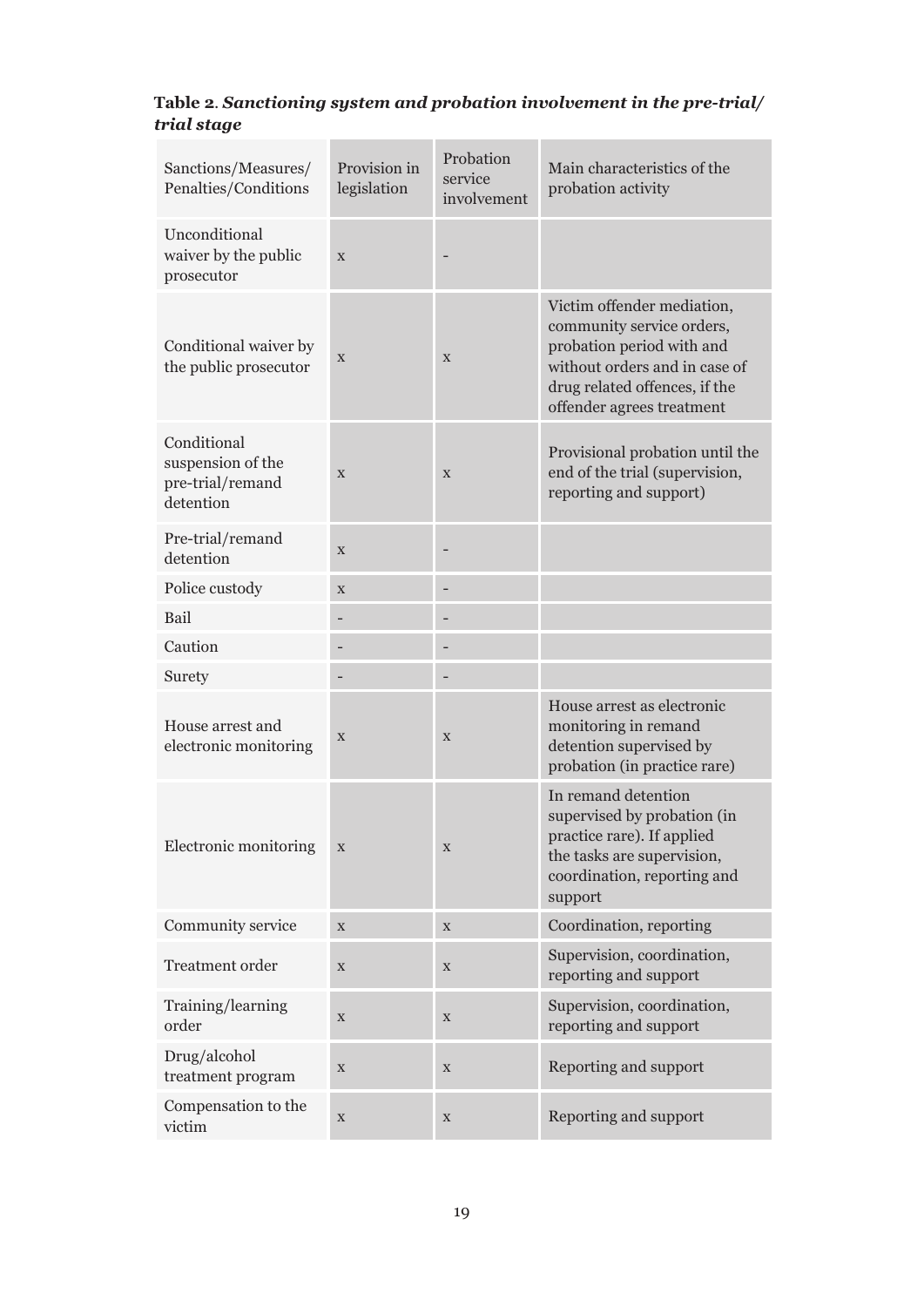| Sanctions/Measures/<br>Penalties/Conditions       | Provision in<br>legislation | Probation<br>service<br>involvement | Main characteristics of the<br>probation activity                                                                                 |
|---------------------------------------------------|-----------------------------|-------------------------------------|-----------------------------------------------------------------------------------------------------------------------------------|
| Mediation                                         | $\mathbf{x}$                | $\mathbf X$                         | Coordination, mediation and<br>reporting                                                                                          |
| Semi-detention                                    |                             |                                     |                                                                                                                                   |
| Attending a day centre                            | $\blacksquare$              |                                     |                                                                                                                                   |
| Liberty under judicial<br>control                 | $\mathbf X$                 | X                                   | Provisional probation                                                                                                             |
| Interdiction to leave<br>the country              | X                           | X                                   | With or without probation<br>order. With probation:<br>reporting and support                                                      |
| Interdiction to enter<br>different cities/places  | $\mathbf X$                 | $\mathbf X$                         | With or without probation<br>order. With probation:<br>reporting and support. In<br>practice no judge forbids to<br>enter a city. |
| Interdiction to carry<br>out different activities | $\mathbf X$                 | X                                   | With or without probation<br>order. With probation:<br>reporting and support                                                      |
| Interdiction to contact<br>certain persons        | X                           | X                                   | With or without probation<br>order. With probation:<br>reporting and support                                                      |
| Psychiatric treatment                             | X                           | X                                   | Supervision, coordination,<br>reporting and support                                                                               |
| Deferment of sentence                             | $\overline{\phantom{a}}$    |                                     |                                                                                                                                   |
| Fine                                              | $\mathbf X$                 |                                     |                                                                                                                                   |
| Other financial<br>sanctions                      |                             |                                     |                                                                                                                                   |

#### **Diversion**

Diversion plays an important role in Austria: between 40.000 and 50.000 cases a year are dealt with this way mainly by prosecution/ only to a small amount by courts. Diversion is – according to *Rule 7* – always an offer to the accused person. A denial of this diversion offer entails no negative effects or disadvantages for the accused. NEU**START** carries out the so-called social constructive measures (involvement of social work) in Austria: All these require the offender's informed consent and in cases of victim offender mediation with adult offenders the informed consent of the victim. (*Rule 7)*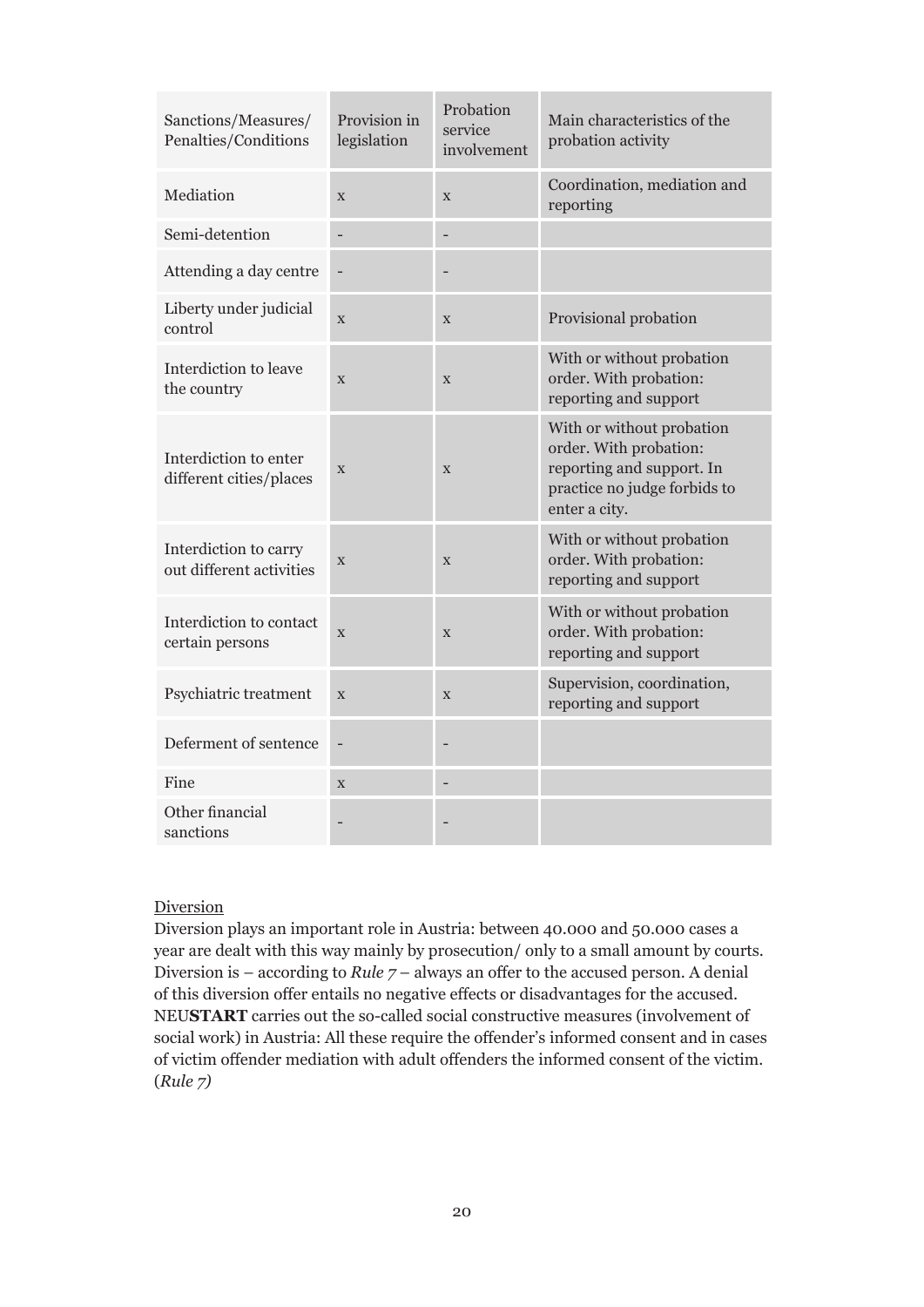- Victim-Offender Mediation (VOM) for juveniles and adults;
- Community service orders/unpaid work (for juveniles and adults) in close cooperation with other public and private non profit organisations and local communities
- Diversionional suspension of the prosecution for a probation period in case the suspect consents to supervision by a probation officer and/or to fulfilling specific orders
- Temporary suspension of proceedings in case of drug-related offences if the suspect consents to supervision by a probation officer;
- Provisional probation

The police cannot apply these diversion measures. NEU**START** therefore only takes action when assigned by the public prosecutor or of a judge.

#### Victim-Offender Mediation (VOM, "*Tatausgleich"*)

VOM started in Austria in 1985 as a model project for juveniles. Its success founded a legal basis – a chapter in the juvenile criminal code - in 1989. With this positive experience as a role model a second pilot project started in 1992 - VOM for adult offenders. As the outcome was very convincing again, in 2000 VOM was given a statutory basis together with other measures of diversion in the code of criminal procedures. VOM can be ordered either by the public prosecutor (which is almost exclusively the case) or by a court. The following requirements must be met:

- The circumstances of the case must be sufficiently clarified (An admission of guilt is not necessary. The acceptance of VOM is not a requirement for the public prosecutor but for the mediation process. If either the offender or the victim does not agree the case is referred back to court, so the informed consent of both – offender and victim is required; Rule 7 of the European Probations Rules, hereinafter the Rules). There is one exception to this rule in cases of juvenile offenders if they try to restore the harm they caused but the victim's only whish is punishment. In such a situation the prosecutor or judge decide on the seriousness of the juvenile offenders efforts.
- Sanctions must not be deemed necessary in order to prevent the suspect from further offending or to prevent others from offending;
- The offence must be within the jurisdiction of a single judge (applies to most offences with a maximum penalty of 5 years);
- The suspect's guilt must not be deemed grave, and
- The offence must not have resulted in the death of a person (section 7 para. 2.2 JGG Juvenile Court Act).

Requirements for VOM are similar under juvenile criminal law. The most significant difference to the adult criminal code is that the pubic prosecutor can order VOM in cases of maximum penalties of up to 10 years and the courts in all cases (no maximum penalty ceiling).

VOM is the most important and most frequently used socially constructive diversion measure in Austria.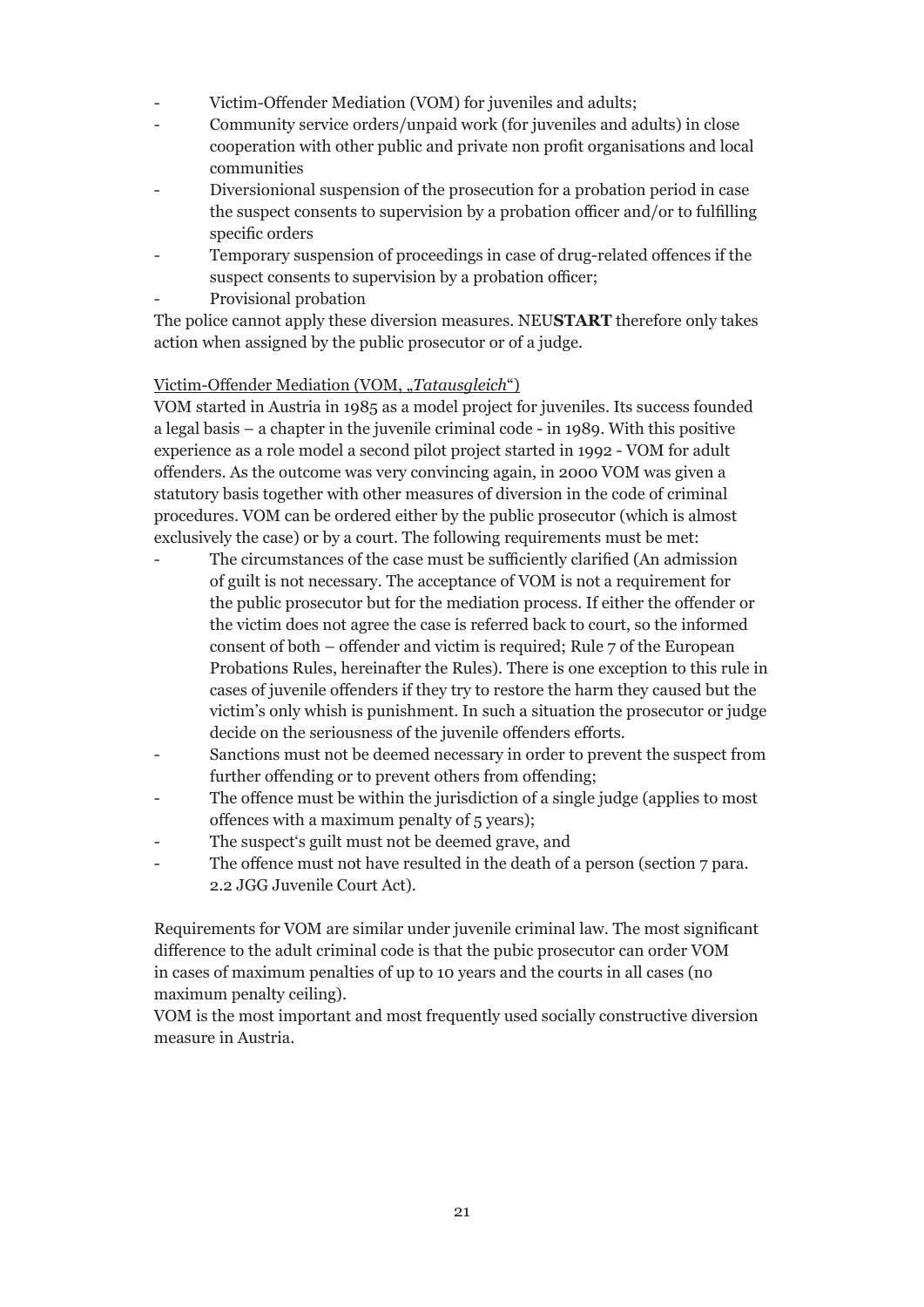

Objectives of VOM are:

- The victim has the possibility to receive restitution, both emotional and material (*Rules 94, 97 are met)*;
- Needs and emotions of the victim are taken seriously;
- The suspect is given the opportunity to consider how to make good the offence. The suspect is not in a defensive position as during a trial but can take an active role to repair the harm caused;
- VOM aims at the personal, sustainable settlement of the conflict as well as at the reparation of material harm (*Rule 97)*;
- The dismissal of proceedings after a positive report avoids a criminal record with its possible negative consequences;
- A viable agreement negotiated by the suspect and the victim offers the chance for durable social peace (55% of VOM cases originate in the nearer social environment).

#### Types of offences and conflicts

84% of all referred cases are offences related to aggression, in particular assault and battery, others include serious threats, coercion, harassment and in some cases robbery (*Raub*). The remaining 16% comprise mainly property offences, i.e. theft, burglary, vandalism.

With regard to conflict types and environments particularly important for mediators handling cases, 55% concern the nearer social environment, i.e. partnerships (mainly domestic violence), family and friends, work place, school, as well as the most

4 In 90% of the cases, cases are referred by the public prosecutor. In 10% of the cases the order comes from a judge.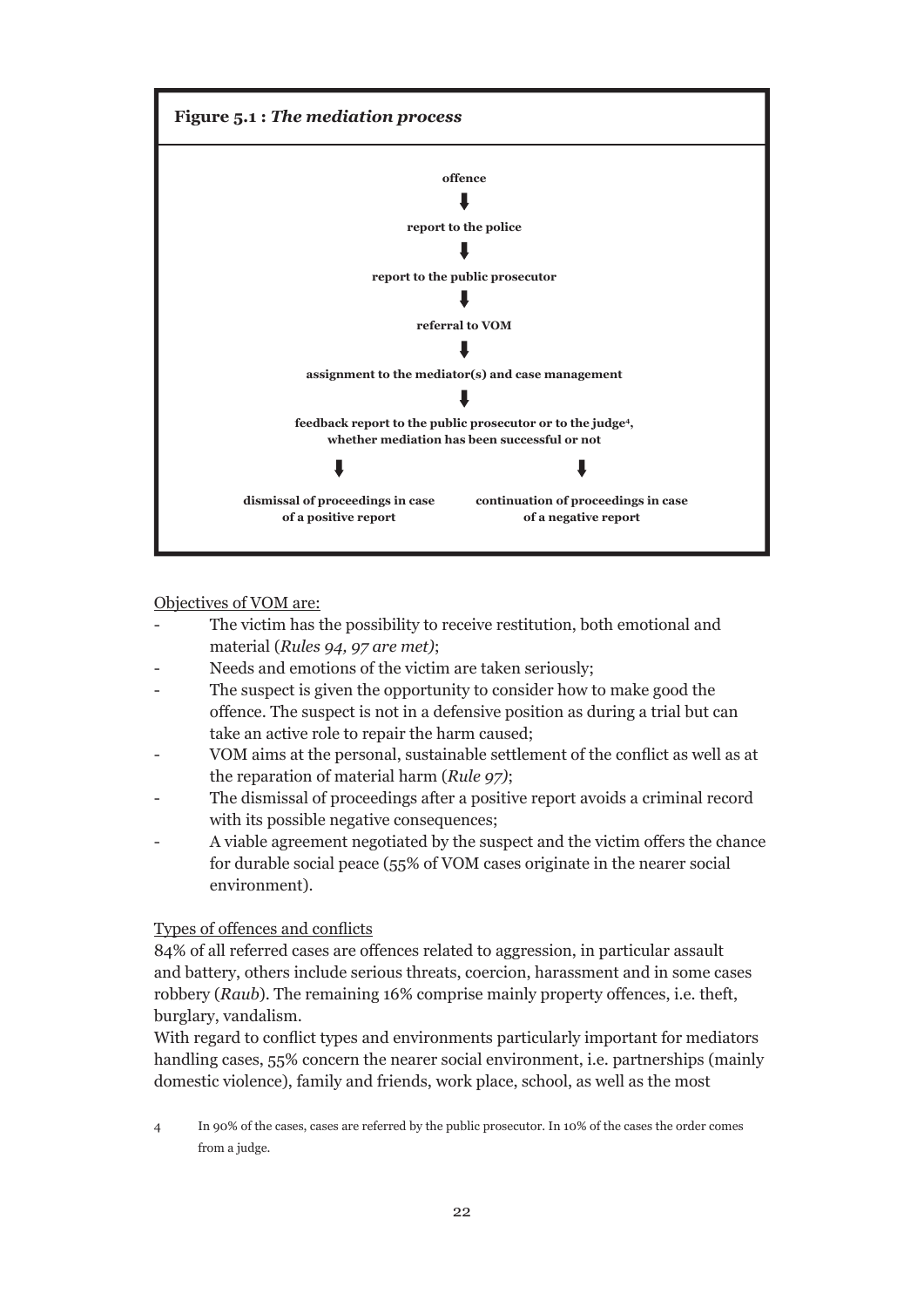difficult type of conflict to mediate: escalated conflicts between neighbours. As the negotiated solutions should be sustainable, it is of particular importance to work out a perspective of what future contacts could be like.

#### Organisation and methods

Victim-Offender-Mediation is organised as a specially defined field of practice. This means that without exception only specialised and trained mediators carry out mediation in penal cases.. Depending on the type of conflict different methods may be employed. One or two mediators may work on individual cases (Co-mediation). A female and a male mediator, for instance, will handle cases of domestic violence as a team.

#### Acceptance and success

81% of the cases involving juveniles and 68% of the cases involving adults are concluded by the mediator(s) submitting a positive report to the public prosecutor. The recidivism rate is 14% within a period of  $2 \frac{1}{2}$  and  $\frac{1}{2}$  years (Forschungsbericht Dez. 2008/Hofinger & Neumann/Legalbiografien von NEU**START** Klienten<sup>4</sup>).

#### Co-operation between other institutions and the probation service

There is intensive co-operation particularly with referring institutions such as the public prosecutors and, to a lesser extent, with the judges. These contacts involve questions relating to individual cases as well as to the development of joint concepts as to which cases are suitable for VOM (indicators). Depending on the problems additional co-operation is undertaken with other social organisations, lawyers, therapists, for example for referral for legal advice, debtors' advice service, referring a couple for partnership therapy. This co-ordinated and complementary inter-agency and inter-disciplinary work is due to the complex needs of offenders and victims (Rule 12 )

If the mediation process shows that a suspect needs supervision by a probation officer, the mediator(s) will try to obtain a probation order from the court. There are also a few model projects involving co-operation with the police. In these cases the police submit its report to the public prosecutor together with a proposal for a VOM.

#### Community service/unpaid work

Since January 2000 community service can be ordered throughout Austria for juveniles and adults5 . In 2010 the public prosecutors or courts referred a total of 4325 persons to NEU**START** for brokering community service. They are required to work for a maximum time of 240 hours (120 hours for juveniles).

To obtain a community services order is a service provided by NEU**START**. As soon as NEU**START** has received a penal law case from the public prosecutor or the court, the social workers first task is to select an institution and a work which is adequate to the offenders personality and to his offence.

<sup>4</sup> Hofinger, Veronika; Neumann, Alexander. "Legal Biographies of NEUSTART Clients. Legal Probation according to Out-of-Court Offence Resolution, Community Service and Probation Service – Project Report".

<sup>5</sup> Chapter on diversion measures within the code of criminal proceedings.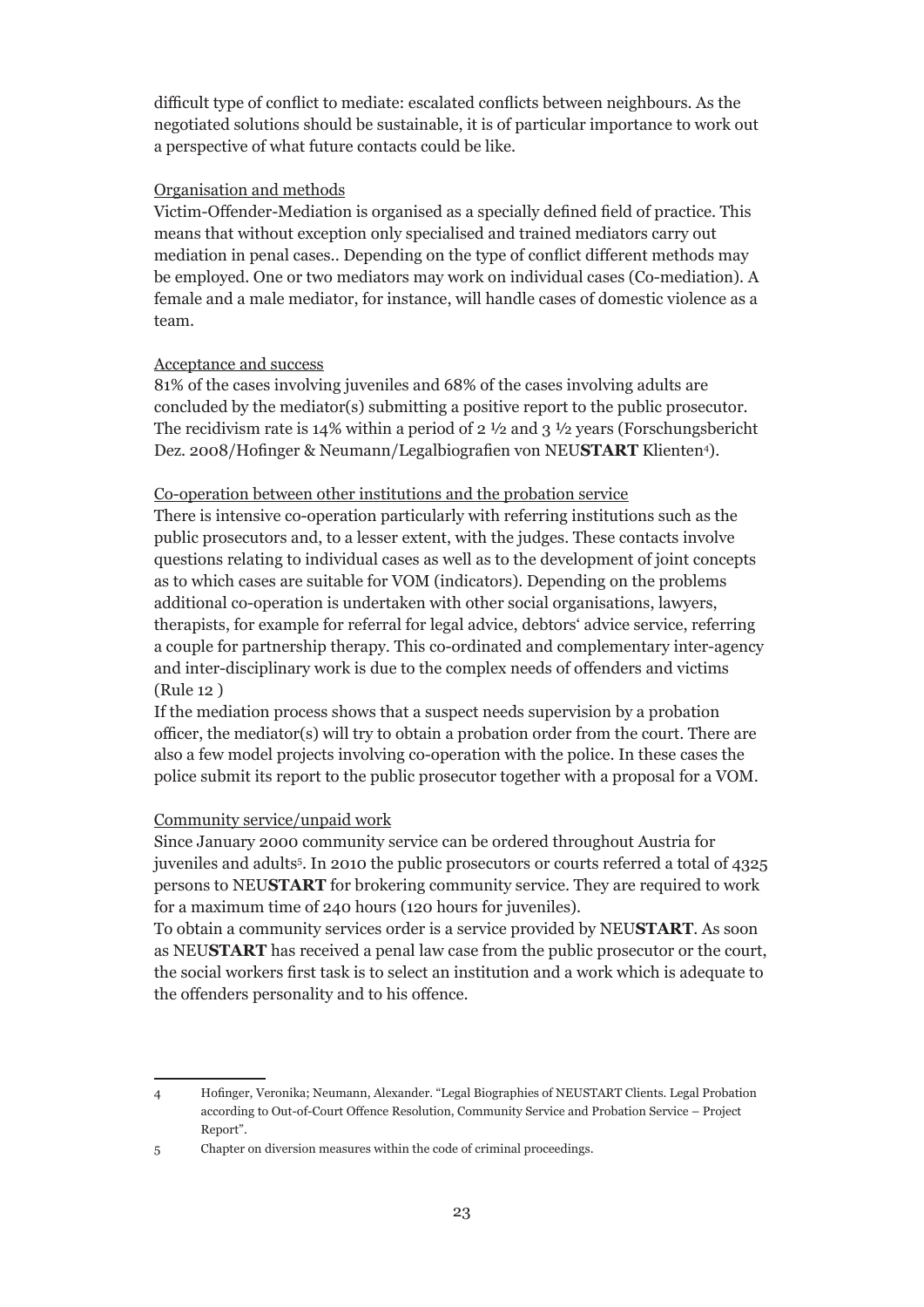Next step is to advise and support him in fulfilling the community services order. To do community services means working for a public non profit organisation or a local community without payment. These unpaid community services can be in combination with the payment of damages or with alternative compensations for the damage caused.

A training or educative course attended by the offender shall be taken into consideration when fixing the amount of community services. (*Rules 12, 47, 48, 51, 52 are met*).

The social workers will also guide and support the offender in his efforts to compensate for the damage caused by him. They will support in complying with the community services order if the offender is willing to reflect the offence, its causes and consequences. NEU**START** must report to the public prosecutor or judge in charge of the case about the compliance with the community service orders and the compensation of the damage caused.

In 77% of the cases community service is successful and the offender does not reoffend. (Study "Legalbiografien von NEU**START** Klienten", Hofinger/Neumann, 2008).

#### Probation work

The objectives and tasks of probation work are described in section 5.2.

Diversion of the case on the part of the prosecutor or the judge for a probation period if the suspect consents to supervision by a probation worker and/or to fulfilling specific orders.

This provision, which entered into force as of the year 2000, enables the public prosecutor to order probation and at the same time divert criminal proceedings for a probation period. In addition to it or as a separate measure, suspects can be ordered to fulfil certain obligations, such as, for instance, taking driving lessons.

#### Temporary suspension of proceedings in drug-related offences

This measure requires that the suspect consents to supervision by a probation worker and to a treatment programme.

#### Provisional probation

Particularly in cases of persons in custody awaiting trial, a probation order and thus their release, can be effected as a more lenient measure than custody. In cases of provisional probation a probation worker supervises the client until the end of the trial. Probation can continue thereafter if the sentence provides for it. Provisional Probation offers also support, advice and information to offenders´ families and is combined with relevant other interventions like employment opportunities, treatment and risk intervention training (*Rules 55, 56*).

#### Electronic curfew (electronic monitoring)

Instead of remand detention the judge can order electronic monitoring with supervision by probation. Although there is a legal base, in fact judges order this measure very rare. Electronic monitoring is predominantly used in the post trial stage as a front door or back door measure. See also 5.2.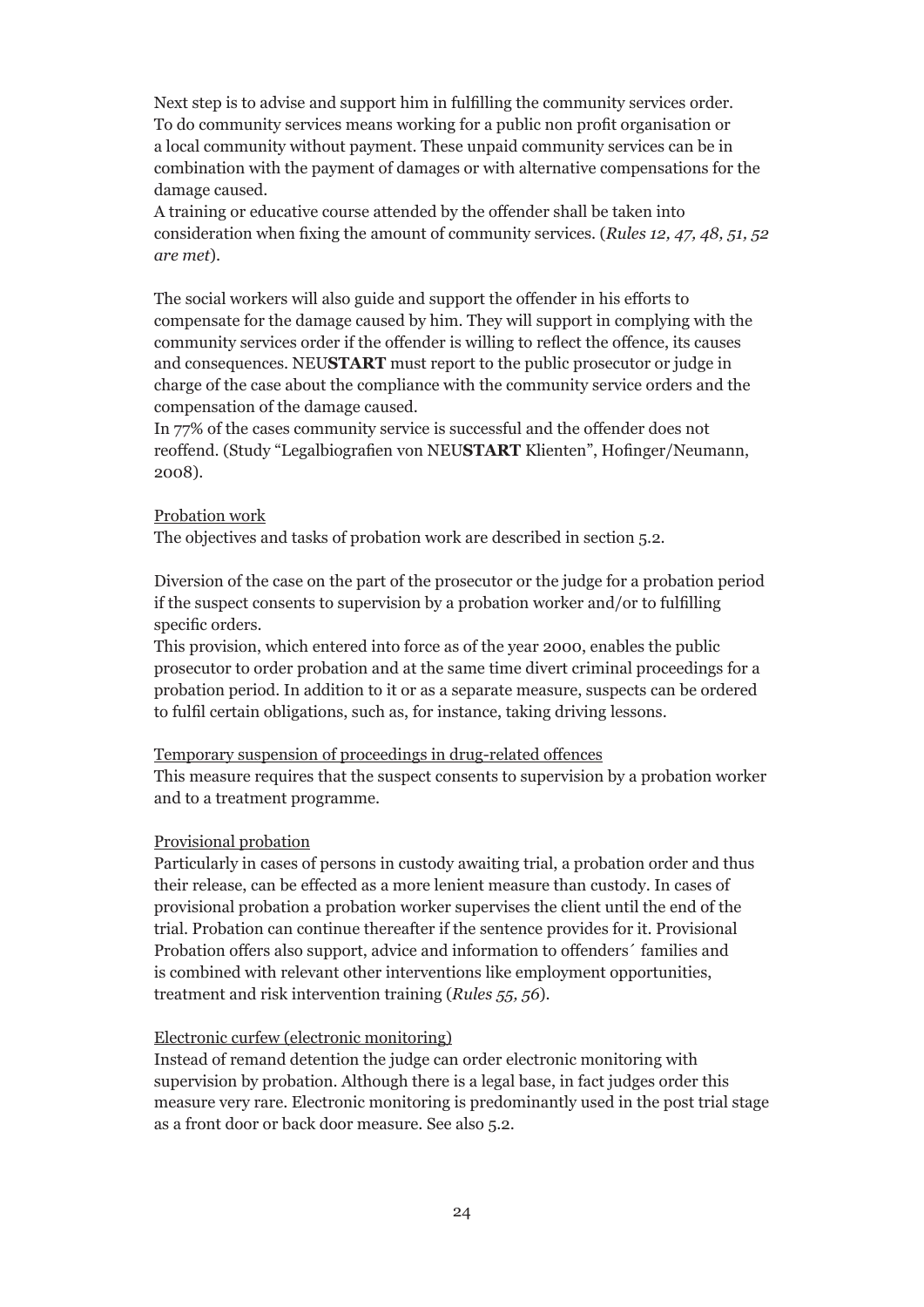#### **5.1.1 Pre-trial/pre sentence report**

For offenders under probation who re-offended, the probation officer has to write a pre-sentence report. For these reports minimum and maximum standards were established and written down in the internal handbook of NEU**START**. The report and its content have to be discussed with the offender *(Rule 44).* In some cases the offender will be involved in the preparation of the report and will be given a copy *(Rule 46).*

In some juvenile cases the judge can order a pre sentence report from the probation service carried out by NEU**START**. But in fact the pre trail/pre sentence reports in the Austrian system are not so widely spread as in other countries (*Rule 42)*.

#### **5.2 Enforcement stage**

#### **5.2.1 Probation**

Probation has the legislative mandate to actively "strive to help the offender towards a way of life and attitude which will prevent him/her in the future from committing criminal acts which are subject to sanctions" (Section 52 Par. 1 CC, *(Rule 1*)). For this purpose a court may order probation if it deems it necessary in order to suspend an imposed sanction either completely or in part for the duration of a supervised period. Section 50 of the Criminal Code provides for probation orders in the following cases (*Rule 53):*

- If a sentence is suspended conditionally in full, which is possible in case of fines or custodial sentences not exceeding two years (Section 43 CC);
- if part of a sentence is suspended conditionally; which is possible in case of fines or custodial sentences not exceeding three years (Section 43a CC);
- If a convicted person is conditionally released (*bedingt entlassen*) from a custodial sentence; which under various conditions is possible after serving half or two thirds of the sentence (Section 46 CC):
- If a detainee is conditionally released from a preventive measure accompanied by detention that is possible in cases of cessation of the assumed danger that was the basis for the detention (Section 47 CC).

The basis for a probation order is usually the fact that the court does not deem the implementation of a sentence (or at least not of the whole sentence) necessary, but deems supervision by a probation officer necessary, in order to prevent the convicted offender from committing further crimes.. A precondition for each type of conditional suspension or release from a custodial sentence is furthermore that the (continued) execution of the sentence is not required in order to prevent others from committing crimes. In cases of juvenile offences (offences committed by persons between 14 and 18 years of age), Section 22 of the Juvenile Court Act also provides for the possibility of probation orders for the following cases:

- temporary suspension of proceedings (*vorläufige Einstellung eines Strafverfahrens auf Probe*);
- provisional suspension of penalty (*Vorbehalt des Ausspruches der Strafe*), and
- deferral of the execution of a custodial sentence (*Aufschub des Vollzugs einer Freiheitsstrafe*).

In accordance with section 35 of the Act on Addictive Substances, the public prosecutor can temporarily suspend criminal proceedings related to an offence involving addictive substances or accessory crimes, if the suspect (among other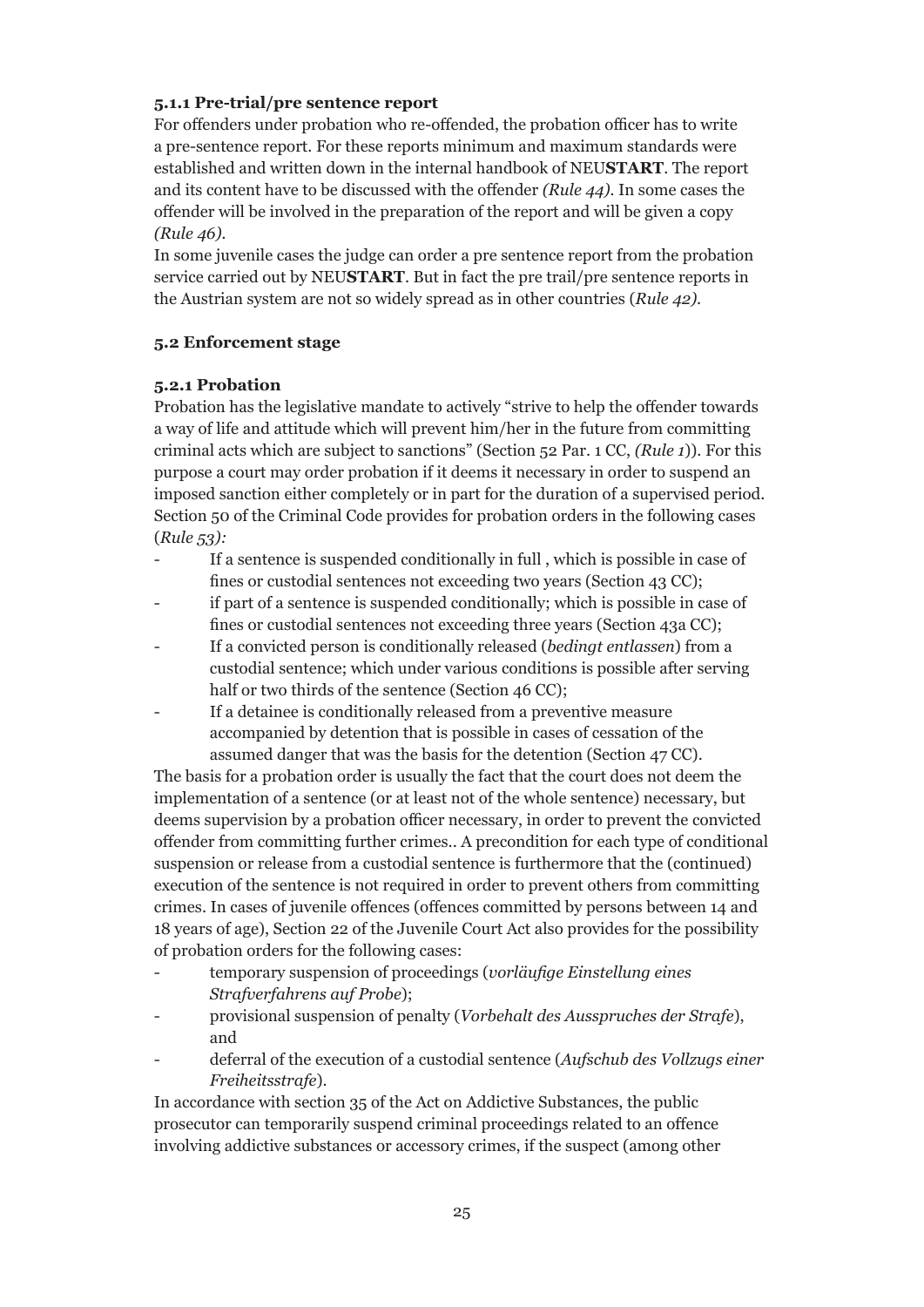measures) agrees to supervision by a probation officer. The same conditions apply to the temporary suspension of criminal proceedings by a court. With the consent of the suspect, provisional probation (*vorläufige Bewährungshilfe*) can be ordered before sentencing according to section 179 of the Code of Criminal Procedure. This order may serve as a more lenient measure for avoiding pre-trial detention (*Untersuchungshaft*). Voluntary probation (*freiwillige Bewährungshilfe*) in accordance with section 27a of the Probation Service Act is possible after an unconditional release (*unbedingte Entlassung*) from custody or a preventive measure involving detention (*Freiheitsentziehung*).

It is the task of a probation officer to support persons who are accused of or sentenced for committing an offence, with the objective of enabling these persons to lead a life free of offending and sanctions. This involves building a relationship with the purpose of guiding and supporting the probation clients with respect of their manifold everyday life problems. One probation officer is in charge of one client (*Rule 80).* Probation officers are to help their clients solve their psychosocial and economic problems in a self-responsible manner and support them in securing accommodation and income. A very important part of the supervision is to deal with the criminal behaviours of the clients, to work out possible alternatives for action and to train these alternative behaviours in everyday life. In order to provide for efficient ways of reaching this goal, the probation workers try to co-operate closely with other local social services and social welfare institutions but also with the police and other authorities (*Rules 37 – 38, 79)).* In each case a social assessment must be done with a problem and resources analysis in respect of delinquency, the economic situation, housing, health, and the psychosocial situation.. Depending on the problems the contact frequency and the objectives for the supervision period will be defined in close co-operation with the client. A work concept is developed which states the short-term objectives, the envisaged method and the frequency of contacts. These social assessment and working concepts are reviewed every six months and, if necessary, have to be modified or redrafted (*Rules 66 – 71)*. Specific supervision guidelines are in place for certain groups of clients, such as sexual offenders, defrauders, violent offenders, stalkers etc. Depending on the risks and expectations of the courts the guidelines also include compulsory supervisory actions. In addition to the probation order the court has a wide discretion to issue other orders (dictates and prohibitions) that have to be complied with. A person may, e.g., be ordered to take up residence in a given place, to contact the court at certain intervals, or to avoid certain places. An order to undergo withdrawal treatment or psychotherapeutic treatment can only be issued with the consent of the offender. The probation worker must submit a written report to the court no later than six months after the issuance of the probation order as well as at its termination. Additional reports are only required upon request of the court or if the probation worker deems it necessary to disengage from a specific probation case. Regular contents of the reports contain information if the client stays in contact with the probation worker, if he fulfils certain court others (for example if he meets his psychotherapist) and in general if there is a progress to build up a live free of offending. As a result the judge might to impose an unconditional sentence, if the client refuses to comply with his obligations.

In case of conditional release from custody probation can be ordered by the judge for juveniles and adults after at least one half or two thirds of the sentence has been served. At the same time a probationary period of 1 to 3 years will be specified. Deviant offenders (*geistig abnorme Rechtsbrecher*) who have been sentenced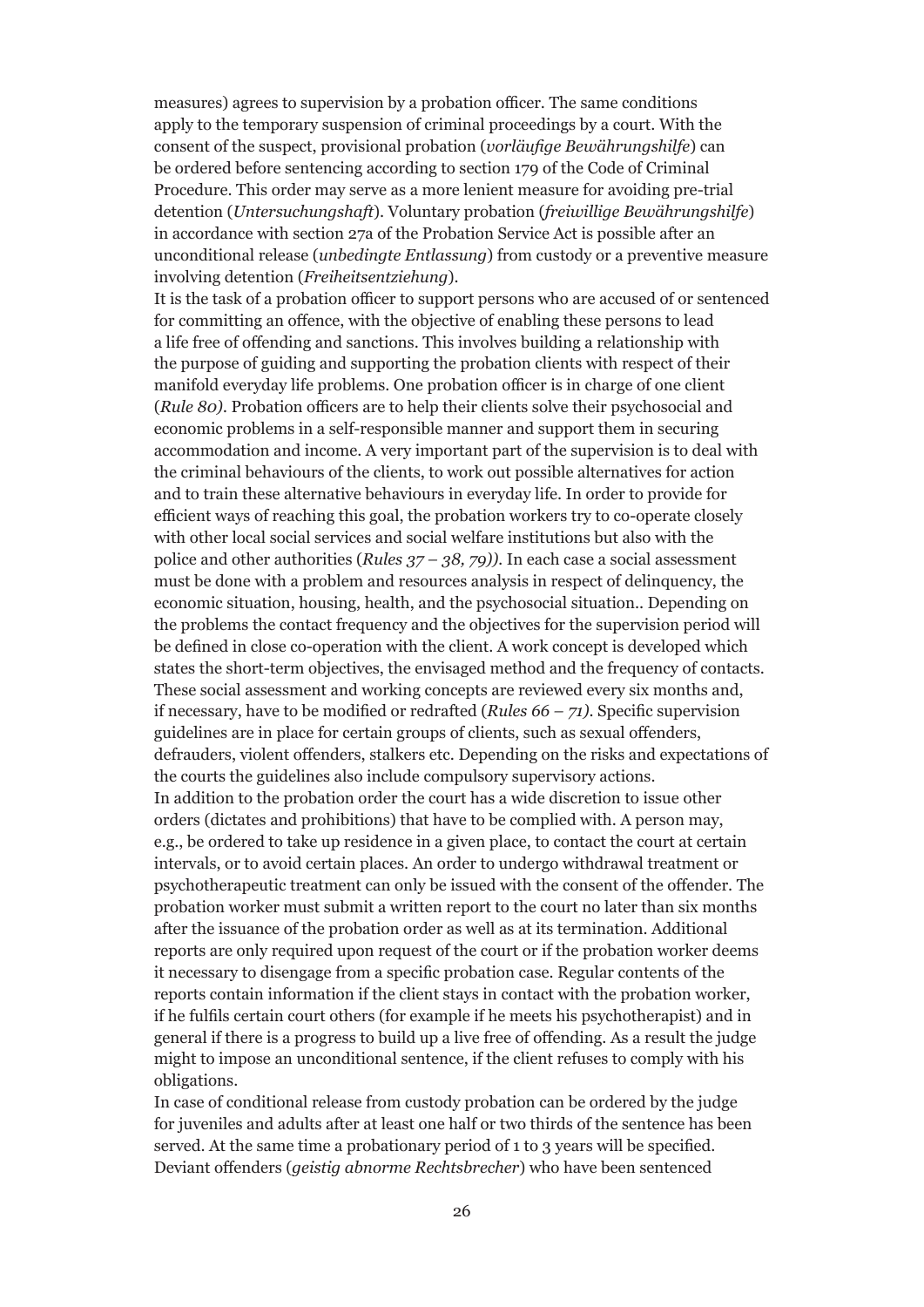to custody in a special penitentiary institution are as a rule only released with a probation order and a 10-year probation period. It is the general practice in Austria that a conditional release after serving half of the sentence hardly ever occurs. Conditional release after serving two thirds of the sentence only occurs in 30 % of the cases. For juveniles such a release is nearly always accompanied by a probation order, whereas probation orders for adults are usually only issued for first offenders, or particularly "dangerous" offenders. It is the objective of probation work with conditionally released persons to provide psychosocial support for a life free of offending and punishment.

#### **5.2.2 Electronic monitoring (EM)**

In 2010 electronic monitoring with social support and supervision was implemented by law in Austria. EM is one type of serving a prison sentence. The decision whether a person receives EM has to be made by the director of the prison. The applying convict has to meet the requirements and the prison sentence is up to 12 months (front door) or the unserved sentence not more than 12 months before release (back door). The offender has to fulfil certain conditions (work, accommodation, consent of other persons with whom he lives in the same apartment, income, social insurance, therapy etc.).

It is the task of social workers to make weekly timetables with the offender, which contains time when he has to be at home, at work, with the social worker, or for buying goods he needs in daily life. Further tasks are support of the offender (problems with the financial situation, social situation,…), motivation to fulfil the requirements, supervision, investigations why he didn't obey the timetable, etc. Persons living in the same household have also to be contacted in certain prisons of time fro example to prevent domestic violence.

| Sanctions/<br>Measures/Penalties/<br>Conditions | Provision in<br>legislation | Probation<br>service<br>involvement | Main characteristics of the<br>probation activity                                                   |
|-------------------------------------------------|-----------------------------|-------------------------------------|-----------------------------------------------------------------------------------------------------|
| Imprisonment                                    | $\mathbf{X}$                |                                     |                                                                                                     |
| Suspended sentence                              |                             |                                     |                                                                                                     |
| Conditional sentence                            | $\mathbf{X}$                | $\mathbf{X}$                        | With or without probation<br>order. With probation:<br>supervision, reporting and help<br>& support |
| Affidimento in prova                            |                             |                                     |                                                                                                     |
| House arrest                                    |                             |                                     |                                                                                                     |
| Electronic<br>monitoring                        | $\mathbf{X}$                | $\mathbf{X}$                        | supervision, reporting and help<br>& support                                                        |
| Community service<br>as sanction                |                             |                                     |                                                                                                     |

#### **Table 3***. Sanctioning system and probation involvement in the enforcement stage*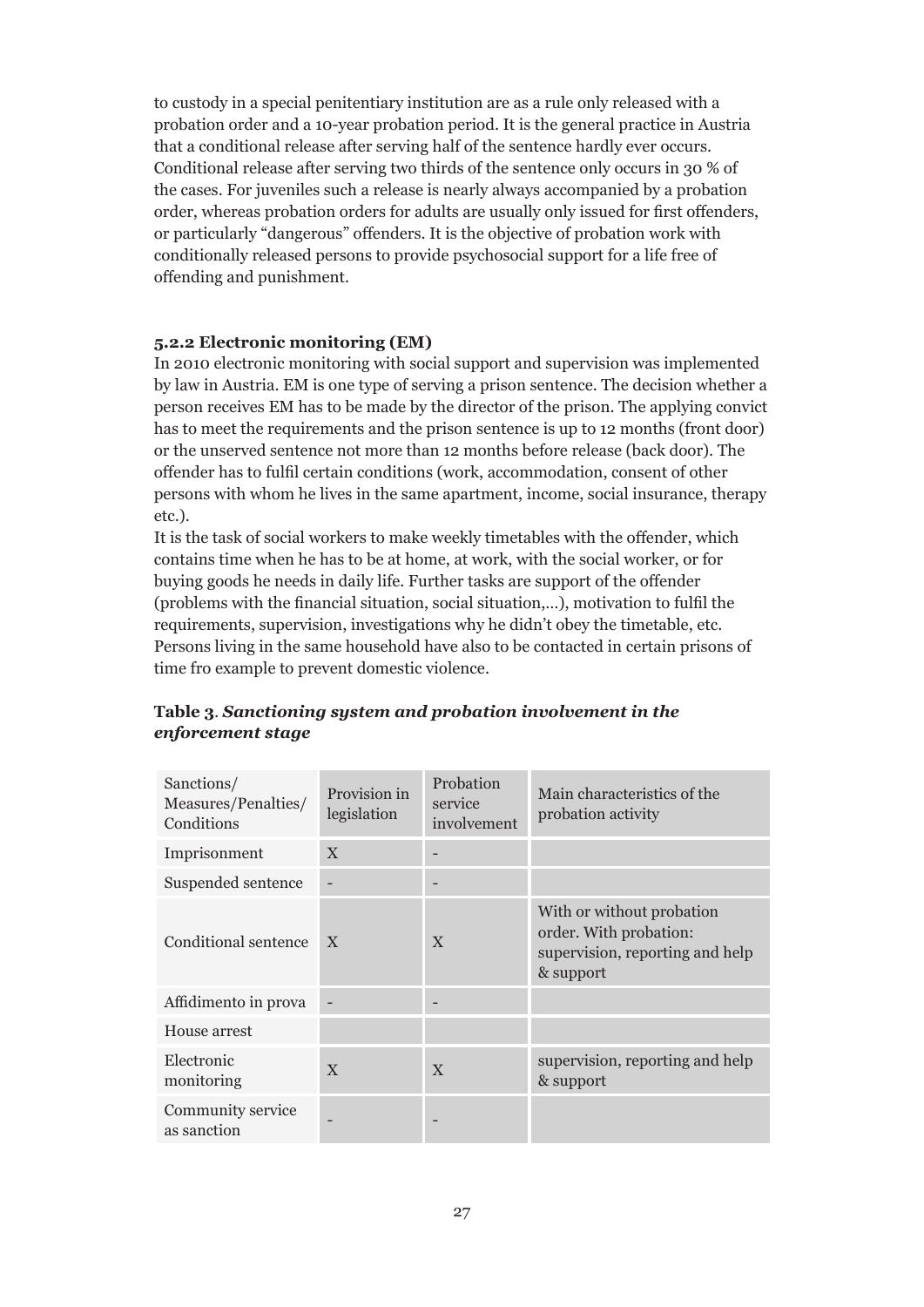| Sanctions/<br>Measures/Penalties/<br>Conditions      | Provision in<br>legislation | Probation<br>service<br>involvement | Main characteristics of the<br>probation activity                                                                |
|------------------------------------------------------|-----------------------------|-------------------------------------|------------------------------------------------------------------------------------------------------------------|
| Semi-liberty                                         |                             |                                     |                                                                                                                  |
| Semi-detention                                       |                             |                                     |                                                                                                                  |
| <b>Treatment order</b>                               | X                           | X                                   | With or without probation<br>order. With probation:<br>supervision, reporting and help<br>& support              |
| Training/learning<br>order                           | $\overline{X}$              | X                                   | With or without probation<br>order. With probation:<br>supervision, reporting and help<br>& support              |
| Drug/alcohol<br>treatment program                    | X                           | $\mathbf X$                         | With or without probation<br>order. With probation:<br>supervision, reporting and help<br>& support              |
| Educational<br>measures                              |                             |                                     |                                                                                                                  |
| Compensation to the<br>victim                        | X                           | $\mathbf X$                         | As an order: With or without<br>probation order. With<br>probation: supervision,<br>reporting and help & support |
| Mediation                                            |                             |                                     |                                                                                                                  |
| Attending a day<br>centre                            |                             |                                     |                                                                                                                  |
| Interdiction to leave<br>the country                 |                             |                                     |                                                                                                                  |
| Interdiction to enter<br>different cities/<br>places | X                           | X                                   | As an order: With or without<br>probation order. With<br>probation: supervision,<br>reporting and help & support |
| Interdiction to<br>carry out different<br>activities | X                           | $\mathbf X$                         | As an order: With or without<br>probation order. With<br>probation: supervision,<br>reporting and help & support |
| Interdiction to<br>contact certain<br>persons        | X                           | X                                   | As an order: With or without<br>probation order. With<br>probation: supervision,<br>reporting and help & support |
| Fine                                                 | $\mathbf X$                 |                                     |                                                                                                                  |
| Day fine                                             |                             |                                     |                                                                                                                  |
| Other financial<br>penalties                         |                             |                                     |                                                                                                                  |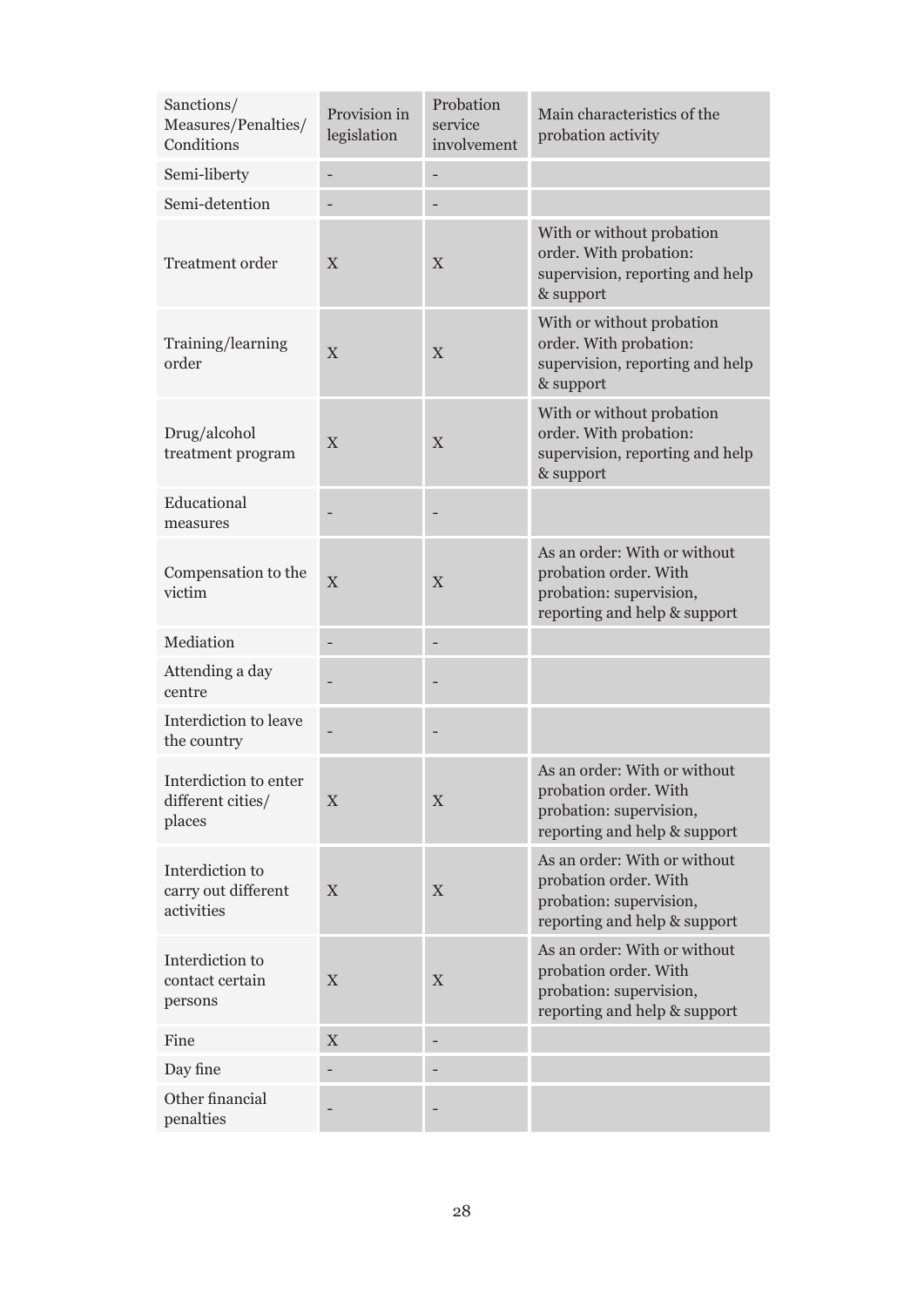| Sanctions/<br>Measures/Penalties/<br>Conditions    | Provision in<br>legislation | Probation<br>service<br>involvement | Main characteristics of the<br>probation activity                                                   |
|----------------------------------------------------|-----------------------------|-------------------------------------|-----------------------------------------------------------------------------------------------------|
| In/out patient<br>order (psychiatric<br>treatment) | $\mathbf{X}$                | $\mathbf{X}$                        | With or without probation<br>order. With probation:<br>supervision, reporting and help<br>& support |
| Security measures                                  |                             |                                     |                                                                                                     |
| Combined order                                     | $\mathbf{X}$                | X                                   | With or without probation<br>order. With probation:<br>supervision, reporting and help<br>& support |
| Community<br>punishment                            |                             |                                     |                                                                                                     |
| Conditional release /<br>Parole                    | $\overline{X}$              | $\mathbf{X}$                        | With or without probation<br>order. With probation:<br>supervision, reporting and help<br>& support |
| Automatic release                                  |                             |                                     |                                                                                                     |
| Open prison                                        |                             |                                     |                                                                                                     |
| Penitentiary<br>program outside the<br>prison      |                             |                                     |                                                                                                     |

## *Table 4. Other probation activities in the enforcement stage*

| Providing support to the families of the<br>offenders/detainees                     | Sometimes when it helps to reach the goals                                                                                  |
|-------------------------------------------------------------------------------------|-----------------------------------------------------------------------------------------------------------------------------|
| Coordinating volunteer prison visitors                                              |                                                                                                                             |
| Preparing offenders for (conditional)<br>release                                    | Two month before release we contact the<br>prisoner to support him by seeking housing,<br>employment and financial support. |
| Preparing prisoners for home leave<br>and/or providing support during home<br>leave | See chapter 5.2.1.                                                                                                          |
| Providing support to persons that have<br>been pardoned or amnestied                | Only with probation order                                                                                                   |
| Providing advisory report with respect<br>to amnesty or pardon                      |                                                                                                                             |
|                                                                                     |                                                                                                                             |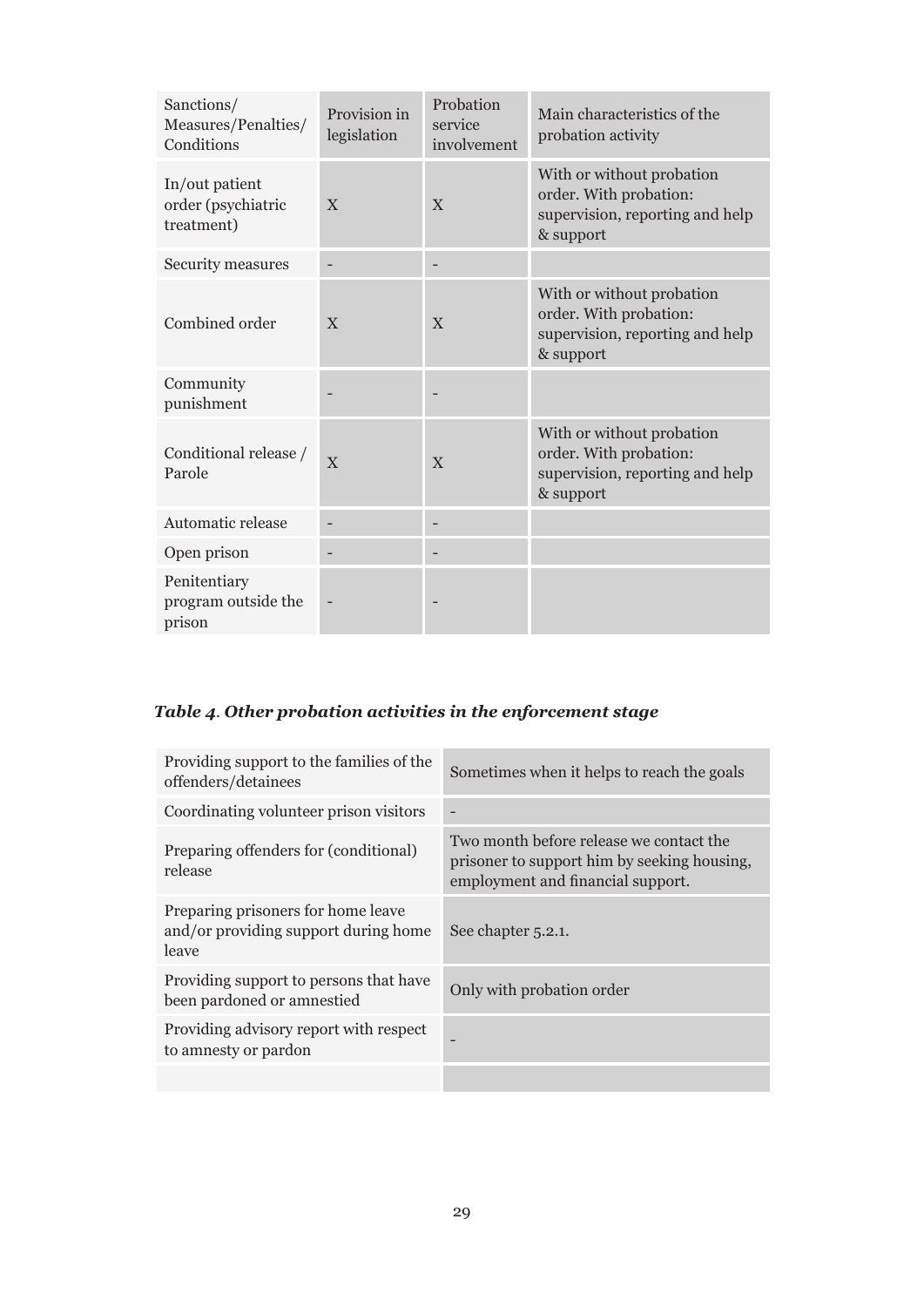#### **5.3 Care and after-care outside the criminal justice system**

#### **5.3.1 Post-release aftercare**

For all persons who, after serving a custodial sentence, do not have a probation worker assigned to them NEU**START** has developed counselling and support services functioning on a voluntary basis, according to Rule 62. Aftercare service can be used by persons who have served their complete sentence but also after conditional release. It is available in seven of the nine provincial capitals. On the basis of the General Contract between NEU**START** and the Ministry of Justice they aftercare is defined as an independent branch of assistance to offenders in Austria.

Tasks of post-release aftercare are counselling and support, pre-release counselling, employment counselling and work training:

- Counselling and support: counselling after release from custody starts with the assessment of the psychosocial situation of the person seeking help, determining the need for help. It includes legal counselling, developing models for problem solving, information and counselling on available resources as well as gaining access to these resources. The objectives of the counselling process are securing the basic material needs (including providing for documents and initiating debt control measures), obtaining and maintaining accommodation, as well as referral to therapy. Counselling develops into support in cases where clients experience continually recurring problem situations and permanent crises, and where the working agreements between social worker and client prove to be viable. Support is characterised by its binding character, a support plan and agreed goals. It lasts for a maximum period of one year from the date of release;
- Pre-release counselling: aftercare workers offer counselling to persons who are still in custody. These counselling sessions help to assess the resources, available or to be made available to the prisoner after release, in order to avoid distress and calamity. It is particularly important to initiate measures prior to release for finding accommodation, securing income and providing for the reintegration into the employment process;
- Employment counselling: aftercare workers provide assistance to search for a job and to get in contact with the Public Employment Service (AMS). The service also includes information on course programmes;
- Work training: in addition to employment counselling, two agencies in Austria also run workshops where clients can participate in vocational training programmes over a period of up to six months. This type of programme aims at gradually introducing the clients to fundamental requirements of the working life such as punctuality, reliability, regularity and flexibility.

#### **5.3.2 Accommodation and housing**

In two big cities in Austria (Vienna and Linz) assisted housing is offered for clients of the probation and post-release aftercare services. The social workers are being in charge of groups living in assisted housing are in structured contact with the probation officers and the social workers of the aftercare services to co-ordinate and share support tasks. Assisted housing groups primarily focus on developing the ability of the clients to live independently. Due to the co-operation with the municipal administrations clients, who are already prepared to stay and keep an apartment, can be proposed for communal housing.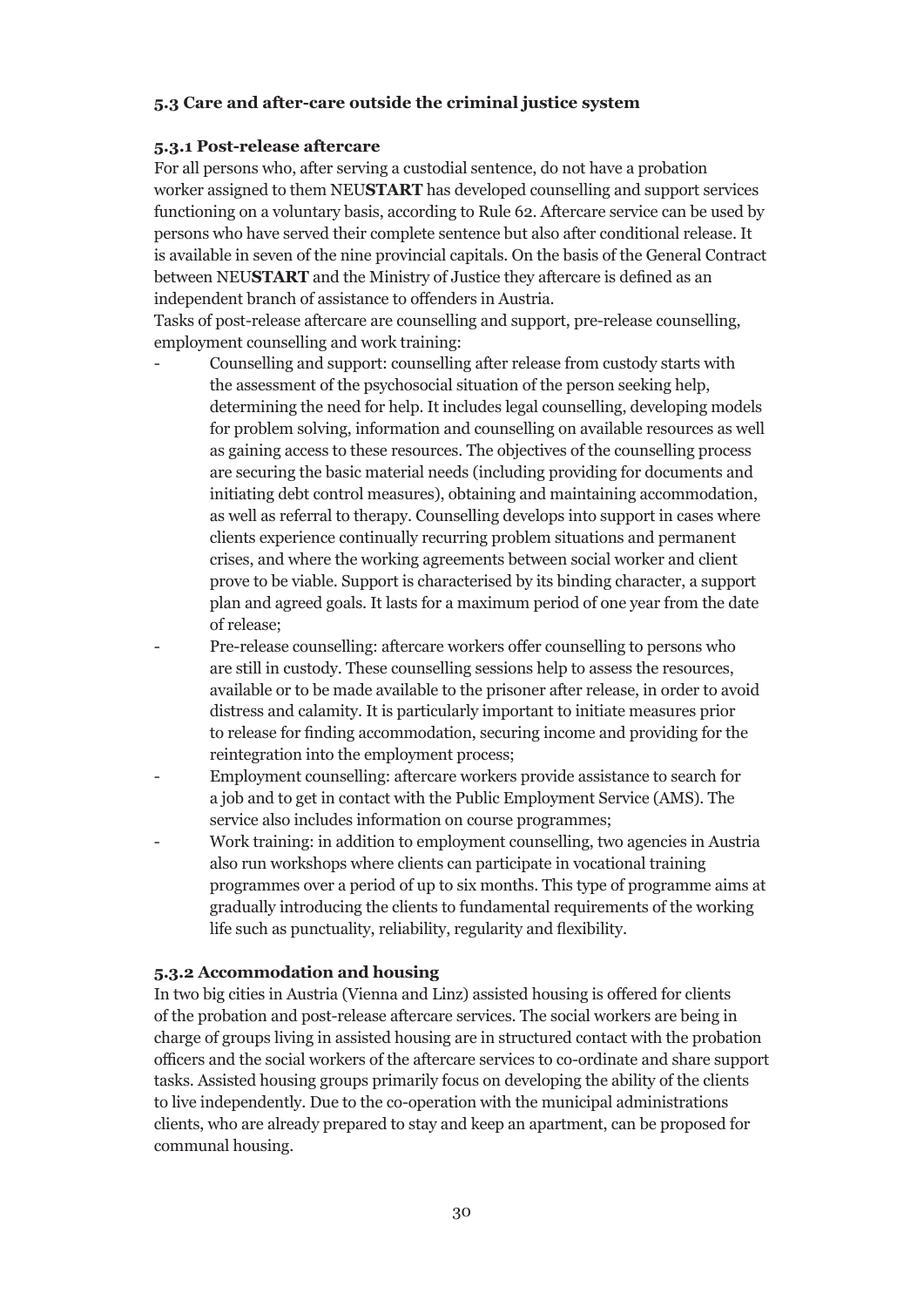## **6. Probation Methodology**

The offers of NEU**START** (probation service, electronically-monitored house arrest, victim-offender-mediation, community service, aftercare [living, work training], prevention and victim support) can be ascribed to the action field of social work. The model of methodical action for all service offers is orientated to the principles, criteria and standards of social work.

#### **This action model encompasses:**

- The external framework mandate, context, institutional framework conditions;
- Concepts derived from the relational sciences and social work;
- Work principles self-understanding, basic attitudes and values,
- Assessment and diagnostics;
- Methods and techniques,
- Interventions and action plans;
- Standards and rules of action;

#### **Legislative Basis, mandate and Context of Probation Services**

The task of probation services is to support persons who have come into conflict with the law so that they do not become delinquent again.

According to the Austrian Criminal Code (CC 1975, section 52 (1)), the "probation worker strives to help the offender towards a way of life and attitude which will prevent him or her in the future from committing deeds which are subject to sanctions. As far as it is necessary, he or she has to support him or her in an appropriate way in his or her efforts to meet the basic necessities of life, especially to find accommodation and work".

Thus, probation service is a comprehensive social work support. It does not have any "policing" function, but it exerts social control.

The goal is the integration into society of people who committed a crime Additionally they are often standing at the edge of society. By empowering the clients (strengthening their social and problem solving competence) this social inclusion should take place in the life of the clients.

#### **Professional Self-Understanding of Probation Service**

Probation service is a public task carried out on the basis of the Probation Services Act and the legal provisions of the Criminal Code.

According to the experiences of NEU**START**, which correspond to scientific findings, the causes for the delinquency of our clients are most commonly social deprivation and discrimination combined with adverse socialisation conditions. Conflicts with the environment, frequent social failure, dissocial attitudes, but also major personality disorders increase the risk of committing offences.

The task of the probation worker is to provide for the psychosocial supervision of the clients with the goal of supporting them and bringing about changes to promote an offence-free and unpunished life, and to prevent further offences.

The methodical accomplishment lies in recognising problems (assessment and diagnosis) of the persons being assisted, the ensuing action (intervention) and the examination of the resultant reaction of the clients, as well as of one's individual behaviour in regard to these (reflexion and evaluation).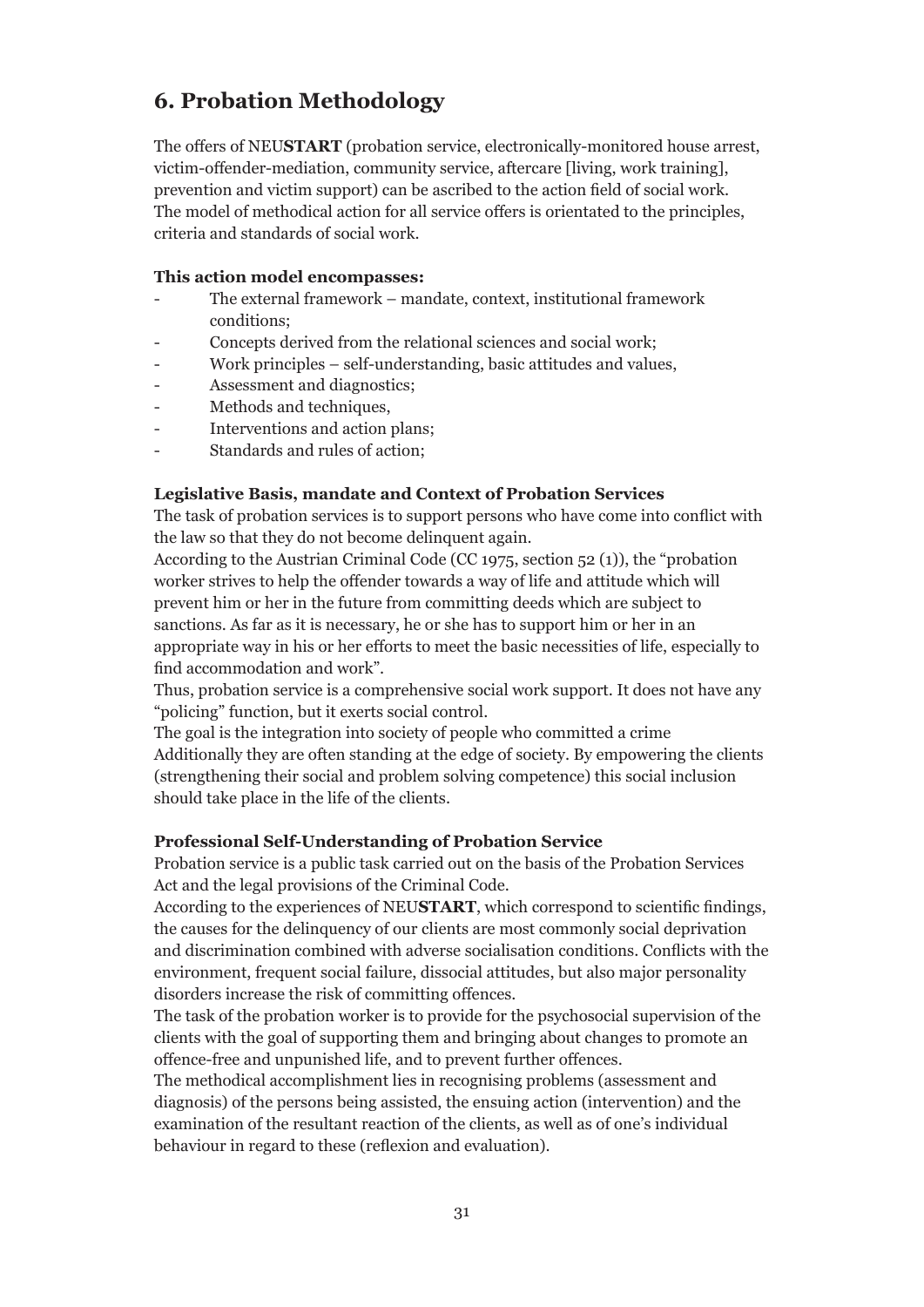In the sense of **task clarification**, it is to be considered that the clients, as a rule, do not come for support on their own accord, but rather by order of judicial bodies (court and public prosecutor).

Unlike the classical counselling setting where the clients assess their own need for help and turn to the respective helper with a concern, the court or the public prosecutor determines that the clients of the Probation Service need help and, therefore, support through the Probation Service.

Often, the clients themselves do not share this opinion. In such cases, the task of the probation worker is to help the clients recognise their need for help and to motivate them to make use of the support offers.

Insofar as it is possible, the clients have to be involved in the determination of support goals. Task clarification and involvement of the clients when determining the support goals correspond to Rule 6 of the European Probation Rules.

Besides the immediate practical benefit for the clients, the **support services** of the Probation Service provide for the establishment and promotion of a sustainable working relationship in order to initialise a psychosocial change (development of responsibility and problem awareness, unfolding of personal resources and potentials, learning appropriate coping strategies, etc.). In addition to securing the cooperation with the clients, the activation of relevant environments (helper systems) is often purposeful.

#### **Working Principles and Philosophy of the Probation Service Relationship Building and Working Bond**

The quality of interpersonal relationships and the entering into social ties are of vital importance for successful social work with offenders. A relationship can also be formed in an enforcement context. Social ties should be strengthened, built up and expanded. In this way, the formulation of a relationship becomes the methodical starting point of the change and learning process.

The probation worker maintains the greatest possible discretion concerning what he/ she knows about the personal sphere of the clients.

Moreover, the probation worker takes sides with the client if his or her rights and chances are jeopardised. At the same time, he or she also ensures that the rights and chances of other persons involved in the problem are also taken into consideration. As long as possible and necessary, the same reference person should be responsible for the client. This stipulation corresponds to Rule 80 of the European Probation Rules.

Relationship building in an enforcement context calls for:

- Comprehensive transparency / verifiability
- Explicit acceptance of resistance
- Friendly tenacity
- Structural interventions
- On-going assignment of responsibility
- Directed discovery (discussion strategy)
- Complementarities of relationship building

A resilient and stable working relationship is then developed if the tasks and roles are properly explained, the rules are clarified, the boundaries and control functions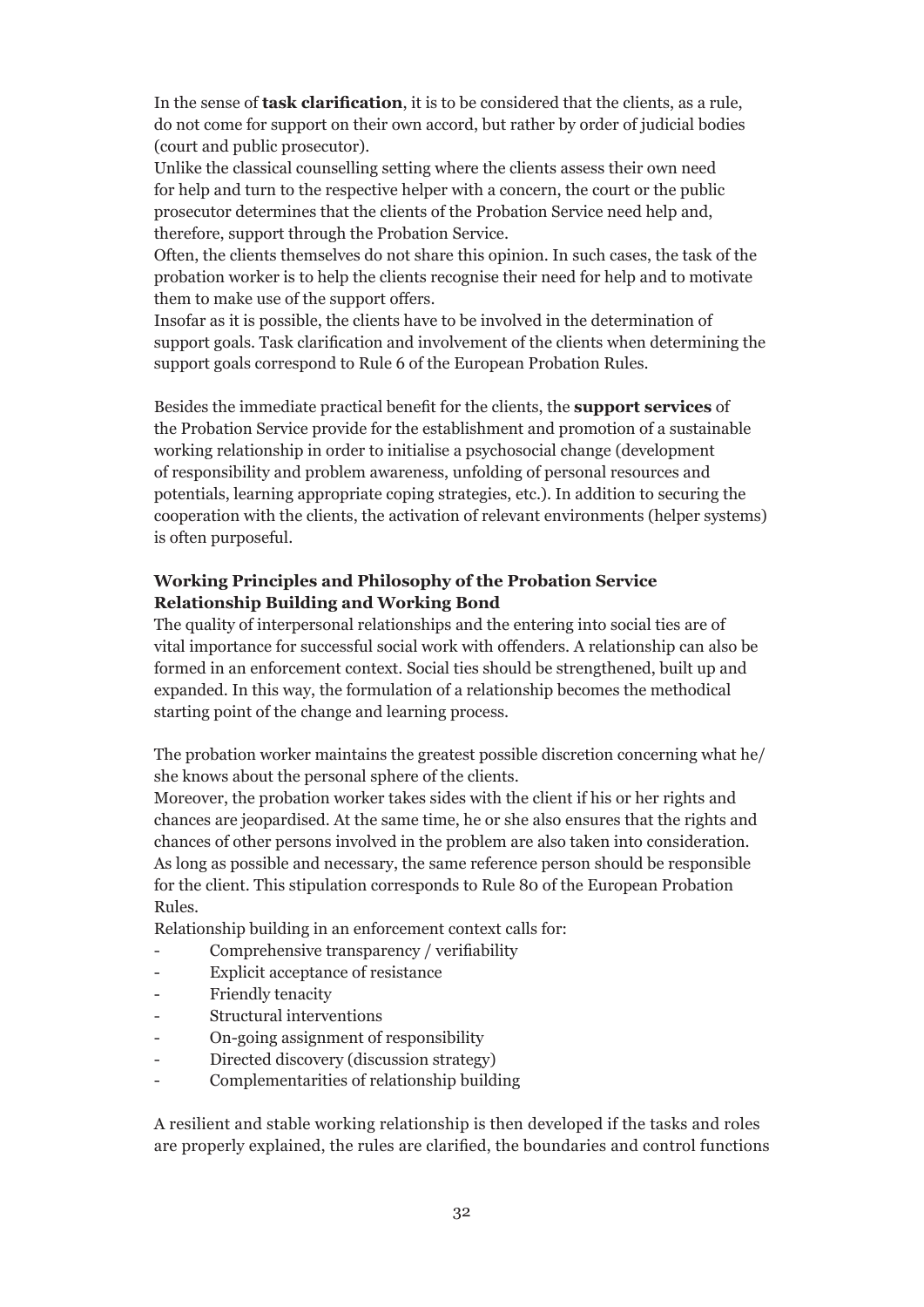are also defined, the expectations are addressed, the support goals are mutually developed and leeway is negotiated and orientated to the variables of congruence and authenticity, appreciation and empathy.

Furthermore, a resilient working relationship is always the consequence of resource activation by the client himself or herself and also constitutes a resource and (new) social capital for him or her. The personality of the probation worker will become a tool and a resource itself, but only if this relationship is characterised by consistency, reliability, commitment and respect, and is also clearly goal-orientated and time-limited.

#### **Aftercare and Life-World Orientation**

The probation worker seeks the contact and communication with the client. He or she gets involved in the life-world of the clients and endeavours to establish and remain in contact with the client.

He or she is thus aware of the social control aspect that is given through the legal mandate. "Aftercare" not only means visiting the clients in the locations of their life-worlds, but also means, in a colloquial sense, to get down to the bottom of things. On the other hand, aftercare should not become "running-after care" and be experienced by the client as a chase. The right to clients' privacy is to be acknowledged and therefore requires sensitivity in the establishment and forming of the contacts.

#### **Victim Orientation and Restorative Justice**

The victim's perspective is to be taken into account in the offence processing. Not only the offence itself, but also the impacts of the offence on the victim, meaning the injury or damages, are to be treated and handled in the scope of offence processing in any case in longer-term working relationships. In doing so, the perspective of the victims will be brought into view.

The assumption of responsibility will be promoted and demanded. First of all, the primary goal of offence processing is that the offender takes on responsibility for his or her actions. To gain insight into one's own responsibility is one of the main and continuous work tasks during the period under supervision.

Compensation will be supported and strived for. The willingness to render emotional and/or material compensation for the resulting damage represents one criterion for assuming responsibility. (*Rule 3)*

Framework conditions for victim-orientated work:

- All parties affected by the offence and involved in the conflict should be involved in its solution. It is a matter of active participation.
- All injuries, damages and impacts will be named.
- Honesty and assumption of responsibility shown by the offender.
- Personal rights of offenders and victims will be protected and confidentiality will be maintained.
- In this process, social work also represents the societal perspective, so that standards will be complied with and the law will be respected. The offence will be ostracised, but not the offender.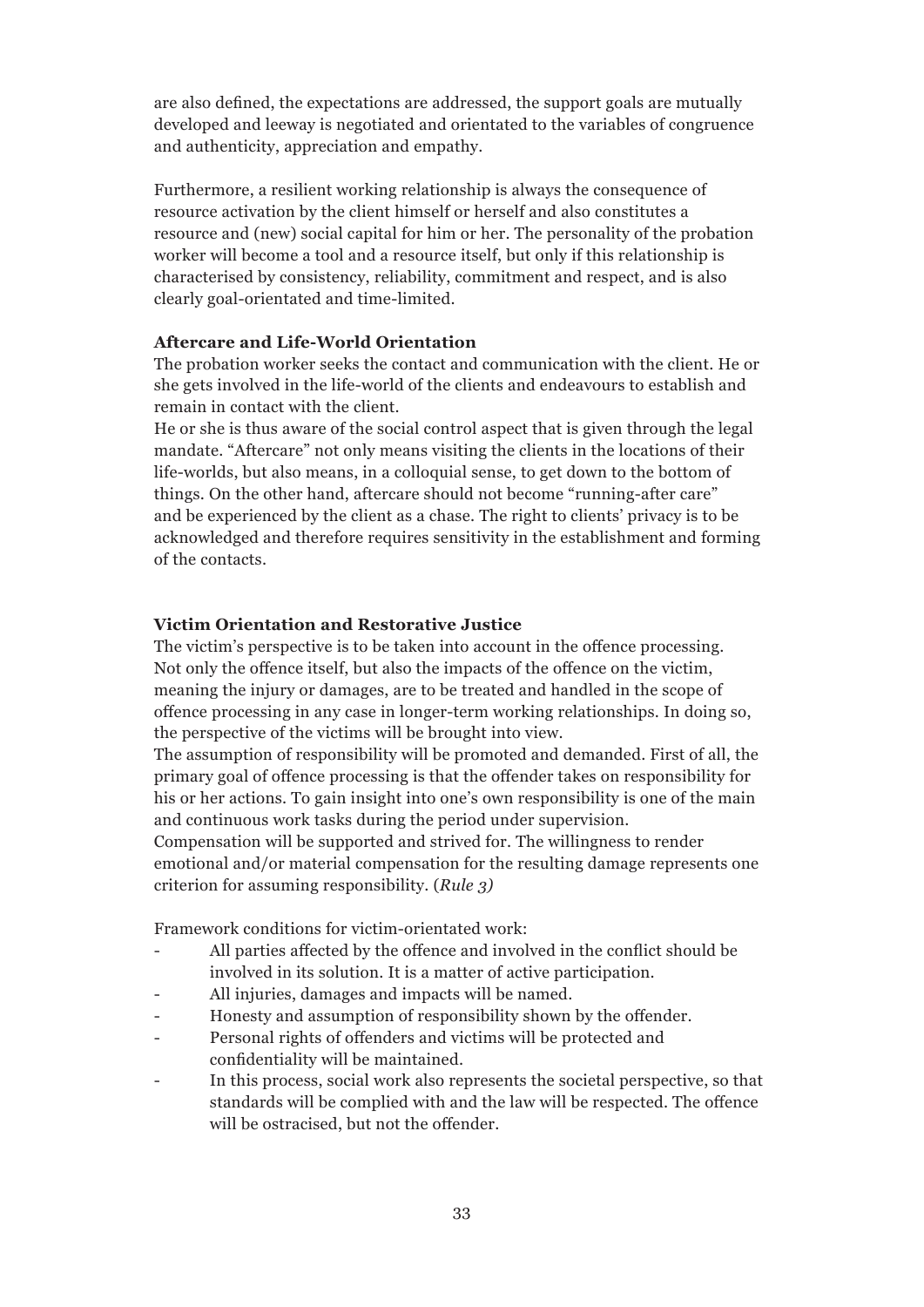Restorative justice in individual-case support means: The offender confesses to his or her deed and assumes responsibility.

#### **Assessment and Resource Diagnostics**

Knowledge-based social work is not possible without a differentiated diagnostic assessment. It's a crucial quality feature to be able to define goals during supervision. In terms of a holistic perception in case work the client has to be assessed as an individual with his or her social relations. Pre-condition for the assessment is a faceto-face anamnesis interview with the client at the beginning of the supervision. In the context of offender services the criminological risk factors are to be considered, too. In order to assess the living environment, the problems, the skills and the personality of the clients, the NEU**START situation analysis** documentation in the areas of offence, employment, finances, health, living conditions and psychosocial environment is a suitable instrument, developed from practical experience. The situation analysis is part of the electronic documentation system of NEU**START** (the so called client-documentation). Due to this mandatory documentation Rule 88 is also applied.

The **working concept** derived from the assessment prescribes the framework and goals of the interventions and is the actual, individually-developed action and help plan. The creation of the situation analysis, the assessment and the working concept is to be understood as a dynamic process which is regularly re-applied during the change of life circumstances, important occurrences and progress in aftercare. The diagnostic procedure in the social work at NEU**START** includes:

- the individual risk factors, the offence history, as well as criminogenic structures and possible risk situations
- **the individual protection factors** and resources in regard to social capital, as well as emotional and cognitive strengths and abilities of the client
- an **assessment of personality** (stability, self-control, bonding ability, emotional as well as cognitive processing strategies)
- the conflictive, often unresolved **developmental advances and breaks (the turning points)** in the personal history
- the **processing strategies** in symptomatic and tortuous events and
- the **social situation**.

The assessment procedure applied in Austrian probation services broadly complies with the European Rules 66, 67, 68, 69, 71, 73 and 81.

#### **Support Stages**

The result of the assessment is a classification and evaluation according to the "**support stages model"**.

The classification of the support stages follows the complexity of the characteristics of the problems as well as certain groups of offence. Moreover the problem situation of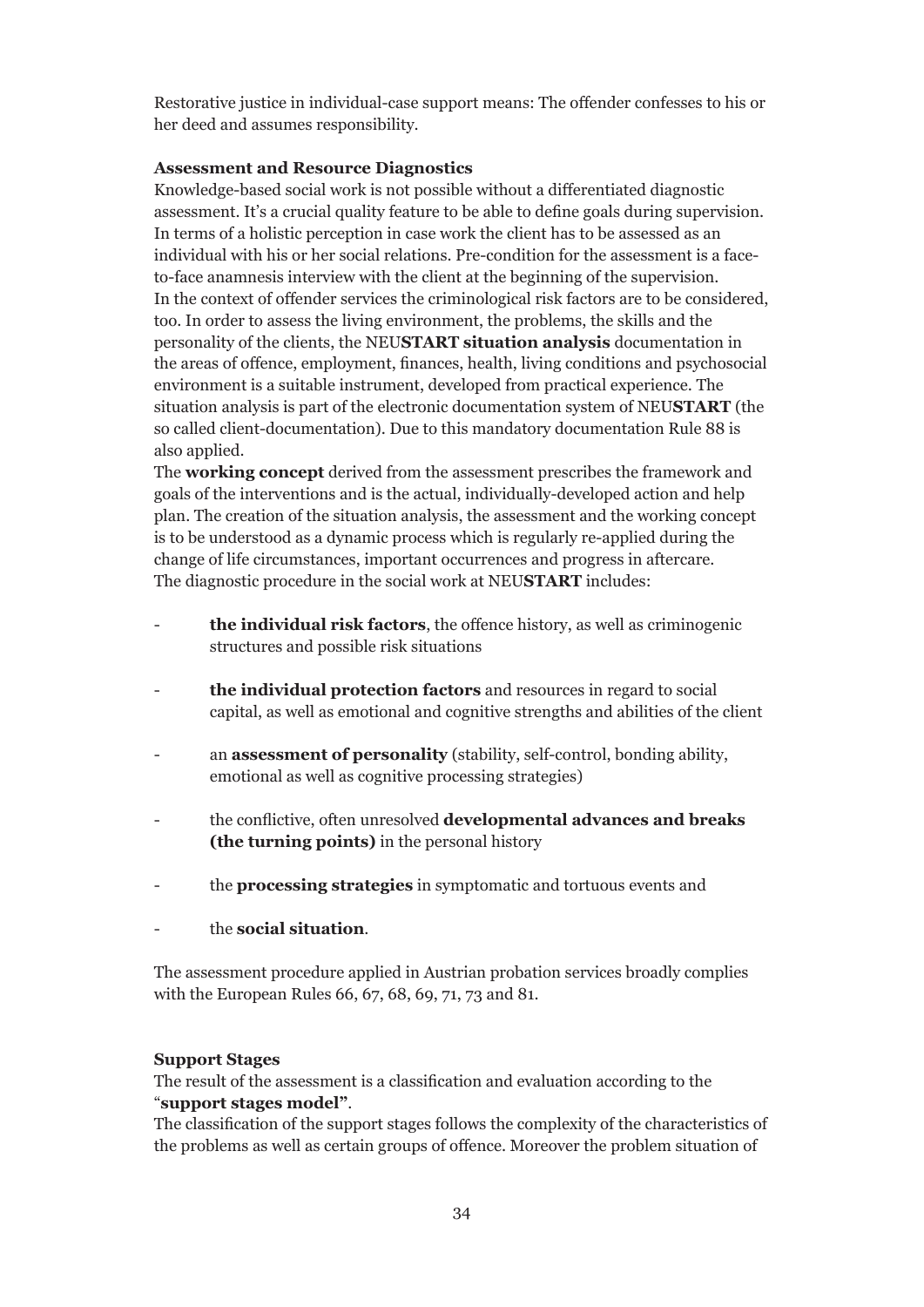the client has to be of long duration and already manifested in his or her life. The support stages determine the frequency of the contact with the client. The frequency is depending on the clients situation, the necessity of monitoring and the risk of recidivism.

#### **Intensity of support according to risk characteristics**

One of the goals of the "support stages model" is to provide the adequate working hours of the probation officer in relation to the necessary support intensity. This differentiation should enable the probation officers to work more effective working with the clients and illustrate the realistic capacity situation.

#### **Support Stages:**

- 1. Intensive support
- 2. Support
- 3. Counselling
- 4. Reduced contact

#### **Ad 1.: Intensive Support**

Prerequisite: Multiple problem situations and high risk factors. Clients with a sexual offence will be principally classified as intensive supports. During the first six months of support, each client will be supervised with the frequency of intensive support or support (stage 1 or 2).

Juvenile clients (age < 21) will be supervised in the first year of support with the frequency of intensive support or support (stage 1 or 2).

Contact frequency in the intensive support stage: 2 to 3 monthly personal contacts on average

#### **Ad 2.: Support**

Prerequisite: The result of the problem assessment shows at least two serious social problem situations and hazards.

Juvenile clients (age < 21) will be supervised in the first year of support with the frequency of intensive support or support (stage 1 or 2).

Contact frequencies in the support stage: 1.5 to 2 monthly personal contacts on average.

#### **Ad 3.: Counselling**

Prerequisite: The problem assessment implies a low value, protection factors are well marked.

Contact frequencies in the support stage: 1 monthly personal contact on average.

#### **Ad 4.: Reduced Contact**

Prerequisite: The problem assessment implies a low risk of recidivism. Clients supervised in this stage are in custody, the suspension of probation service was recommended by the court or clients are supervised by an external institution over a longer period of time and the overall need of support will be met by this institution (e.g., psychiatric clinic, stationary therapy…). There is a clear agreement with this external supervising institution on the allocation of tasks.

Contact frequencies: In this form a personal contact takes place every two months on average.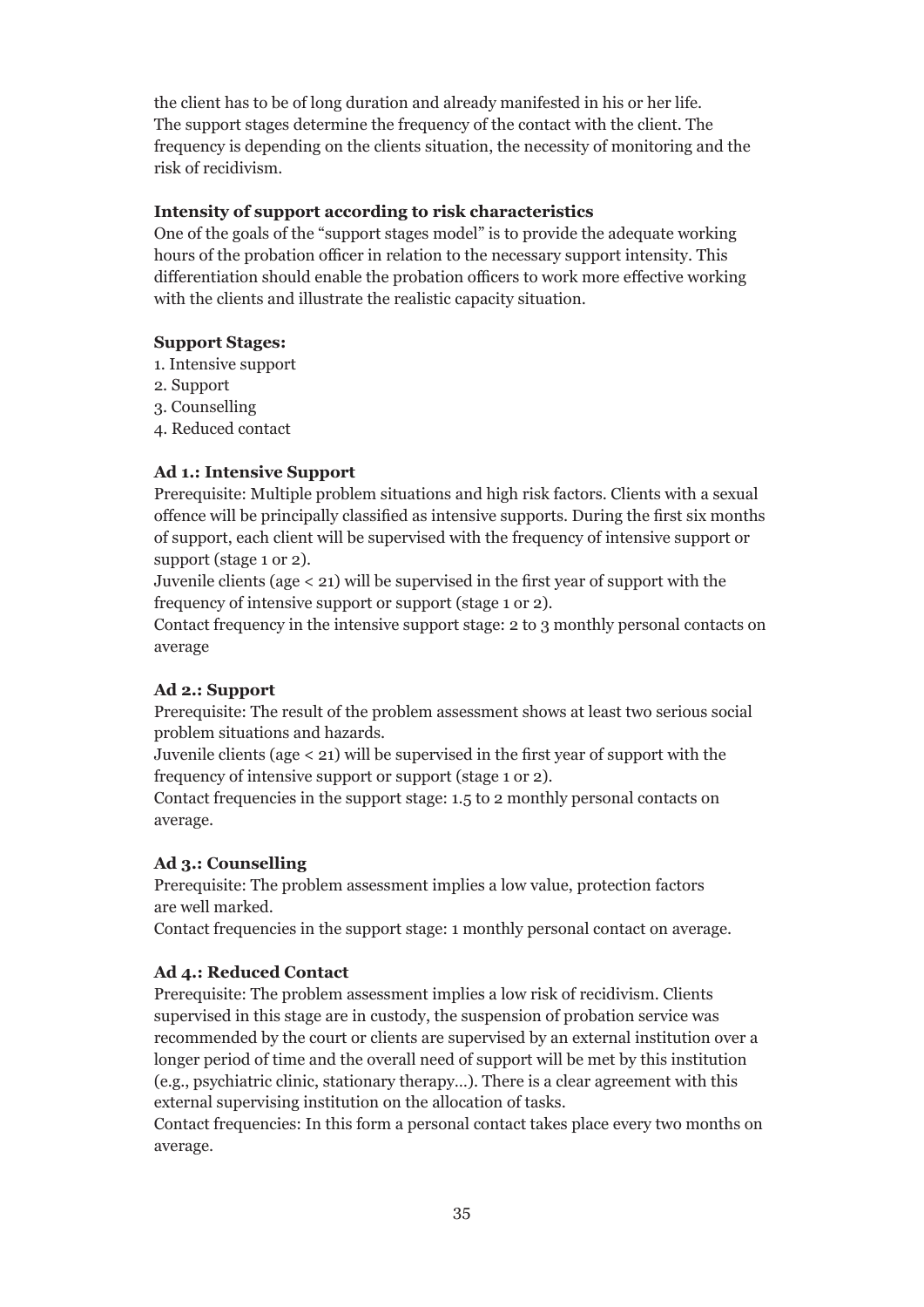All of the standards are specified in a binding and verifiable comprehensive quality handbook.

#### **6.1. Methods and Techniques**

Three overriding methods are applied at NEU**START**: Individual-case help, group work and mediation.

A method is thereby understood as a goal-orientated, well-planned, systematic, comprehensible and evaluable action concept, while techniques represent partial aspects or individual elements of methods, such as, e.g., role clarification, relationship building, counselling techniques, etc.

Concretely, the methods of resource-based case management, motivating social work, solution-orientated working and risk-orientated interventions (offence work) are applied in the probation service. For violent offences, work is done with groups following a structured procedure and having a cognitive, behaviour-orientated programme as a basis.

In cases of victim-offender mediation, methods of mediation are applied. The methodical approach and the interdisciplinary derivation in the probation service thereby correspond to Rules 76 and 77 of the European Probation Rules.

#### **6.2. Interventions and Action Plans**

The interventions and action plans with goal formulations will be specified in an individual working concept for each client, which has to be regularly (every 6 month) examined and adapted if required. . Moreover, the goals for the respective social problem areas and psychosocial impairments will be formulated.

In the course of the support, each client shall also work on his or her offence and criminal behaviour. This **offence processing** is to be understood as a structured process (the risk-orientated intervention programme of the Probation Service in Zurich) whose individual phases can be of differing lengths and intensity. In addition, the individual intervention steps can be variably designed and are orientated to the interview dynamics, motivation and openness of the clients. Offence processing will be announced and prepared; it includes interventions that are well-matched and near-term, using methodical resources gained from motivational interviewing and socially cognitive behavioural psychology.

#### **Work Steps**

- Reconstructing the offence, discussing the sequence and events of the offence;
- Clarifying the consequences, creating a balance for the offender, as well as the victim;
- Addressing the causes;
- Working out the risk situations and action alternatives;
- Strengthening the assumption of responsibility and addressing the compensation.

All of these elements of an action model, such as work principles, assessment and diagnostics, methods, standards, rules of action, working concepts, support stages and documentation, are described and clearly specified in a comprehensive quality handbook. The compliance with these standards will be permanently reviewed by the professional supervisory body and by the internal revision.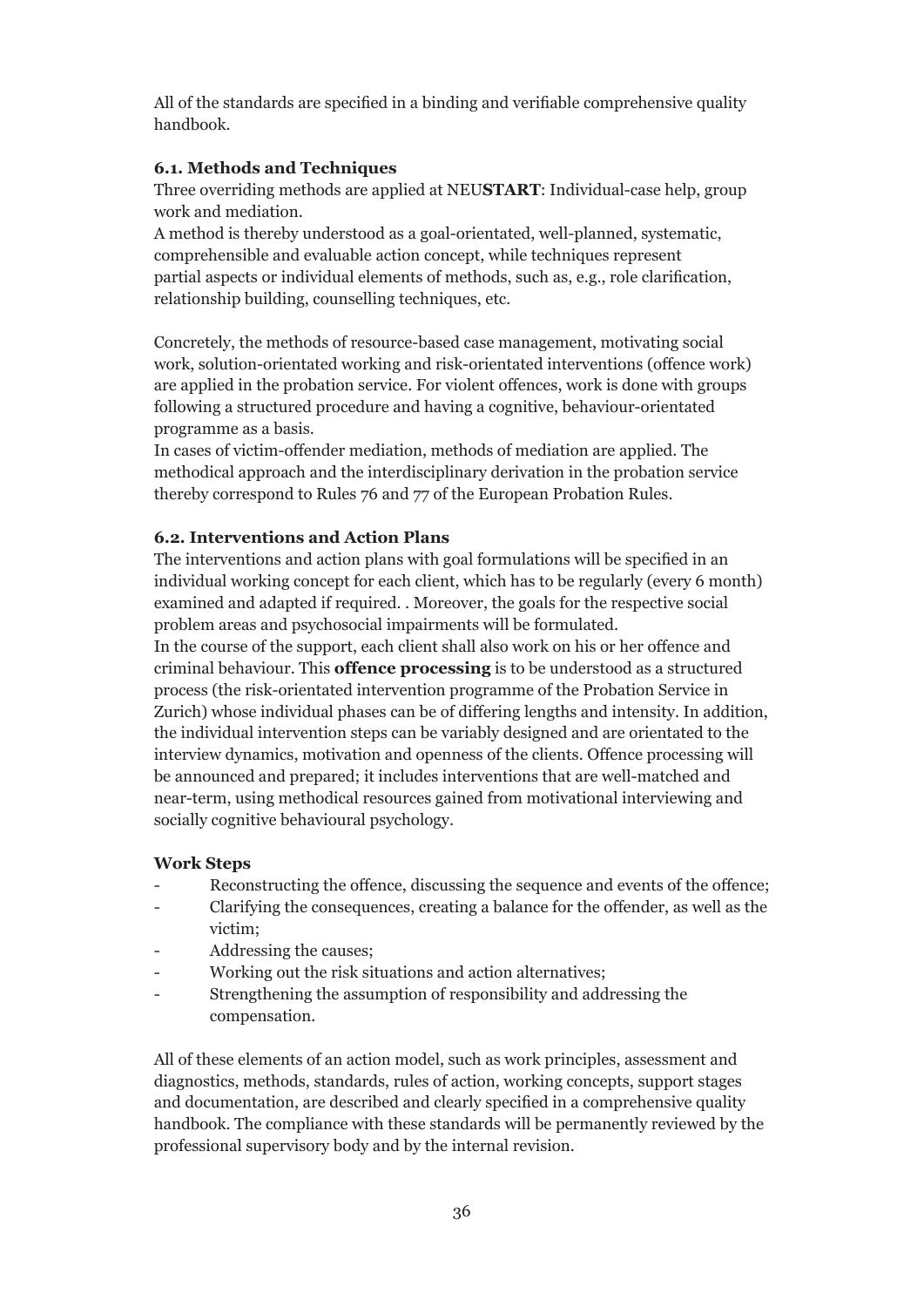## **7. Finances, Accounting, Registration Systems and Evaluation Procedures**

#### **7.1 Finances**

The government generally finances support for offenders like probation service in Austria. The greatest part of the work is done by NEU**START** as private provider. The Federal Ministry of Justice is the main purchaser of NEU**START** services, accounting for about 90% of its financing. Other purchasers of services are the Provinces (3.91%) and the local authorities (0.64%). Donations and membership fees also contribute to the budget, but they only account for an insignificant portion of the financing of NEU**START**.

| Federal Ministry of Justice                                                                                          | 32.799.641,19 | 90,20%  |
|----------------------------------------------------------------------------------------------------------------------|---------------|---------|
| Federal government (excl. justice)                                                                                   | 118.217,50    | 0,33%   |
| Provinces (Länder)                                                                                                   | 1.421.846,86  | 3,91%   |
| Communes (local authorities)                                                                                         | 231.819,65    | 0,64%   |
| Other public-sector purchasers                                                                                       | 452.545,25    | 1,24%   |
| Subtotal                                                                                                             | 35.024.070,45 | 96,32%  |
| Income from clients (e.g. rental contributions<br>housing projects)                                                  | 285.827,87    | 0,79%   |
| Subtotal                                                                                                             | 35.309.898,32 | 97,11%  |
| Other income                                                                                                         | 812.539,85    | 2,23%   |
| Subtotal                                                                                                             | 36.122.438,17 | 99,34%  |
| Income from retransferring reserves (e.g.<br>liquidated provisions equalling the amount of not<br>consumed vacation) | 163.122,81    | 0,45%   |
| Subtotal                                                                                                             | 36.285.560,98 | 99,79%  |
| Interest and similar income                                                                                          | 75.802,87     | 0,21%   |
| Total income                                                                                                         | 36.361.363,85 | 100,00% |

#### **Table 4:** *The detailed financing structure in euro's in 2010*

Significant financing elements are subsidies and compensation for services rendered. The different fields of activities of NEU**START** have different financing structures that depend largely on the service purchasers. Public sector financing is defined in contracts with the individual service purchasers. The contracts concluded after negotiations are usually one-year subsidy contracts or longer-term service contracts. Within the framework of these contracts, and of any earmarking specified therein, NEU**START** can freely decide on the use of the funds. The budget of NEU**START** consists basically of approximately 83% personnel costs and 15% cost of materials as well as 2% of depreciation. Although each budget has to be negotiated separately, in general the duties written down in the general contract are adequately resourced. *(Rule 10)*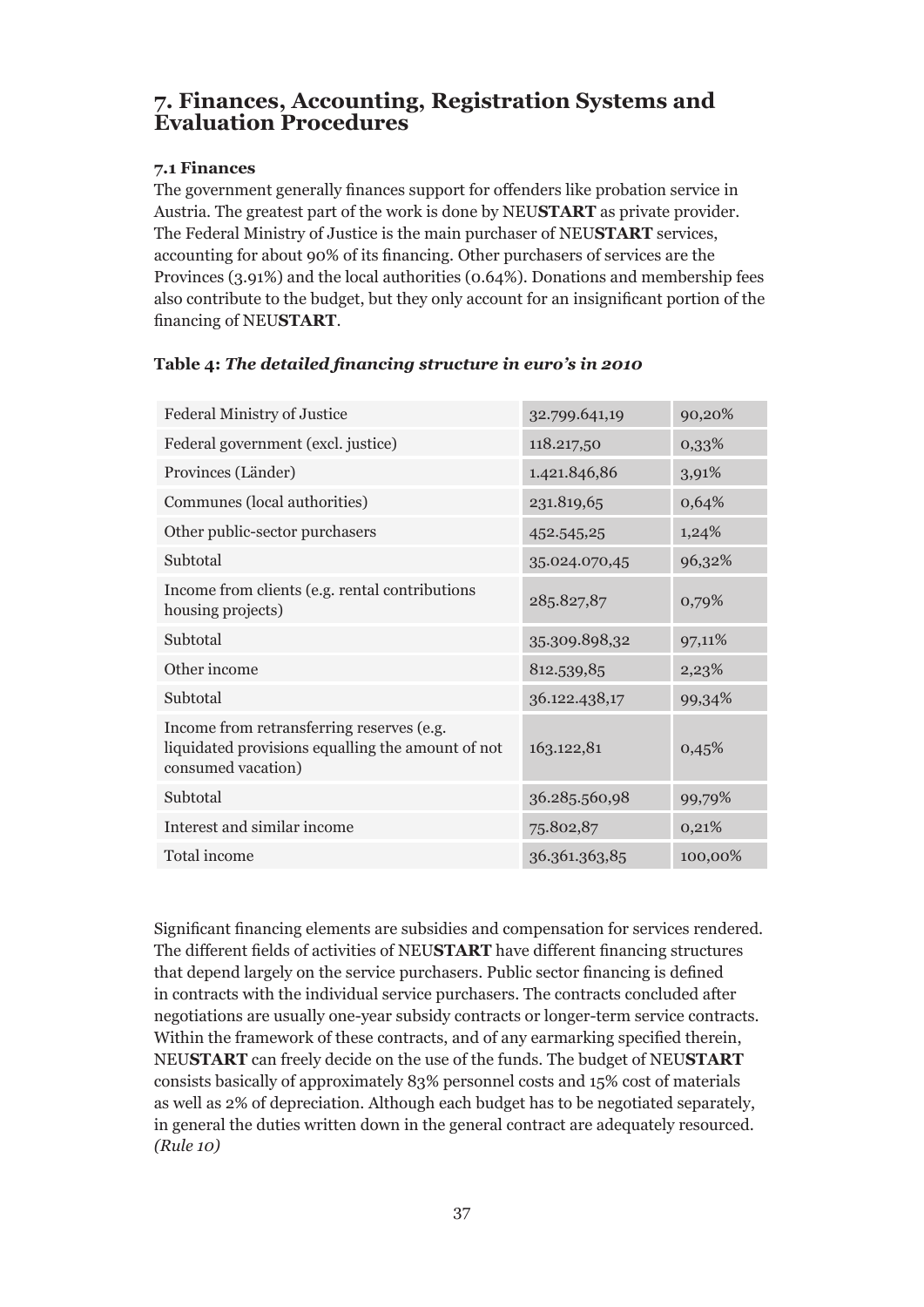## **Table 5:** *A comparison of expenses for staff and clients between probation*

|  | services and prison systems |
|--|-----------------------------|
|  |                             |

| 2010                                                    | <b>Probation Service</b> | <b>Prison System</b> |
|---------------------------------------------------------|--------------------------|----------------------|
| Total current yearly expenditure (Euro)                 | 23,168,000               | 347,713.000          |
| Average number of employed staff                        | $238*$                   | 3,892                |
| Daily average number of offenders/clients<br>dealt with | 10,142                   | 8,658                |
| * Includes part time staff                              |                          |                      |

The data in the column marked "Probation Service" refers to the probation service only and does not include the entire range of support services to delinquents. Figures reflect the actual spending of 2010. The column "Prison System" covers the figures for spending, for the staffing levels of the prisons and the daily average number of offenders. These figures are also the actual figures for 2010.

#### **7.2 Accounting**

The accounting of NEU**START** is based on Section 21 and 22 of the Act on Associations 2002 (*Vereinsgesetz*, VerG2002), which refers to the accounting principles of the Corporate Code of Law (*Unternehmensgesetzbuch*, UGB). Moreover, NEU**START** adheres to the fiscal requirements for non-profit organisations. Annual accounts including balance sheet, profit/loss accounts and notes are drawn up and audited every year. NEU**START** uses an integrated planning process (budgeted balance sheet, performance budget and financial plan) over a period of 3 years. For ongoing monitoring of budget implementation, monthly target-performance comparisons and budgetary forecasts are in place in cost accounting, which is structured according to cost types, cost centres and cost units.

Accounts and cost accounting are used for the annual settlement grants and fees for services rendered with the main purchaser of NEU**START** services, the Federal Ministry of Justice. Provinces, communes (local authorities) and the AMS have regionally differing accounting systems ranging from a voucher-based system to lump sum payments for services rendered (e.g. working hours). In parallel to income and expenditure, the performance of NEU**START** is also subjected to continuous monitoring. In a data warehouse performance data are stored in multidimensional cubes and updated monthly or daily. On this basis, standard reports are drawn up and ad hoc queries are made. Before the performance data are finally imported into the data warehouse, they are checked for plausibility against the data from previous systems and results are reported back to the agencies in a feedback stage. Strategic controlling in NEU**START** is based on a Balanced Scorecard. It is the link between strategy and operational implementation. Parameters subsumed in five perspectives serve to determine the degree to which strategic goals have been reached. Measures that contribute to (better) goal attainment are described in detail and there are regular reviews as to whether these measures have in fact been taken. The follow-up audit of financial management is a fixture for NEU**START**. This includes an audit of the annual accounts by an independent certified public accountant whose report is also part of the evidence proving that subsidies have been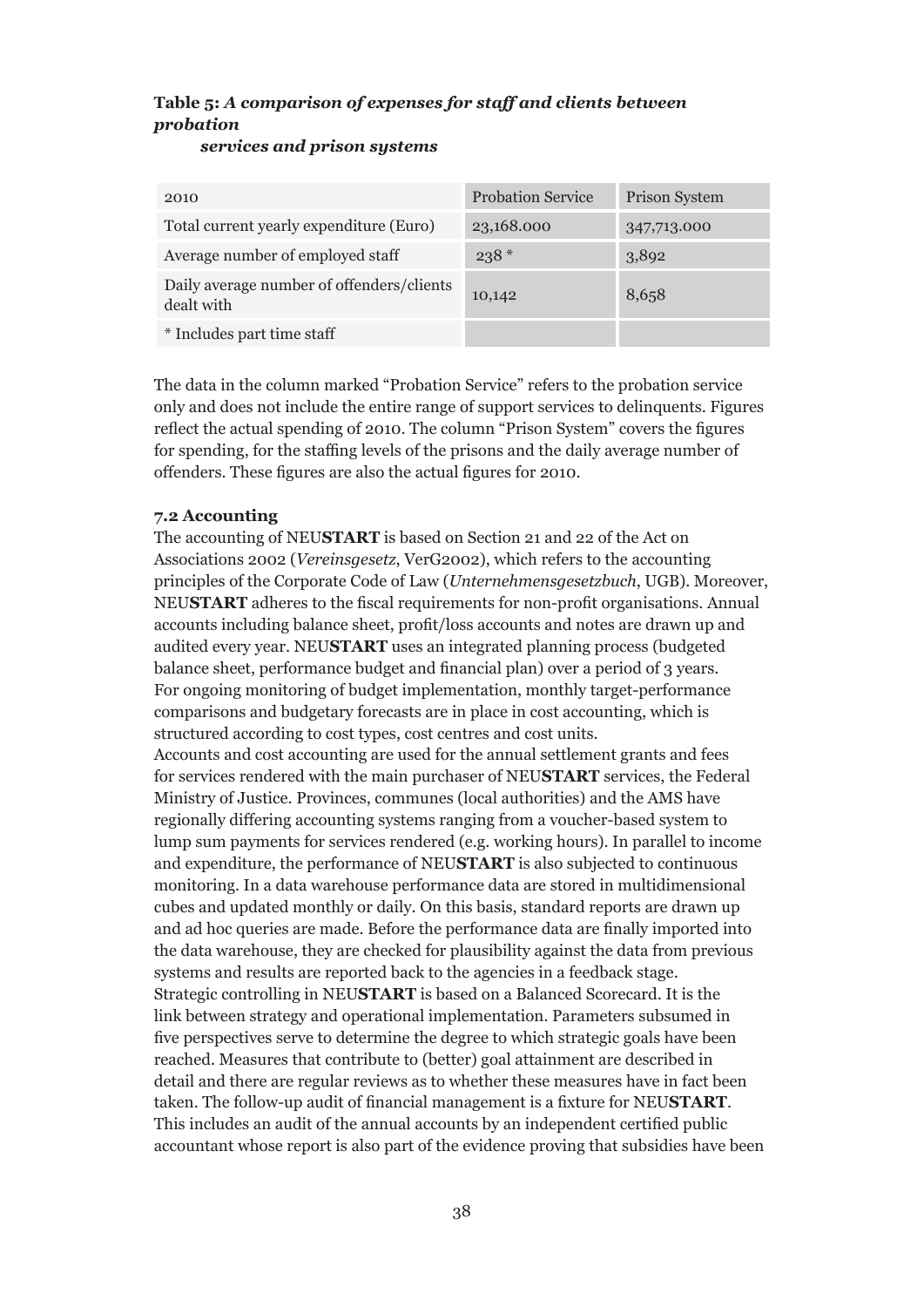used in accordance with the earmarking. The internal audit unit of NEU**START** does system and organisational reviews. Public sector purchasers have the contractual right to inspect the books of NEU**START**. Activities at the federal level are also subject to audits performed by the Austrian Court of Audit (*Rechnungshof*).

#### **7.3 Registration Systems and Evaluation Procedures**

Since 2003 a standardised computer-based documentation system has been in place for all service areas. There is a computerised file for each client, containing personal data, data on his/her situation (delinquency, housing, finances, education and training, employment, health, psychosocial situation) and data concerning the order. The file also includes a working concept (planned goals and stages to attain them), timeline records and reasons for termination of the supervision. Each service area has binding documentation rules covering different minimum and maximum standards for each area. As the documentation about the work of the social worker with the client is part of the computerised client documentation, the following goals are achieved in one go:

- systematic monitoring and evaluating of their own work by the social workers;
- ongoing information on the support status and the goals of the work;
- performance assessment and transparency through written record of the service done.

Under the Data Protection Act (*Datenschutzgesetz*) 2000 data must not normally be disclosed and/or processed without the consent of the person concerned. Since the services provided by NEU**START** are based on a legal mandate, data may be processed without the explicit consent of clients. All clients are entitled to information about their data being stored. All data are stored via a central server that enables central evaluations and analyses to be made. Decentralised evaluation options for the 9 NEU**START** agencies are included in the programme. *(Rule 41)* Besides the standardised computer-based client documentation the same software offers the data base for the following performance figures:

- performance statistics (recruitment and staffing levels) to monitor the work load (comparison of actual and planned figures) in all service areas;
- case statistics with reasons for referral and duration of service (probation, mediation in penal matters, community services);
- occupancy figures to monitor the utilisation of the assisted housing;
- client statistics including numbers of attempted referrals and successful referrals, for example to a job, within aftercare service.

These figures are used for reports to purchasers (e.g. quarterly and annual reports to the Federal Ministry of Justice) as well as for internal standard reports to the Management (some of them monthly) and to the Agency Heads.

Currently NEU**START** is developing a system of key figures for a regular reporting system on the effectiveness of our social work. There are numerous figures existing in various reports and studies but there is a lack of a homogeneous tool.

NEU**START** is very interested in an evidence-based practice (*Rules 104,105*), and seeks cooperation with scientific institutes as well as has studies conducted on social work and outcome. Relevant studies are (results in short see chapter publications): - on recidivism rates: Hofinger V., Neumann A., "*Forschungsbericht Legalbiografien*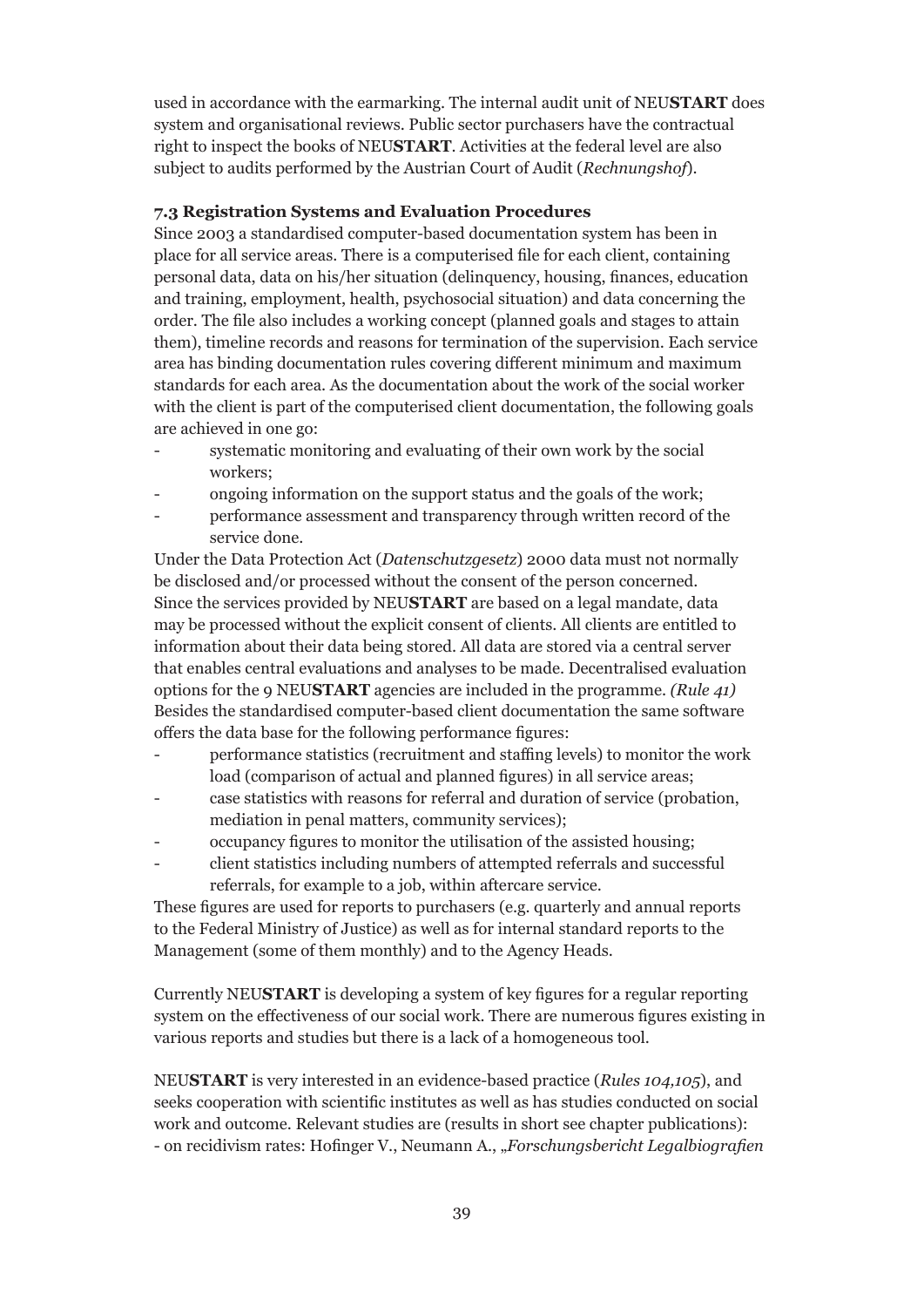*von NEUSTART Kliente*n", Institut für Rechts- u. Kriminalsoziologie, Dezember 2008;

- on victim-offender mediation in cases of domestic violence (female victims perspective on satisfaction and recidivism rates): Christa Pelikan, *"Die Möglichkeiten und die Bedingungen einer wirksamen Stärkung (Mächtigung) der Opfer von Gewalt in Paarbeziehungen durch den Außergerichtlichen Tatausgleich"*, Institut für Rechts- u. Kriminalsoziologie, Juni 2009;

- on electronic monitoring: Hammerschick W. Neumann A., *Bericht der Begleitforschung zum Modellversuch "Elektronische Aufsicht/Überwachter Hausarrest im Rahmen des § 126 StVG*" , Institut für Rechts- u. Kriminalsoziologie, Dezember 2008.

## **8. Societal Support and Clients' Views**

The goal of the association is to win society, political decision-makers and governmental administration over to measures to avoid delinquency, to alternatives to punishments, and to offender support. NEU**START** sees its mission in influencing the public in this sense. Active media and public relations work, which addresses societal prejudices against fringe groups and contributes to breaking down fears, also serves this goal. Stakeholders are persons who cooperate in the realisation of organisational goals, create preconditions and bring in resources for this purpose. They have legitimate demands on the organisation that have to be taken into account. For longer-term and sustainable solutions, a balance between the different and, to some extent, contradictory interests of clients, contractors, referring agencies, employees and society must be found. Increasing the satisfaction of all these relevant stakeholders is a vital component of the organisational culture. Therefore, satisfaction surveys are an important management tool. The current results are as follows:

- Client surveys with cross-service and service-specific questions are distributed to all clients at the end of the support period.

- 97% of the polled clients were satisfied with the support of the social workers. More than 86% concluded at the end of the support period that "life has changed positively".

The surveying of the qualified public (contractors, referring agencies, politics, media, professional public, and cooperation partners) resulted in a satisfaction score of 96%. NEU**START** employees are perceived as very engaged (66%); as experienced (33%). The orientation of NEU**START** to stakeholders' needs is mentioned by 82%. However, only 18% of those polled are very satisfied with NEU**START**'s participation in public discourse. The most important criteria for evaluating the work of NEU**START** are "the effectiveness of the support work (success rate)" and the "engagement of the social workers" (19% respectively). "Meeting the need" is the third important criterion. Especially the contractors (22%) and referring agencies (19%) name this as a criterion.

In a poll of five hundred Austrians, 22% of the respondents have an aided awareness of NEU**START**. Significantly higher is the awareness of the Probation Service (63%). The higher the education level of the respondent, the higher the awareness rises. The vast majority of those surveyed deem the work of NEU**START** as very important or important (85%). 53% of the respondents believe that the work of NEU**START** helps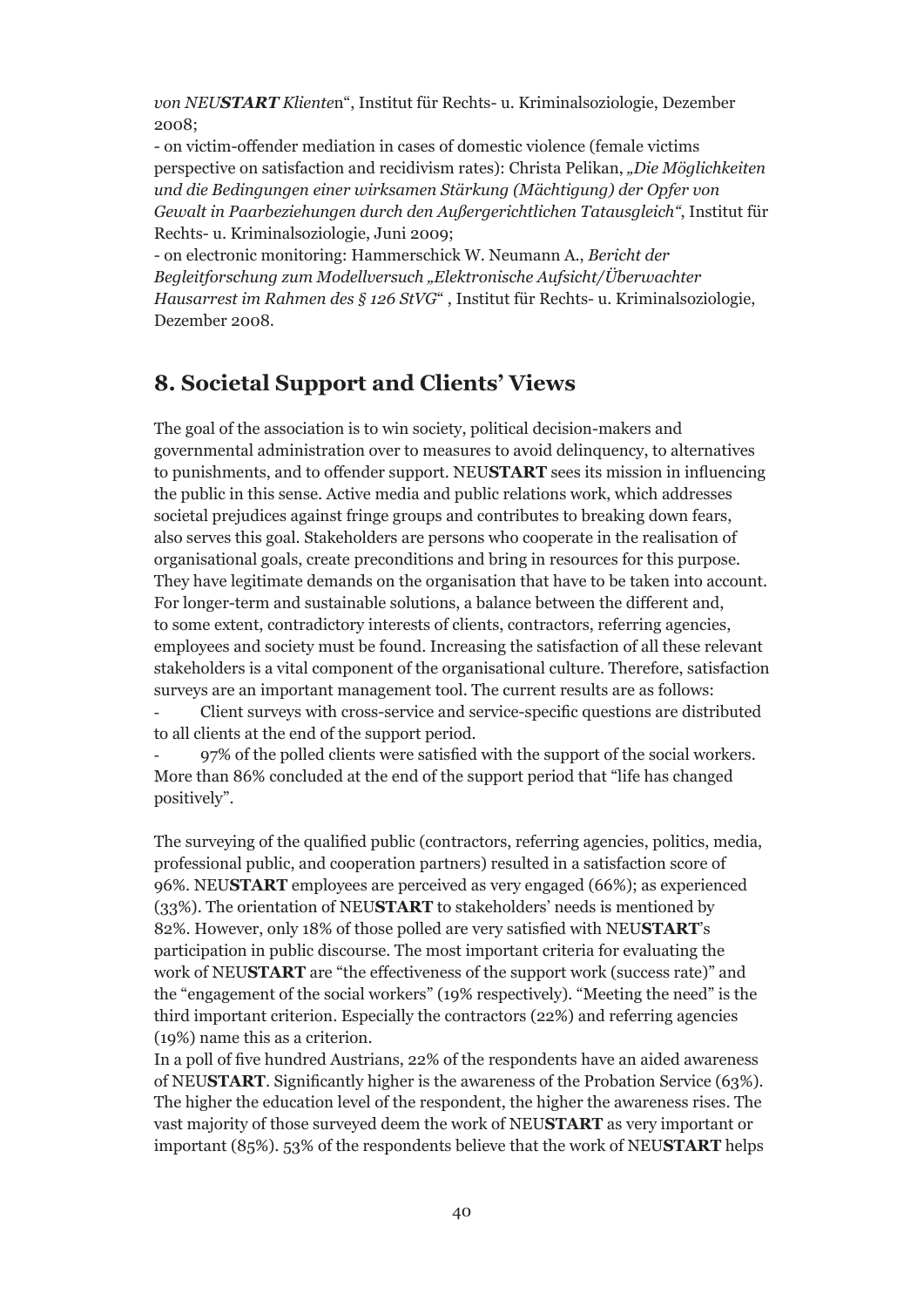prevent criminality. 66% are of the opinion that the work of NEU**START** benefits society; 26% also see a personal benefit.

NEU**START** has a particular interest in informing the contractors and the public about the value of its social services. The association only achieves this with active reporting, not only in the form of a quantitative accounting, but also in a qualitative accountability.

Thus, the effort extended by NEU**START** shall be reasoned and justified with an account of what has been achieved. This form of reporting is seen as a counterpart to the internal reporting system, but obtains its data from the field of controlling. At the political (macro) level, accountability lies in the fact that what NEU**START** accomplishes, and for which reason and for what benefit the provided means were, resp., will be spent for the purposes of NEU**START** is presented to the citizens and the general public. Accountability is, thereby, a combination of credibly researched and reported stories from everyday support and association life and a balancing account which interprets these stories. PR at NEU**START** is the planned, continuous, coordinated communication between NEU**START** and the stakeholders that is committed to the mission statement. The public relationships of NEU**START** will be shaped by means of professional communications work corresponding to the organisational goals and with due regard to the interests of stakeholders Moreover, the goal of internal public relations is to provide continuous information to the employees and to develop the NEU**START** corporate identity. The creation of a high identification and information level of the employees is the basis for their functions as multipliers.

External PR includes campaigns, information work with the stakeholders, events, support of fundraising activities (direct mail, etc.), and media work with print and electronic media. In total, 370 media reports, 51 of them on TV or radio, 282 in print media and 37 in online media, were launched in 2010.

## **9. Probation Clients' Rights**

As already described in chapter 5 Austria does not meet the requirements of rules 14, 99, 100 and 101. An internal procedure exists very well, where a probation client can address the department manager if there are any complaints or doubts out the way probation service is conducted by the officer.

Rules 41, 89 , 92: Confidentiality is clearly written down in § 20 Sec. 5 of the Probation Act . In all affairs of documentation and record keeping the head of central department of infrastructure has to examine the accordance with the Data Protection Law.

With the exception of voluntary probation (Section 27a PSA), probation is ordered by the courts of public prosecutors. Clients may appeal against court orders. Public prosecutors can only issue an order for probation on condition that the client consents. In any event, the probation officer is appointed by NEU**START**. The client is not entitled to any legal remedy against the appointment.

NEU**START** has implemented organisational rules on how to handle client complains against social workers. As part of the complaint management system, all complaints must be dealt with by the head of unit of NEU**START**.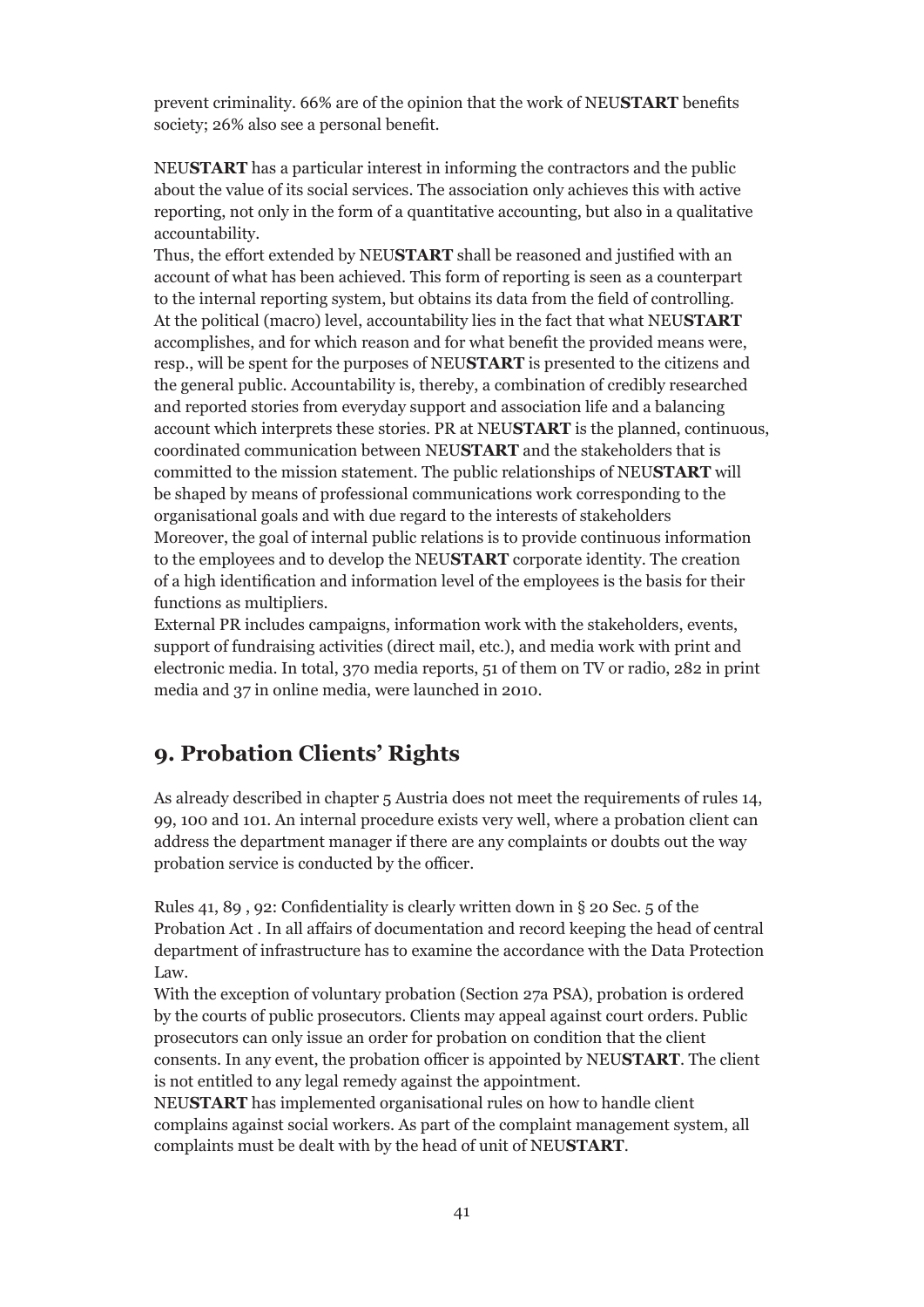All diversion measures (payments, community service, probationary periods and mediation in penal matters) require the client's consent. Until charges are finally dropped, the client has the right to ask for criminal proceedings to be instituted or resumed. In this case, diversion measures cannot be applied or continued. The public prosecutors or courts may only revoke the offer of diversion for specific reasons set forth by law. The client has to be informed about his/her rights when offered diversion. He/she has a right to appeal against all court orders issued in the framework of diversion proceedings.

If an offender consents to perform community service within one month after being summoned to begin a custodial sanction, and agrees with an appropriate institution to render the service within a further month, the implementation of the custodial sanction is deferred until the offender shows evidence of the service provision or until the court revokes the deferral of the sentence with a decision. The offender can appeal against a revocation decision.

Every offender can file a request with the director of the responsible prison to have a sentence executed by means of an electronically-monitored house arrest before the sentence is carried out (front door) or while the sentence is being implemented (back door). The offender is also entitled to file an appeal against the revocation of a sentence by means of an electronically-monitored house arrest, as well as any ordinance during the sentence.

## **10. Important Publications**

Birklbauer, Alois; Hirtenlehner, Helmut; Ott, Angelika; Eher, Reinhard: "*Daten und Fakten zum österreichischen Maßnahmenvollzug bei zurechnungsunfähigen geistig abnormen Rechtsbrechern (§ 21 Abs 1 ÖStGB), Insassenstruktur-Unterbringungsdauer- Legalbewährung*" ,in: *Neue Kriminalpolitik* 1/2009, 21- 29.

Title in English:

Birklbauer, Alois; Hirtenlehner, Helmut; Ott, Angelika; Eher, Reinhard. "*Data and Facts on Austrian Sanction Enforcement for Criminally Insane Offenders (§ 21, Sec. 1 Austrian Penal Code): Inmate Structure – Length of Involuntary Commitment – Legal Probation*". *Neue Kriminalpolitik* 1/2009, pp. 21- 29.

In this article, the first extensive survey of the implementation of preventive measures according to § 21 Sec. 1 of the Austria Penal Code is introduced. It thereby deals with the common form of involuntary commitment of criminally insane offenders in Austria for treatment and neutralisation of the danger.

Eder-Rieder, Maria: *Opferrecht*. 2005, Wien: Neuer Wissenschaftlicher Verlag.

Title in English:

Eder-Rieder, Eva. *Victims' Rights*. Vienna: Neuer Wissenschaftlicher Verlag (2005). 125 pages.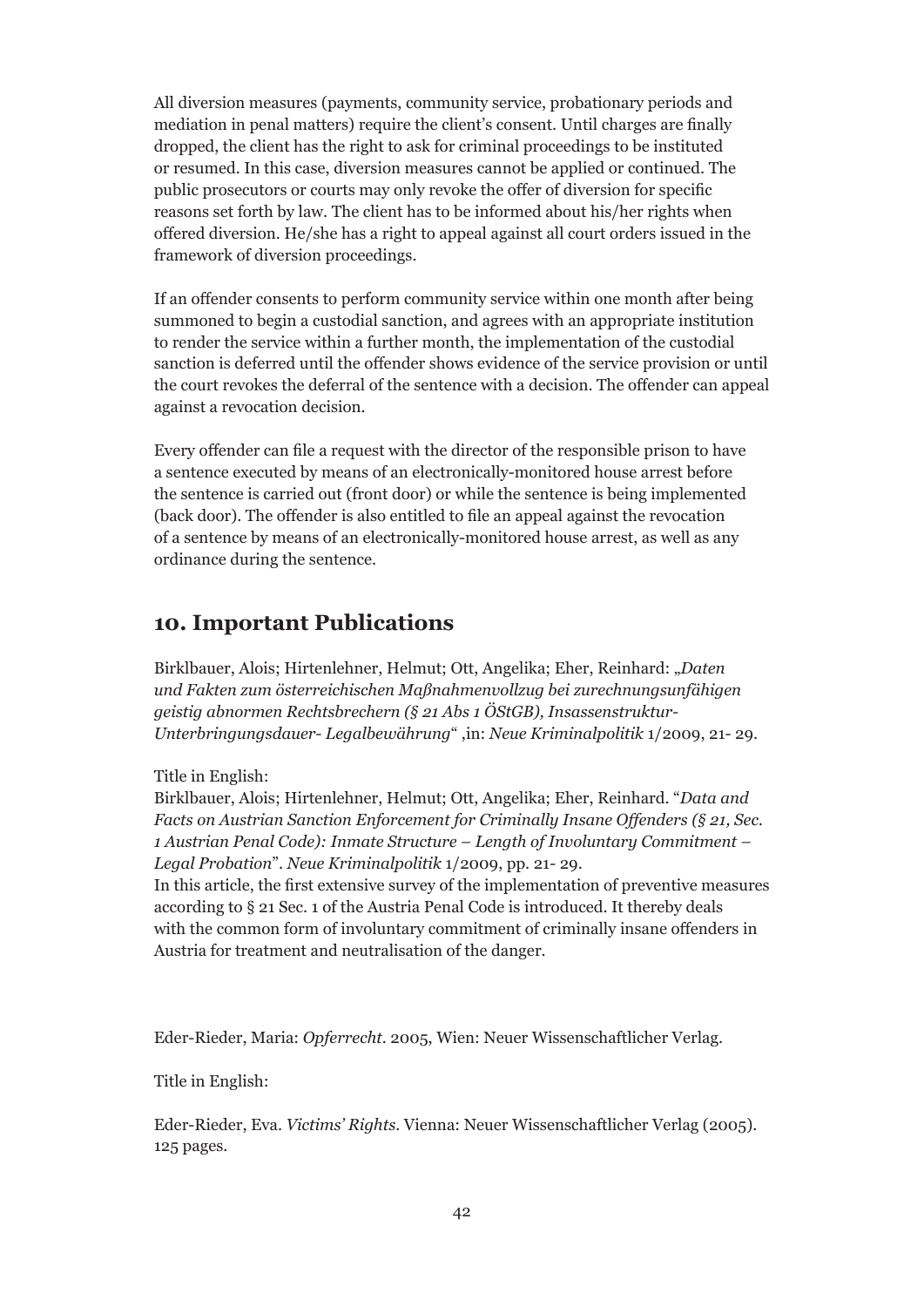This handbook focuses on the valid regulations for the protection of crime victims in Austria. In addition to preventive measures of the police in cases of domestic violence, the disposition of the victim in the scope of the diversion and her/his careful handling as a witness in a penal procedure are also addressed. An in-depth investigation of the obtainment of compensation – especially injury awards – already during the criminal proceedings by joining them as a private party is documented with corresponding examples from case law. Finally, further state, resp., private support possibilities and the expanded victims' right according to the future Code of Criminal Procedure are discussed.

Grafl, Christian; Stummer-Kolonovits, Judith: *Reichweitenstudie - Gemeinnützige Leistungen*. 2006, Wien: Neuer Wissenschaftlicher Verlag.

Title in English:

Grafl, Christian; Stummer-Kolonovits, Judith: *Distribution Study – Community Services*. Vienna: Neuer Wissenschaftlicher Verlag (2006). 119 pages.

The following balance is drawn and formulated as criminal policy food for thought:

The latitude of community service as a diversion measure has, by far, not been exhausted yet. In the intermediate crime field (for instance, in cases of theft or criminal property damage with high damages) and for persons with previous criminal charges, the possibilities of these socio-constructive measures should be used considerably more intensively – and when they are, then possibly also with a higher time investment.

The possibility of voluntary performing a community service instead of serving a custodial sanction should be laid down by law. Foreign examples show that a politically generally-accepted alternative also exists here.

Voluntarily performed community service, which, as a type of "sanction", could lead to an earlier conditional release, would likewise be viable in the short-term.

Taking into account European and non-European examples, the middle-term introduction of community service as an independent sanction should also be considered in Austria. In view of good experiences with scientifically-guided model projects, a "community service model project" in juvenile criminal law – possibly involving young adults – is deemed as sensible.

After a positive evaluation of the model project, introducing community service, also for adults, as a third primary penalty alongside a fine or custodial sentence, should be considered.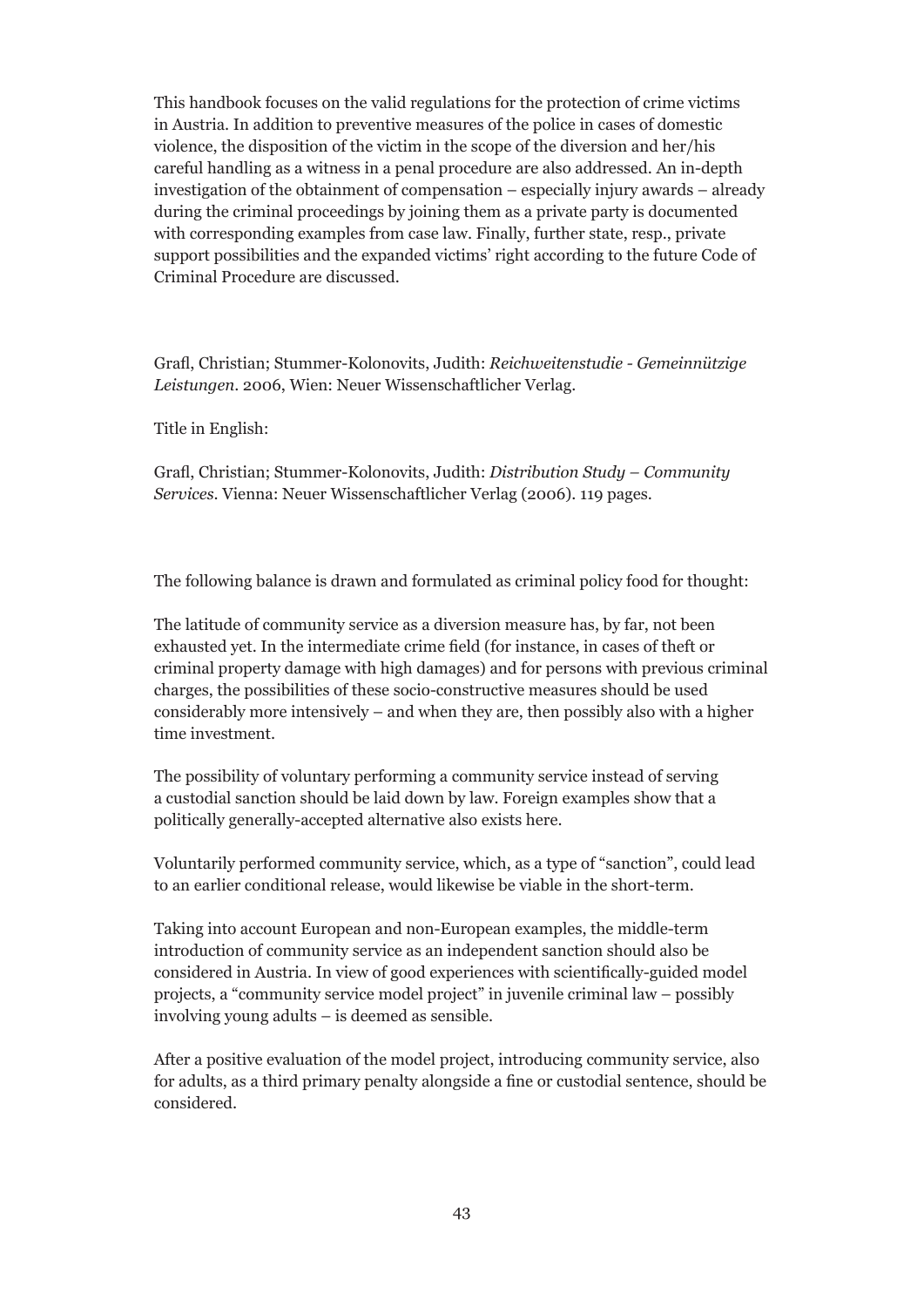Grafl, Christian; Gratz, Wolfgang; Höpfel, Frank; Hovorka, Christine; Schroll, Hans Valentin; Soyer, Richard: "*Kriminalpolitische Initiative : Mehr Sicherheit durch weniger Haft ! - Vorschläge Nr.5 - Juni 2010, Sozialarbeit als Voraussetzung für mehr Sicherheit durch weniger Haft. Vorschlag eines Bundesgesetzes über Sozialarbeit in der Strafjustiz und Bewährungshilfe (SozAB-G)*" in: *JSt - Journal für Strafrecht* 4/2010, 127-130.

Title in English:

Grafl, Christian; Gratz, Wolfgang; Höpfel, Frank; Hovorka, Christine; Schroll, Hans Valentin; Soyer, Richard. *"Criminal Policy Initiative: More Safety through Less Custody! - Proposals No. 5, June 2010 - Social Work as the Precondition for More Safety through Less Custody. Proposal for a Federal Law on Social Work in Criminal Justice and Probation Service (SozAB-G)". JSt - Journal für Strafrecht,*  4/2010, pp. 127-130.

The main contents of the proposed federal law on social work in criminal justice and in probation service (SozAB-G) are:

Social work in criminal justice should particularly:

- process the consequences of punishable offences and resolve them as far as possible guarantee appropriate assistance as well, especially to the victims of an offence support persons accused of an offence or already convicted of one not to commit any (further) punishable acts

- to enable, resp., carry out measures that could replace other, more intensive or more costly means of criminal prosecution or reactions to delinquency.

All socially constructive measures serve to avoid recidivism and are oriented to restorative justice. This will be achieved by clarifying standards; processing the offence;

supporting and promoting compensation; including the interests of the victims; supporting processes of social learning; supporting the securing of livelihood (especially lodging and employment) and, in (re-) integration, the social environment; supporting the fulfilment of court orders and sanctions.

Text in German > http://www.irks.at/downloads/KI\_Vorschlaege\_5.pdf

Gratz, Wolfgang: *Im Bauch des Gefängnisses. Beiträge zur Theorie und Praxis des Strafvollzuges*. 2007, Wien; Graz: Neuer Wissenschaftlicher Verlag.

Title in English:

Gratz, Wolfgang: *In the Belly of the Prison. Articles on the Theory and Practice of Penal Enforcement*. Vienna/Graz: Neuer Wissenschaftlicher Verlag (2007). 205 pages

The individual articles combine the following line of argumentation:

The penal system, as a place of social rehabilitation, can only function if it is humane. A system is only humane if it provides for acceptance – acceptance for those concerned and by those concerned.

An accepting penal system, however, reaches its social and political acceptance limits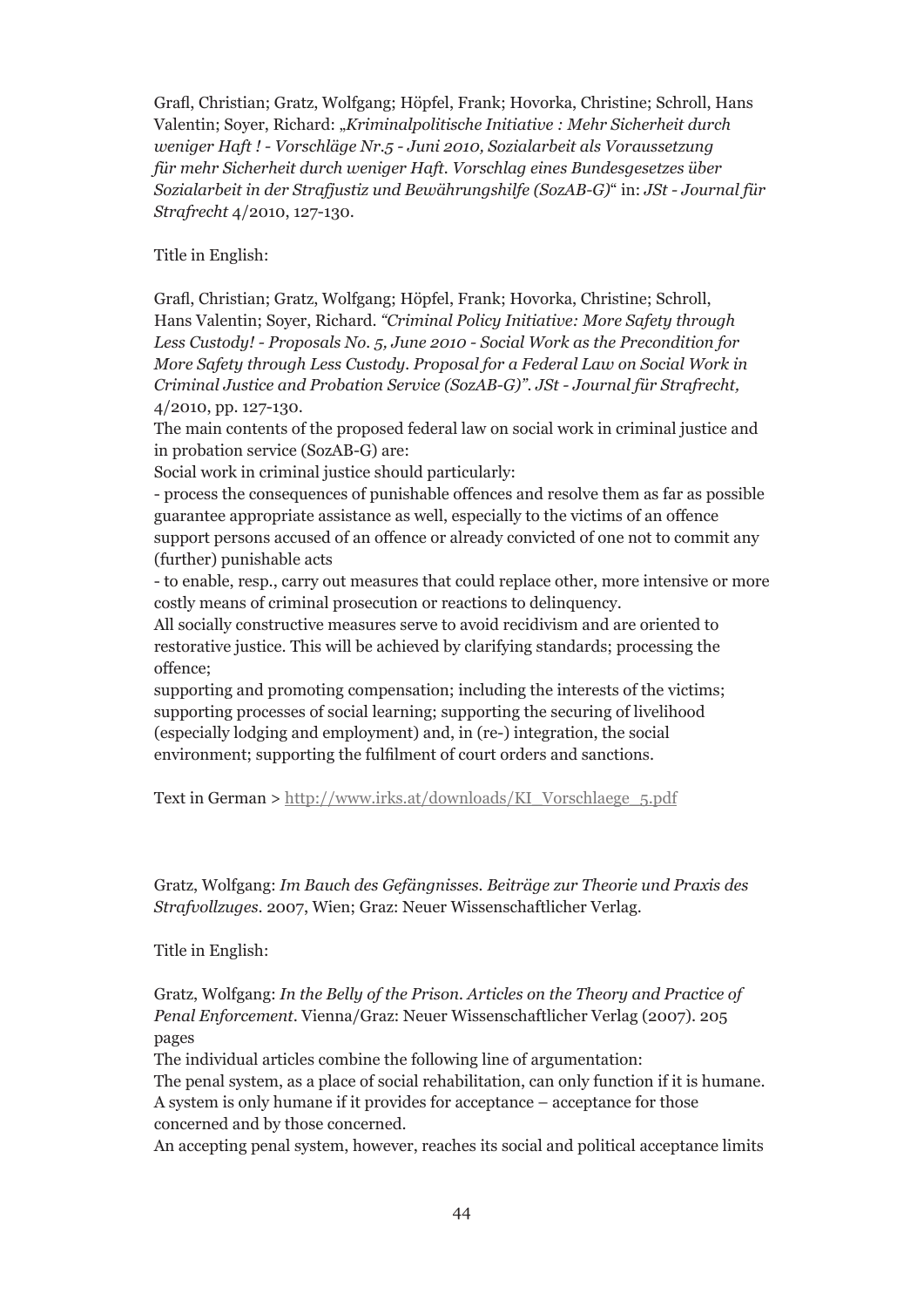too quickly.

This dilemma suggests understanding custodial sentencing as the very last and shortest possible form of penal sanction. Table of contents in German > http://www.nwv.at/doc/img/pdf/9783708304618\_iv.pdf

Hofinger, Veronika; Neumann, Alexander*: "Legalbiografien von NEUSTART Klienten. Legalbewährung nach Außergerichtlichem Tatausgleich, Gemeinnütziger Leistung und Bewährungshilfe – Forschungsbericht"*.

Title in English:

Hofinger, Veronika; Neumann, Alexander. *"Legal Biographies of NEUSTART Clients. Legal Probation according to Out-of-Court Offence Resolution, Community Service and Probation Service – Project Report".*

"Standing at the centre of the study are the questions whether the clients will commit new offences or be legally convicted within 2 ½ /to 3 ½ years following diversion measures, resp., probation service, and which groups of clients according to which sanctions, resp., measures succeed in leading a offence- and conviction-free life. How the work of NEU**START** is to be evaluated in comparison to results from comparable studies and statistics in a special-preventative regard (…)"

Text in German > http://www.irks.at/downloads/Endbericht%20Legalbiografien.pdf

Hofinger, Veronika; Neumann, Alexander; Pilgram, Arno; Stangl, Wolfgang: *"Pilotbericht über den Strafvollzug 2008"*

Title in English:

Hofinger, Veronika; Neumann, Alexander; Pilgram, Arno; Stangl, Wolfgang: *"Pilot Report on the Penal System 2008".*

The available report is a comprehensive account of the relations, developments and implementation practice in the Austrian penal system for the 2008 reporting year, which provides the reader with a detailed insight into this system. However, the structure of the report also shows it to be a reference work that enables the desired information to be specifically searched out in the table of contents or table appendix of the report. For whichever purpose the reader decides upon, the report gives the interested public the possibility to investigate essential facts about the Austrian penal system.

Text in German > http://strafvollzug.justiz.gv.at/\_downloads/Pilotbericht2008.pdf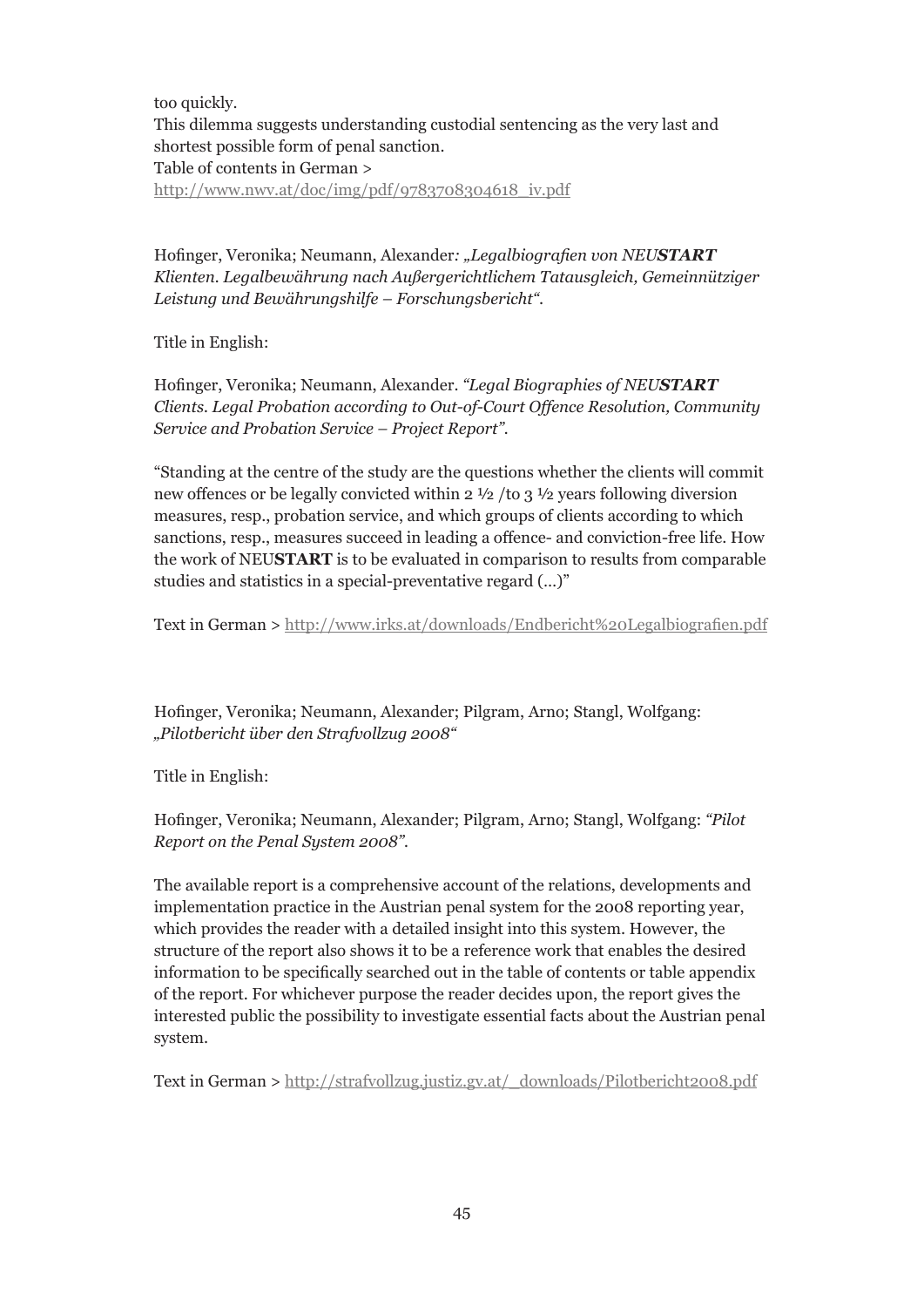Mayer, Klaus; Schildknecht, Huldreich (Hrsg.): *Dissozialität, Delinquenz, Kriminalität. Ein Handbuch für die interdisziplinäre Arbeit*. 2009, Zürich: Schulthess.

Title in English:

Mayer, Klaus; Schildknecht, Huldreich (Eds.): *Dissociality, Delinquency, Criminality. A Handbook for Interdisciplinary Work*. Zurich: Schulthess (2009). 265 pages

Content: In the new handbook *Dissozialität, Delinquenz, Kriminalität*, experts from various topic fields provide insight into the professional work with delinquent people for the first time. In addition, the editor has established a network and a blog in order to intensify the professional exchange of views and experience.

The work with people with delinquent behaviour has changed dramatically in the last two decades. Previous approaches to professional work with delinquent people have been questioned and reassessed in many points. New forms of interventions and offers have been developed especially in the fields of social work, therapy and prognostics.

In *Dissozialität, Delinquenz, Kriminalität*, around 30 experts from various fields of activity report about the current state of practice and research. These authors come from the professional fields of social work, psychology, psychiatry, law, criminology, education, ethnology and social science. In three sections they provide an overview of the professional tools used in working with delinquent people. The handbook is the first German-language publication that summarises current knowledge in this professional field for students, specialists and other interested people.

A main concern of the editor is the combination of theory and practice. Therefore, the publication also contains the well-founded knowledge of practitioners, in addition to the latest research findings. As an example, they report about the concrete work with specific offender groups (such as juveniles and violent and sexual offenders) and describe the work with the Children and Youth Advocacy organisation and the various enforcement measures, including probation services.

Book review in German

http://www.infostelle.ch/filedownload.html?cdid=6288&file=3

Pelikan, Christa: Hager, Isabella; Haller, Birgitt; Kretschmann, Andrea: "Die *Möglichkeiten und die Bedingungen einer wirksamen Stärkung (Mächtigung) der Opfer von Gewalt in Paarbeziehungen durch den Außergerichtlichen Tatausgleich".*  Die Studie wurde im Auftrag von NEU**START** erstellt. 2009 Title in English:

Pelikan, Christa; Hager, Isabella; Haller, Birgitt; Kretschmann, Andrea et al. *"The Possibilities and the Conditions for an Effective Reinforcement (Empowerment)*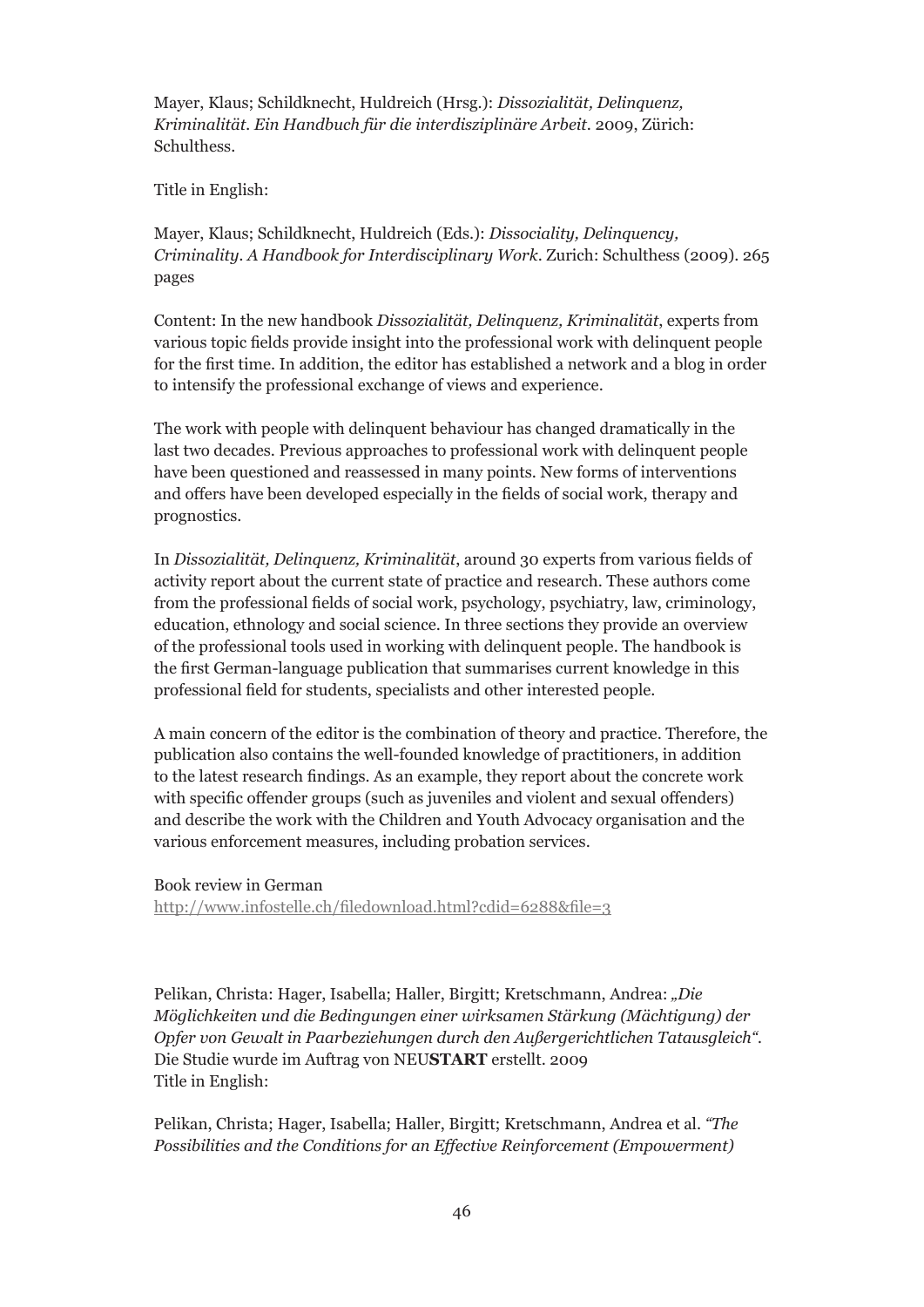*of Victims of Violence in Partner Relationships through Out-of-Court Offence Mediation*".

The study was conducted at the request of NEU**START** in 2009. Summarising the language of numbers, one can also state the following: Offence mediation, conceived and consistently realised as a short, perhaps only isolated intervention, can initiate processes that reinforce women. Empowerment happens! – And this procedure not only contributes to the decision to end a relationship in which there was violence, but also to the restructuring of partner relationships that then run non-violently. Offence mediation, in the form of a stimulus, can also lead to a change in the man. Text in German > http://www.irks.at/downloads/Oper\_ATA.pdf

## **11. Main Addresses, Phone & Fax Numbers, E-mail Addresses, Home Pages**

NEU**START** – Bewährungshilfe, Konfliktregelung, soziale Arbeit (NEU**START** – Probation, Mediation, Social Work) Austria, Vienna: Central Office: A-1050 Vienna Castelligasse 17 Tel:  $+43/(0)1/5459560$ Fax:  $+43/(0)1/5459560 - 50$ E-mail: info@neustart.at www.neustart.at

Chief Executive Officers: Alfred Kohlberger MAS (alfred.kohlberger@neustart.at) DSA Dr. Christoph Koss (christoph.koss@neustart.at)

NEU**START** gGmbH Germany/Baden-Württemberg/Stuttgart Central Office: D-70193 Stuttgart Rosenbergstrasse 122 Tel: +49/(0)711/62 769 Fax: +49/(0)711/62 769-433 E-mail: baden-wuerttemberg@neustart.org www.neustart.org

Chief Executive Officer: Volkmar Körner (volkmar.koerner@neustart.org)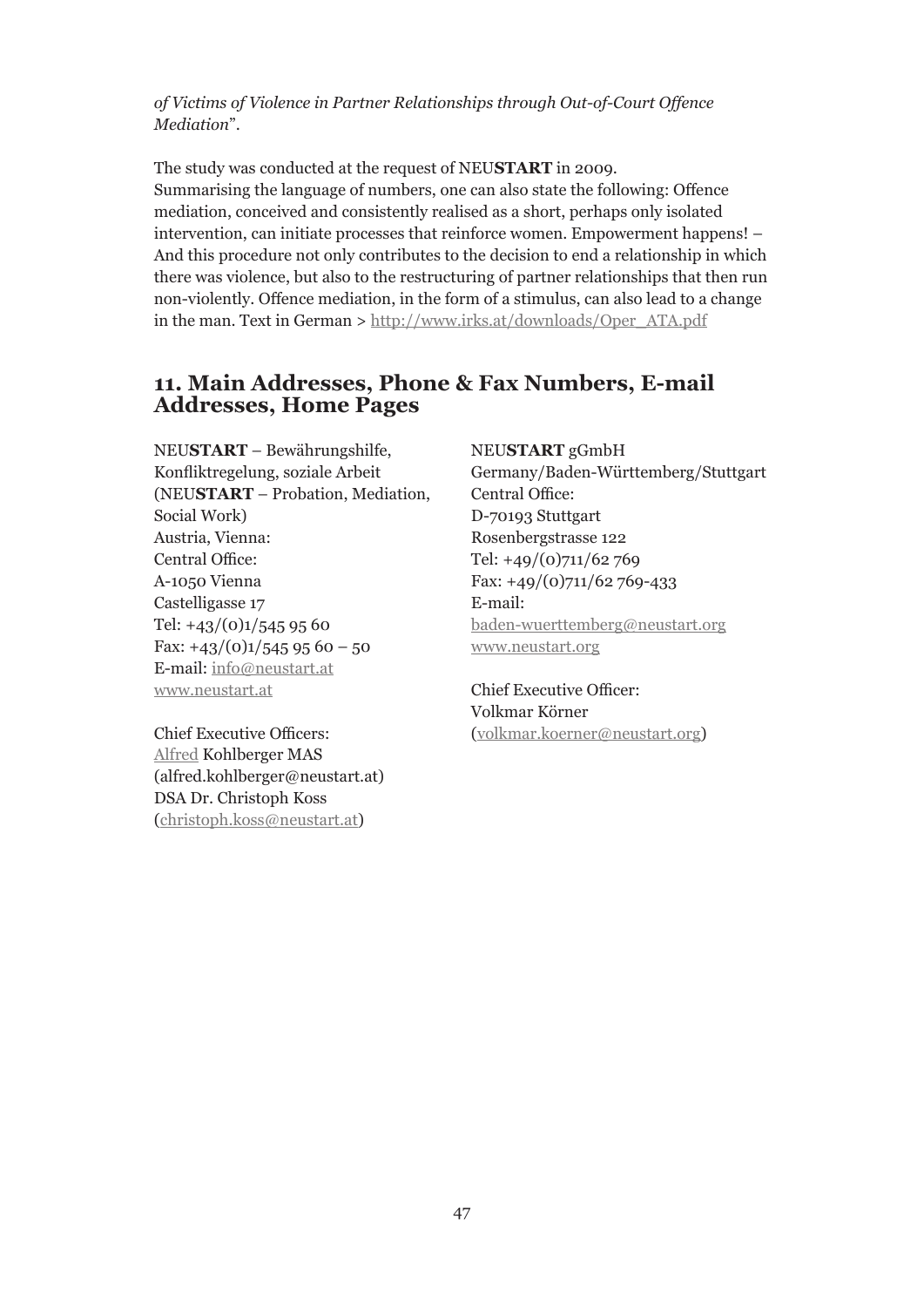

## **SUMMARY INFORMATION ON PROBATION IN AUSTRIA**



#### **General Information**

- Number of inhabitants 2010: 8.40 million.<sup>6</sup>
- Prison population rate in 2010 per 100,000 inhabitants: 103<sup>7</sup>
- Link to Probation Service: www.neustart.at
- Links to websites: www.bmj.gv.at (Ministry of Justice)
- NEU**START** became CEP member in 1982.

#### **Characteristics of the Probation Service**

- NEU**START** (before 2001 VBSA, Association for probation service and social work) is a private non profit organisation, financed mainly by the Federal Ministry.
- The General Contract of 1994 between the Federal State and NEU**START** defines responsibilities and functions of both parties. Part of the contract is i.e. a catalogue of all services for which NEU**START** is financed by the Ministry.
- According to the Constitutional Court, probation falls under the jurisdiction of the federal government. The statutory probation services are performed by a single organisation (NEU**START**).
- Supreme principle underlying the work of the Probation Service is the prevention of crime and its consequences, which is reflected in the three fields of activity:
	- victim support, to overcome victim status and regain selfdetermination;
	- offender support, to avoid recidivism by assisting in re-integration;
	- prevention, to avoid potential conflict and give guidance for the constructive resolution of problems.
- Probation as a matter of special prevention may be ordered for adults and juveniles (14 to 18 years of age) in a specific context, whenever punishable acts are concerned.

#### **Tasks**

A court or a public prosecutor orders probation activities. A court orders that probation activities are provided when a delinquent is given a conditional sentence or a conditional release. Public prosecutors may order probation activities until the beginning of the trial, provided that the client consents.

<sup>6</sup> Statistik Austria, Available online at: http://statistik.gv.at/web\_de/statistiken/bevoelkerung/index. html

<sup>7</sup> Quellen: Polizeiliche Kriminalstatistik, Gerichtliche Kriminalstatistik, Demographisches Jahrbuch, www.statistik.at,Statistische Übersicht über den Strafvollzug; Sicherheitsberichte; seit 2001: IVV.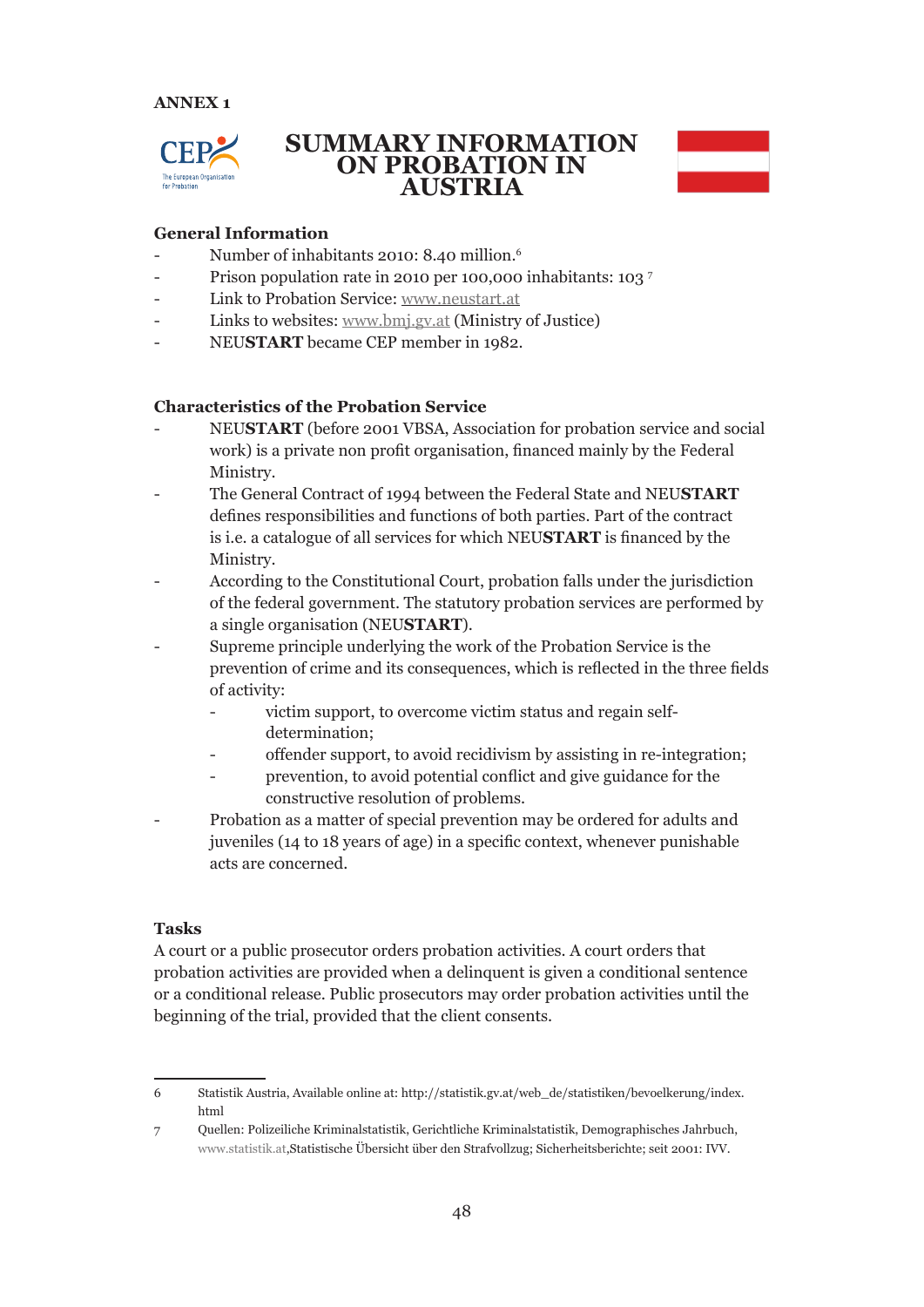Next to probation activities NEU**START** also carries out:

- Electronic monitoring
- mediation in penal matters;
- acting as an intermediary for community service;
- aftercare offered to persons released from prison who are not on probation (post-release aftercare) on a voluntary basis;
- assisted housing for clients of probation service and the post-release aftercare service in two of the nine federal provinces;
- work training for clients of the probation service and the post-release aftercare service in two of the nine federal provinces.
- trial support for victims throughout Austria.

#### **Number of staff Staffing levels on 31 December 2010 (1 stands for one full-time equivalent, except for Volunteers)**

| Staffing levels                           | Probation<br>work total | Management | Social work | Volunteers | Supporting<br>staff |
|-------------------------------------------|-------------------------|------------|-------------|------------|---------------------|
| NEUSTART-<br>total                        |                         |            |             | 950        |                     |
| In 9 agencies<br>with $25$<br>Departments | 429.241                 | 55.368     | 293.483     | (persons)  | 80.39               |
| Percentage of<br>female workers           | 63.21%                  | 42.47%     | 54.42%      | 59.58.00%  | 94.26%              |
| Percentage<br>of part-time<br>workers     | 36.79%                  | 53.42%     | 51.02%      | 100.00%    | 85.25%              |
| Average age                               | 44.68                   | 46.56      | 43.77       | 44.19      | 48.21               |
| Length of<br>service                      | 13.34                   | 16.34      | 13.76       | 7.17       | 15                  |

429 full-time jobs are staffed with 557 persons. Daily average number of offenders dealt with by professional staff: unknown, but in 2010 roughly 43,203 persons were supported by NEUSTART. The costs of services and programmes amounted 2010 to about 36.4 million euro.